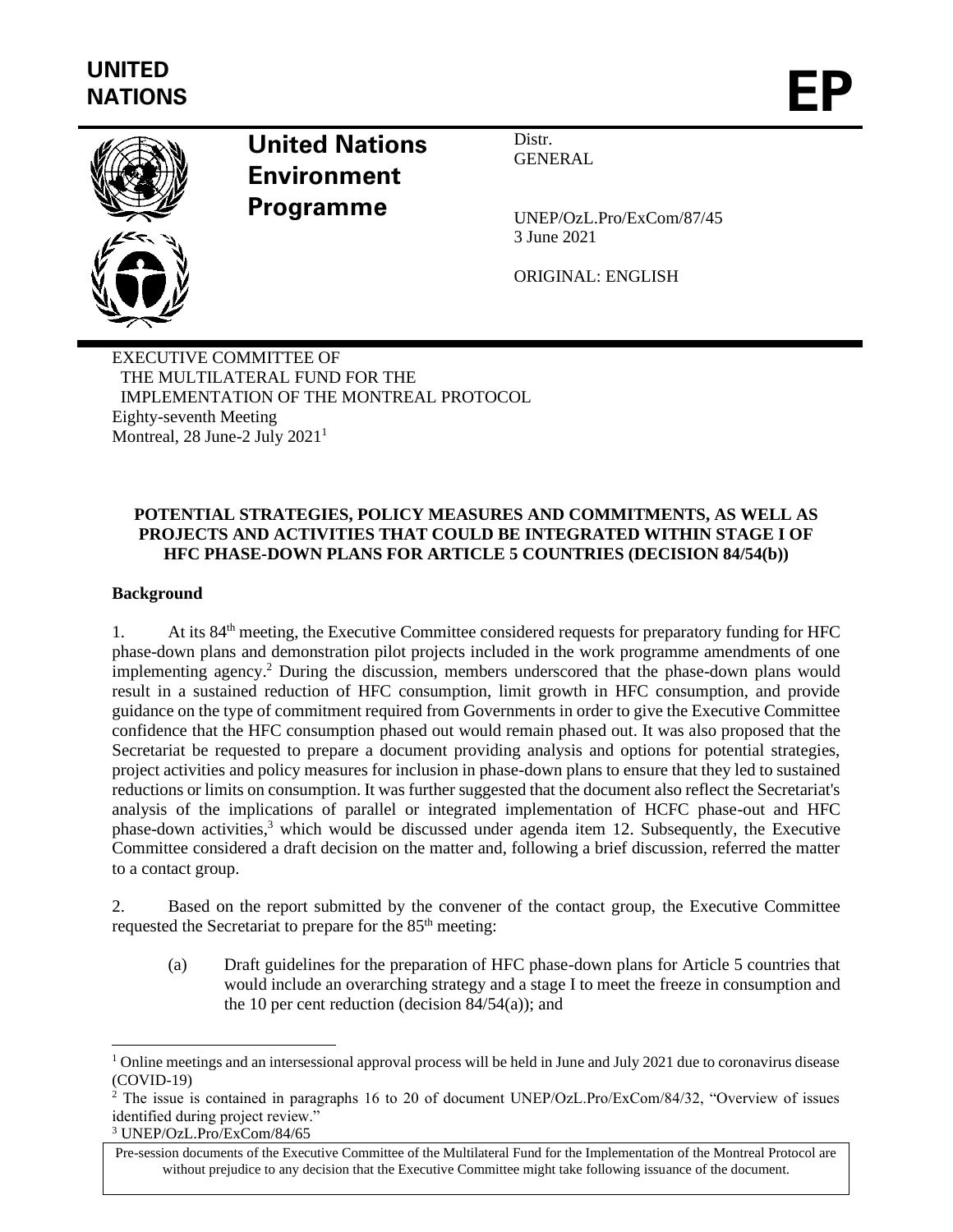(b) A document discussing potential strategies, policy measures and commitments, as well as projects and activities that could be integrated within stage I of the HFC phase-down plans for Article 5 countries, to ensure limits on growth, as well as reductions in HFC consumption that were sustained over time, taking into account the parallel or integrated implementation of HCFC phase-out and HFC phase-down activities, where appropriate (decision 84/54(b)).

3. At its  $84<sup>th</sup>$  meeting, the Executive Committee also discussed document UNEP/OzL.Pro/ExCom/84/65, presenting an analysis of the implications of parallel or integrated implementation of HCFC phase-out and HFC phase-down activities. During its discussions, members expressed appreciation for the analysis, which would support cost-effectiveness in the Committee's future work and prove particularly useful in the development of plans for the phase-down of HFCs; and also expressed an interest in further discussion of ways to support a cost-effective approach to HCFC phase-out and HFC phase-down activities.

# Structure of the document

4. In response to decision 84/54(b), the Secretariat has prepared the present document and submitted it to the  $87<sup>th</sup>$  meeting.<sup>4</sup>

5. In preparing this document, the Secretariat extracted relevant information from the following documents that have been or will be considered by the Executive Committee:

- (a) The document presenting an analysis of the implications of parallel or integrated implementation of HCFC phase-out and HFC phase-down activities, 5 as the information, analysis, and discussion contained therein supplements<sup>6</sup> the present document;
- (b) The draft guidelines for the preparation of HFC phase-down plans for Article 5 countries, 7 submitted to the 86<sup>th</sup> meeting in response to decision  $84/54(a)$ ,<sup>8</sup> noting that the resulting phase-down plans will include an overarching strategy, an action plan and a set of activities to meet initial reduction obligations for the phase-down of HFCs, several of which are discussed in the present document;
- (c) The document on information relevant to the development of the cost guidelines for the phase-down of HFCs in Article 5 countries: enabling activities, <sup>9</sup> which *inter alia* reviewed all the policies and guidelines that have been adopted by the Executive Committee related

 $4$  The present document should have been submitted to the  $85<sup>th</sup>$  meeting; consideration of the document was deferred to the  $87<sup>th</sup>$  meeting in accordance with the agreed procedures for conducting the  $85<sup>th</sup>$  and  $86<sup>th</sup>$  meetings in light of the COVID-19 pandemic.

<sup>5</sup> UNEP/OzL.Pro/ExCom/84/65

<sup>6</sup> During the discussion of document UNEP/OzL.Pro/ExCom/84/65, Committee members highlighted the potential for synergies in the HCFC phase-out and HFC phase-down in the refrigeration servicing sector, while noting opportunities in the foam, room air conditioner, commercial refrigeration and chiller manufacturing sectors.; and also expressed an interest in further discussion of ways to support a cost-effective approach to HCFC phase-out and HFC phase-down activities.

<sup>7</sup> UNEP/OzL.Pro/ExCom/86/88

 $8$  At its  $86<sup>th</sup>$  meeting, the Executive Committee discussed the draft guidelines document first in plenary and then in contact group meetings. As the contact group was unable to conclude its deliberations, the Executive Committee decided to continue consideration of the draft guidelines for the preparation of HFC phase-down plans for Article 5 countries at its 87<sup>th</sup> meeting, on the basis of the working document produced by the contact group formed at the 86<sup>th</sup> meeting, as contained in Annex XLVII to the report of the 86<sup>th</sup> meeting (decision 86/93). The draft guidelines document being submitted to the 87<sup>th</sup> meeting (UNEP/OzL.Pro/ExCom/87/46) includes *inter alia* discussions of the Executive Committee on the matter at its  $86<sup>th</sup>$  meeting.

<sup>9</sup> UNEP/OzL.Pro/ExCom/78/6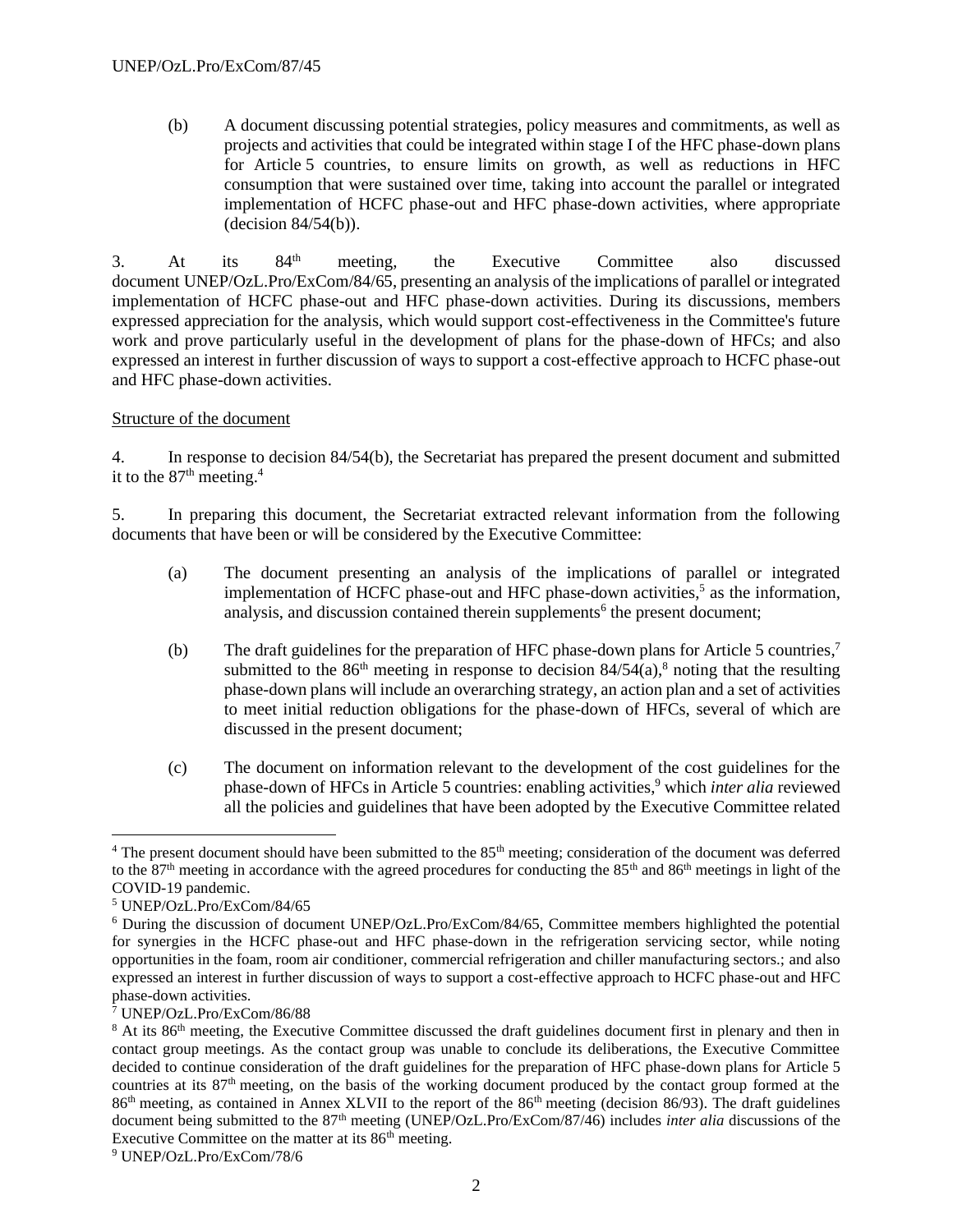to enabling activities (listed under paragraph 20 of decision XXVIII/2) to support the phase-out of controlled substances in Article 5 countries;

- (d) A preliminary document on all aspects related to the refrigeration servicing sector that support the HFC phase-down (decision  $80/76(c)$ ),<sup>10</sup> as it contains an overview of the refrigeration servicing sector under the Multilateral Fund, including an analysis of the current characteristics of the sector; an analysis of existing capacity created with the funding approved for the sector that could be used when phasing down HFCs; an analysis of the information needed for the development of training and certification programmes for service technicians and customs officers; and a discussion of the joint implementation of the HCFC phase-out and HFC phase-down in the sector;
- (e) The analysis of the level and modalities of funding for HFC phase-down in the refrigeration servicing sector<sup>11</sup> submitted to the  $86<sup>th</sup>$  meeting in response to decisions  $83/65(b)$ and 84/86(b)(ii), as it discusses the level and modality of funding in the servicing sector for HFC phase-down, taking into consideration the need to integrate HCFC phase-out and HFC phase-down in a single strategy that will assist Article 5 countries to build the infrastructure for the sustained adoption of low-global-warming-potential (GWP) alternatives;
- (f) The document on key considerations for developing a methodology for establishing the starting point for sustained aggregate reductions for the consumption and production sectors under the Kigali Amendment (decision  $81/67$ (e)),<sup>12</sup> in particular the discussion related to the role of the starting point in the servicing sector, considering *inter alia* that the initial years of the phase-down of HFCs will overlap with the phase-out of HCFCs, which for the majority of Article 5 countries would be mainly used in the refrigeration servicing sector;
- $(g)$  The document on country programme data and prospects for compliance<sup>13</sup> submitted to the 86th meeting, as it contains, *inter alia,* a comprehensive analysis on the HCFC and HFC data reported under country programme implementation reports submitted by Article 5 countries;
- (h) The results achieved from the national surveys of alternatives to  $ODS<sup>14</sup>$  undertaken by 119 Article 5 countries, summarized in the document on the overall analysis of the results of the surveys of ODS alternatives,<sup>15</sup> noting that the scope of the surveys was to assist Article 5 countries to better understand their historical and predicted consumption trends for non-ODS alternatives, and their distribution by sector and sub-sector; and
- $(i)$  The guidelines for enabling activities for the phase-down of HFCs<sup>16</sup> approved at the 79th meeting (decision 79/46), noting *inter alia* that Article 5 countries have the flexibility to undertake a range of enabling activities to help their national ozone units (NOUs) to

<sup>10</sup> UNEP/OzL.Pro/ExCom/82/64

<sup>&</sup>lt;sup>11</sup> UNEP/OzL.Pro/ExCom/86/89, resubmitted to the 87<sup>th</sup> meeting as document UNEP/OzL.Pro/ExCom/87/47.

<sup>12</sup> UNEP/OzL.Pro/ExCom/82/66

<sup>13</sup> UNEP/OzL.Pro/ExCom/86/8

 $14$  At its 74<sup>th</sup> meeting, the Executive Committee agreed on the funding modalities for undertaking national surveys of alternatives to ODS, approved the requests for funding surveys of ODS alternatives submitted by Article 5 countries to that meeting, and allowed the submission of funding requests for surveys from countries that had not submitted a request to the  $74<sup>th</sup>$  meeting (decision 74/53).

<sup>15</sup> UNEP/OzL.Pro/ExCom/80/54

<sup>16</sup> UNEP/OzL.Pro/ExCom/79/47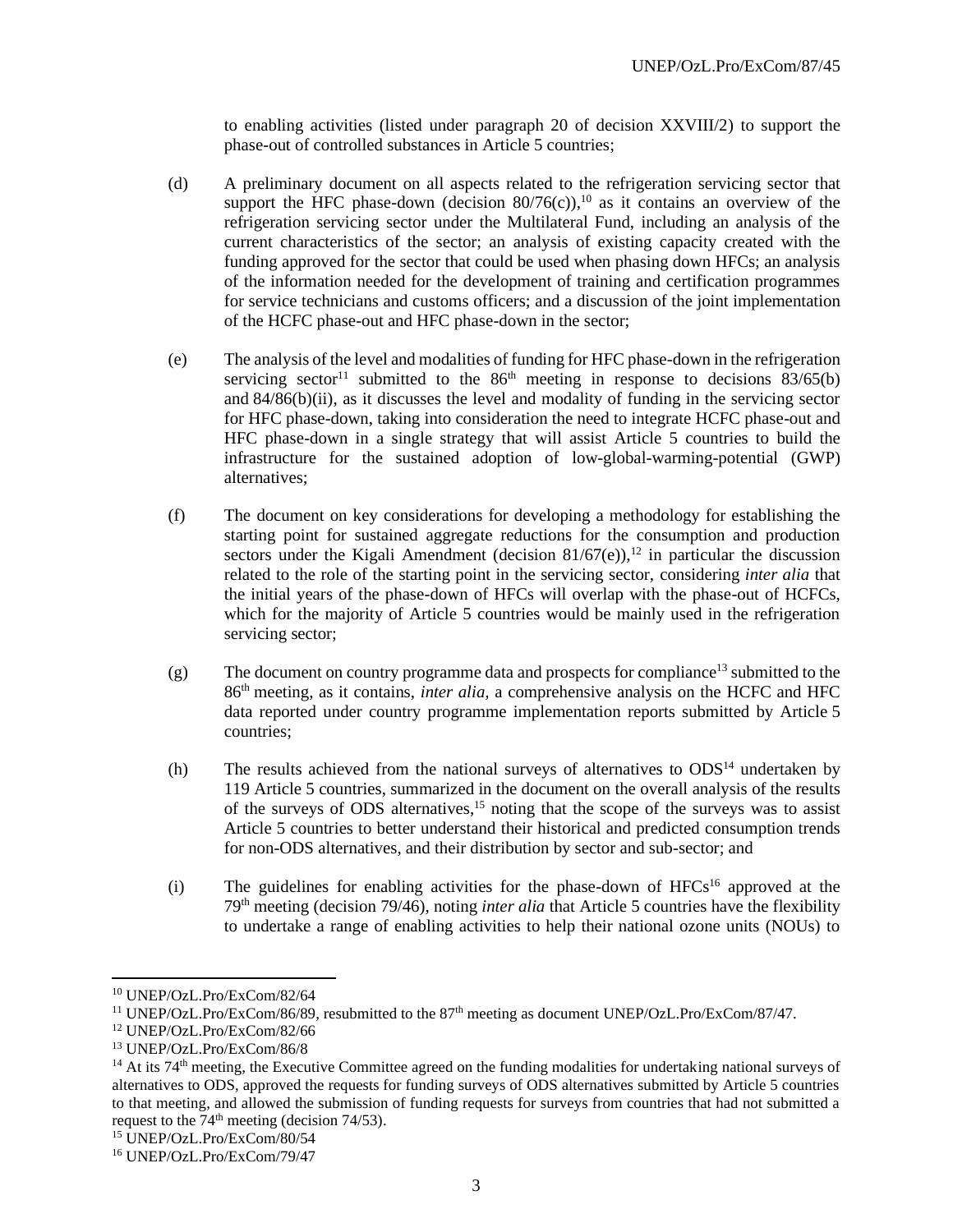fulfil their initial obligations under the Kigali Amendment.<sup>17</sup>

6. The Secretariat also considered the aggregated levels of consumption for all Article 5 countries reported under the TEAP Task Force under decisions XXV/5 and XXVI/9,<sup>18</sup> noting that as at 5 March 2021, only 91 Article 5 countries (50 of which have ratified the Kigali Amendment), had reported consumption of HFCs under Article 7 of the Montreal Protocol and/or under their 2019 country programme implementation reports.

- 7. The present document consists of the following sections:
	- I Potential strategies, policy measures, activities and commitments to limit the growth of HFC consumption, that could be integrated within stage I of the HFC phase-down plans
	- II Overview of activities under HCFC phase-out and HFC phase-down

Recommendations. In various sections of the document, the Secretariat has provided a recommendation relevant to that section. To facilitate the discussions, the Secretariat has compiled all the recommendations in the various sections, under the "Recommendation" presented at the end of the document

- 8. The document also includes the following three annexes:
	- I Model to forecast the potential risk of non-compliance with the HFC phase-down obligations of 91 Article 5 countries that reported HFC consumption in 2019 under Article 7 of the Protocol or country programme implementation reports
	- II Summary of modalities of implementation of investment projects
	- III Proposed integrated compliance strategy document (to be submitted along with stage I of the HFC phase-down plan for information purposes)

# **I. POTENTIAL STRATEGIES, POLICY MEASURES, ACTIVITIES AND COMMITMENTS TO LIMIT THE GROWTH OF HFC CONSUMPTION**

## **An overview of HCFC and HFC consumption**

9. In order to determine the magnitude of the additional challenge and implications of a parallel or integrated implementation of HCFC phase-out and HFC phase-down,<sup>19</sup> it is necessary to forecast the levels of consumption of these controlled substances and the amounts that will need to be reduced during the

<sup>&</sup>lt;sup>17</sup> These activities include *inter alia* country-specific activities aimed at supporting institutional arrangements, the review of licensing systems, data reporting on HFC consumption and production, and demonstration of non-investment activities; development and enforcement of policies and regulations to avoid market penetration of energy-inefficient refrigeration, air-conditioning and heat-pump equipment; promotion of access to energy-efficient technologies in those sectors; and targeted training on certification, safety and standards, awareness-raising and capacity building aimed at maintaining and enhancing the energy efficiency.

<sup>&</sup>lt;sup>18</sup> The surveys of ODS alternatives completed in 119 Article 5 countries provided preliminary information on their levels of HFC consumption, for the years 2012-2015.

<sup>&</sup>lt;sup>19</sup> As explained in document UNEP/OzL.Pro/ExCom/84/65, in line with the implementation modalities under the Multilateral Fund, for the purposes of this document, "parallel" implementation refers to HFC phase-down activities that will have to be implemented simultaneously with ongoing HCFC phase-out activities with separate actions and sometimes with different stakeholders. On the other hand, "integrated" implementation refers to the HFC phase-down activities that can be incorporated into ongoing or planned HCFC phase-out activities, sharing specific actions and with common stakeholders.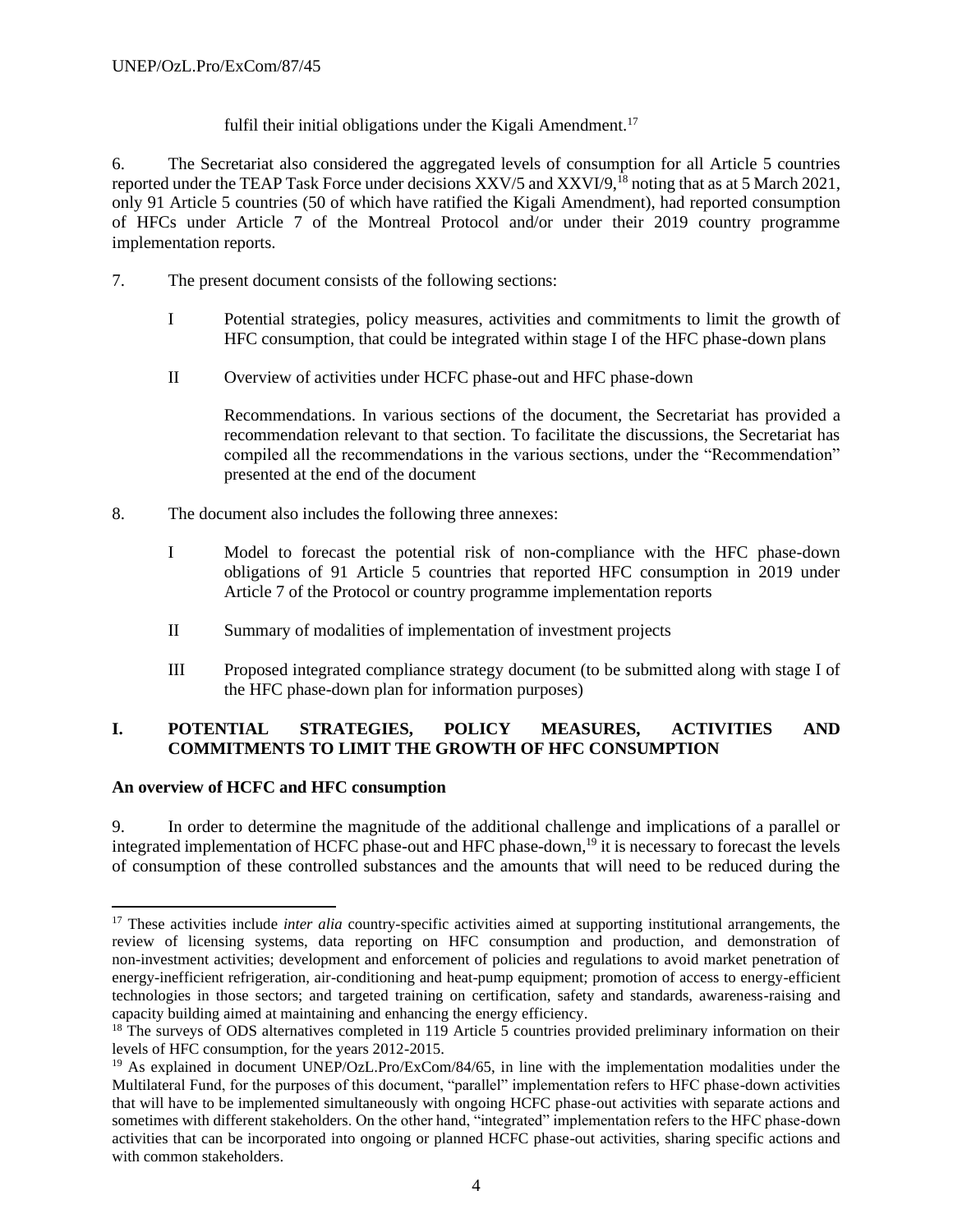2020-2030 period, so that Article 5 countries remain in compliance with their obligations under the Montreal Protocol.

# **HCFC**

10. Consumption and production of HCFCs has been reported under Article 7 of the Montreal Protocol from the time countries ratified the Montreal Protocol; therefore, the maximum allowable levels of consumption of HCFCs on any given year are known. During the period 2020 to 2030, the aggregate consumption of HCFCs should decrease from a maximum of up to 348,219 metric tonnes (mt) (23,225 ODP tonnes) in 2020 to 13,393 mt (893 ODP tonnes) in 2030 (a reduction of 334,826 mt), as shown in Table 1.

| Tuoit II Ruhinnun unonuole Iereo ol compunistion ol 1101 Co uuring uit 2020 2000 period |                 |         |         |        |  |  |  |  |  |  |  |
|-----------------------------------------------------------------------------------------|-----------------|---------|---------|--------|--|--|--|--|--|--|--|
| $HCFC (mt)*$                                                                            | <b>Baseline</b> | 2020    | 2025    | 2030   |  |  |  |  |  |  |  |
| $HCFC-22$                                                                               | 394,655         | 256,525 | 128,263 | 9,866  |  |  |  |  |  |  |  |
| HCFC-141b                                                                               | 107.872         | 70.117  | 35,058  | 2,697  |  |  |  |  |  |  |  |
| HCFC-142b                                                                               | 33.195          | 21,577  | 10.789  | 830    |  |  |  |  |  |  |  |
| Total HCFC                                                                              | 535,722         | 348,219 | 174.110 | 13.393 |  |  |  |  |  |  |  |

|  |  | Table 1. Maximum allowable levels of consumption of HCFCs during the 2020-2030 period |
|--|--|---------------------------------------------------------------------------------------|
|  |  |                                                                                       |

\* Main HCFCs consumed representing over 99.0 per cent of the aggregated baseline

11. The Executive Committee has approved funding for the phase-out of HCFCs in 144 Article 5 countries,<sup>20</sup> mainly through HCFC phase-out management plans (HPMPs). So far, implementation of the approved HPMPs has resulted in the reduction of HCFC consumption well in advance of the allowable levels under the Protocol. For example, the aggregate consumption of HCFCs in 2019 (358,511 mt) represented 67 per cent of the aggregate HCFC baseline and was 123,639 mt lower than the allowable level of consumption for that year (482,150 mt), as shown in Table 2.

| <b>Consumption</b> | <b>Baseline</b> | 2014      | 2015     | 2016       | 2017      | 2018      | 2019     | $\%$ 2019 to<br>baseline |
|--------------------|-----------------|-----------|----------|------------|-----------|-----------|----------|--------------------------|
| Reported*          |                 |           |          |            |           |           |          |                          |
| HCFC-22            | 394,655         | 341,207   | 298,506  | 301,003    | 296,258   | 297,000   | 291.787  | 73.9                     |
| HCFC-141b          | 107,872         | 89,452    | 69,091   | 65,103     | 63,493    | 56,990    | 54,777   | 50.8                     |
| $HCFC-142b$        | 33,195          | 15,414    | 18,243   | 15,899     | 16,628    | 11,140    | 11.947   | 36.0                     |
| <b>Actual</b>      | 535,722         | 446,073   | 385,840  | 382,005    | 376,380   | 365,131   | 358,511  | 66.9                     |
| <b>Allowable</b>   | 535,722         | 535,722   | 482,150  | 482,150    | 482,150   | 482,150   | 482,150  |                          |
| Difference         |                 | (89, 649) | (96,310) | (100, 145) | (105,770) | (117.019) | 123,639) |                          |

**Table 2. HCFC consumption of the three main HCFCs (mt)**

\* Including the Republic of Korea (1,310.5 ODP tonnes), Singapore (58.0 ODP tonnes) and the United Arab Emirates (475.3 ODP tonnes).

12. Considering that the HPMPs approved so far will address the phase-out of approximately 71.3 per cent of the HCFC baseline once completed, and that additional stages of HPMPs will be approved possibly prior to 2025, it is expected that the 2020-2030 levels of consumption of HCFCs will likely be lower than those indicated in Table 1. While a faster reduction in HCFC consumption is encouraging, as HCFCs and HFCs are used in several common applications it is important to undertake efforts to ensure that these HCFC reductions do not result in increased HFC consumption.

HFC

13. The aggregate level of HFC consumption in Article 5 countries reported under the TEAP Task Force under decisions XXV/5 and XXVI/9, amounted to 284,325 mt in 2015 and, in the absence of the Kigali Amendment (i.e., business-as-usual scenario) consumption would be expected to increase to

<sup>20</sup> Excluding Croatia, which became a non-Article 5 country in 2014.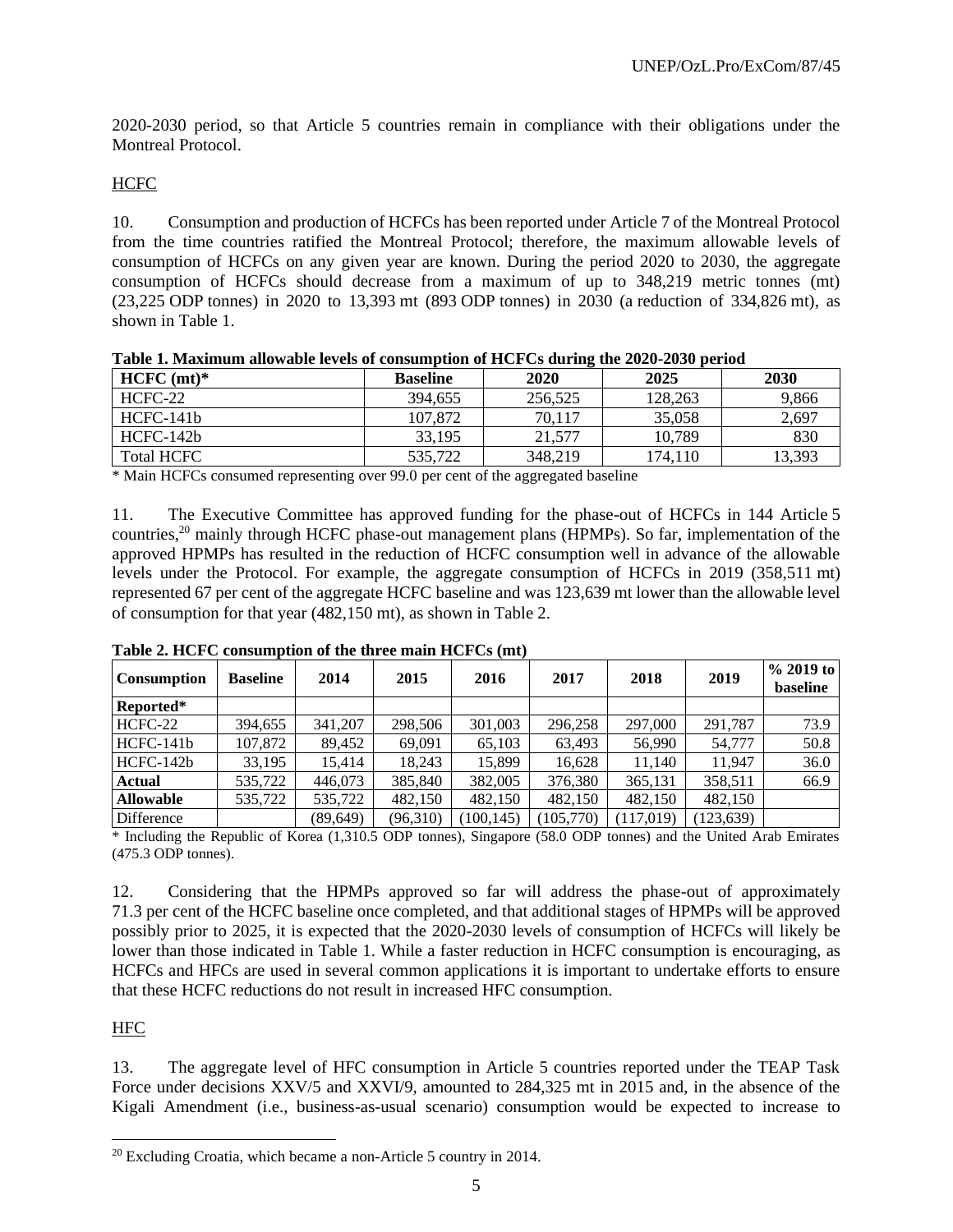1,021,216 mt by 2030, as shown in Table  $3<sup>21</sup>$  Five HFCs (including HFC-blends), namely R-410A, HFC-134a, R-407C, R-404A, and R-507A represented over 97 per cent of the total consumption in 2025.

| <b>HFC</b>           |         |         | <b>Consumption (mt)</b> |           | <b>Growth rate</b> |
|----------------------|---------|---------|-------------------------|-----------|--------------------|
|                      | 2015    | 2020    | 2025                    | 2030      | $(\%)^*$           |
| $R-410A$             | 106,661 | 192,770 | 284,682                 | 364,845   | 8.5                |
| HFC-134a             | 78,688  | 106,731 | 139,547                 | 177,432   | 5.6                |
| $R-407C$             | 55,278  | 101,216 | 174,433                 | 285,500   | 11.6               |
| $R-404A$             | 18,202  | 31,982  | 55,964                  | 83,845    | 10.7               |
| $R-507A$             | 18,202  | 31,982  | 55,964                  | 83,845    | 10.7               |
| $HFC-152a$           | 3,364   | 5,669   | 11,280                  | 15,225    | 10.6               |
| HFC-245fa            | 2,172   | 3,840   | 4,986                   | 5,504     | 6.4                |
| HFC-365mfc/HFC-227ea | 1,758   | 3,428   | 4,546                   | 5,020     | 7.2                |
| <b>Total</b>         | 284,325 | 477,618 | 731,402                 | 1,021,216 | 8.9                |

**Table 3. HFC consumption in Article 5 countries reported by the TEAP Task Force**

\* Average growth rate between 2015 and 2030.

14. The actual levels of consumption of HCFCs and HFCs (Tables 1 and 3) will depend on, *inter alia,*  the completion of approved projects to phase out HCFCs, the growth of refrigeration and air-conditioning (RAC) equipment in Article 5 countries, the introduction of alternative refrigerants that could be used as drop-ins for certain applications (e.g.,  $R-407C$  has been used as an alternative to HCFC-22 in air-conditioning; R-407F or R-448A, among others, could be use as replacement for R-404A in refrigeration), and the introduction of available cost-effective alternative technologies in HCFC and HFC applications.

15. With regard to the sectoral distribution of HFC, the TEAP Task Force report indicates that over 95 per cent of the total HFC consumption in Article 5 countries is in the RAC sector, as shown in Table 4.

| <b>Sector</b>     | 2015    |        | 2020              |               |         | 2025<br>2030 |           |       |
|-------------------|---------|--------|-------------------|---------------|---------|--------------|-----------|-------|
|                   | (mt)    | $(\%)$ | (m <sub>t</sub> ) | $\frac{9}{0}$ | (mt)    | $(\%)$       | (mt)      | (%)   |
| RAC manufacturing | 185.838 | 65.4   | 281.619           | 59.0          | 392.390 | 53.6         | 510.596   | 50.0  |
| RAC servicing     | 87,033  | 30.6   | 176.493           | 37.0          | 305.922 | 41.8         | 468,550   | 45.9  |
| Other sectors     | 11.454  | 4.0    | 19.506            | 4.1           | 33,090  | 4.5          | 42,070    | 4.1   |
| Total             | 284,325 | 100.0  | 477.618           | 100.0         | 731,402 | 100.0        | 1,021,216 | 100.0 |

**Table 4. Distribution of HFC consumption in Article 5 countries** 

16. Similar to the sectoral distribution of HCFCs, it is assumed that in approximately 100 Article 5 countries HFC is used solely in the refrigeration servicing sector. This assumption is supported by information available from surveys of ODS alternatives in 119 Article 5 countries, $22$  which indicates that HFC consumption in the refrigeration servicing sector accounted for 97 per cent of total consumption for low-volume-consuming (LVC) countries and 76 per cent for non-LVC countries.<sup>23</sup>

<sup>21</sup> Table 2 of document UNEP/OzL.Pro/ExCom/82/66

<sup>&</sup>lt;sup>22</sup> Paragraph 4 of decision XXVI/9 requested the Executive Committee to consider providing additional funding to conduct inventories or surveys on alternatives to ODS in interested Article 5 parties upon their request. On this basis, funding for 127 surveys was approved. At the 80<sup>th</sup> meeting, the results from surveys in 119 countries (42 non-LVC and 77 LVC countries) were presented in document UNEP/OzL.Pro/ExCom/80/54.

<sup>&</sup>lt;sup>23</sup> The aggregate HCFC baseline of the 42 non-LVC countries represents 24 per cent of the aggregate baseline of all non-LVC countries, while the aggregate HCFC baseline of the 77 LVC countries represents 91 per cent of the aggregate baseline of all LVC countries. Surveys were not submitted by the largest consuming countries, including Brazil, China and India.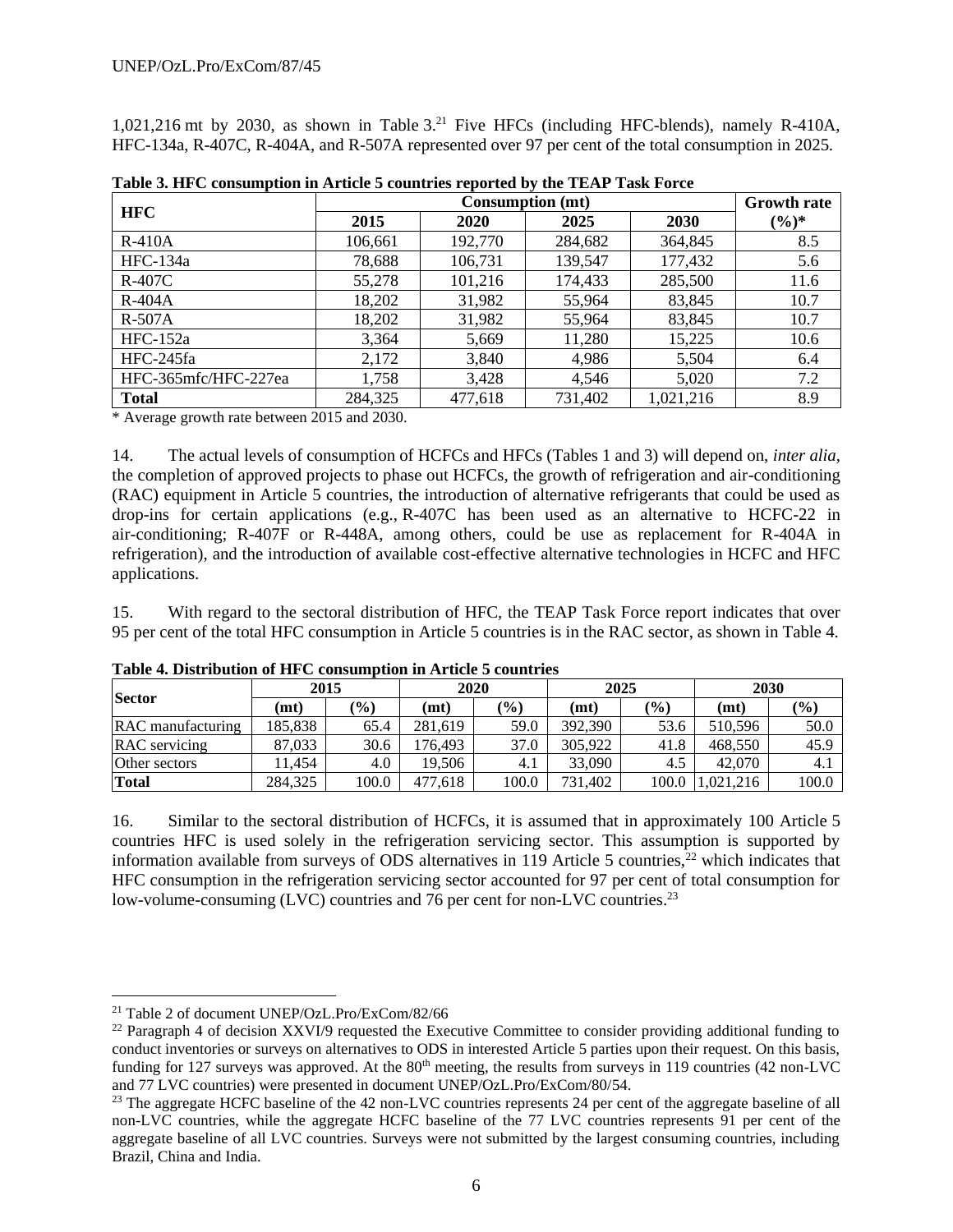# **Benefits of an early action on regulatory activities and comprehensive consumption surveys**

17. The HFC phase-down plans that will be prepared will include an overarching strategy, an action plan and a set of activities to meet the initial HFC reduction obligations under the Montreal Protocol. Based on the experience of preparing and approving sectoral and national phase-out plans, on average it will take up to two years for HFC phase-down plans to be formulated by Article 5 countries and approved by the Executive Committee (i.e., 2022-2023), and up to three years (i.e., 2023-2025) for the first phase-down activities to be implemented.

18. During this period, Article 5 Parties could consider, on a voluntary basis and in line with national priorities and circumstances, completing comprehensive surveys on HFC consumption and their sectoral distribution and developing and implementing policy measures including extending ODS-related policies and regulations to HFCs.

19. Previous surveys on alternatives to ODS submitted by 119 Article 5 countries pursuant to decision 74/53, provided the first set of HFC consumption data collected by the NOUs. However, to prepare their HFC phase-down plans, Article 5 countries will require more detailed, updated and comprehensive information on HFC consumption by substance/blend and by sector/sub-sector, identification of the HFC-based equipment users, and analysis of the market trends and impact of HCFC phase-out actions on HFC consumption trends. The surveys will also allow for a better estimation of the magnitude of the HFC phase-down to be addressed. In addition, if the detailed analysis undertaken by the consumption surveys cover one or more of the years used as reference to estimate the baseline, the surveys will contribute to a more accurate calculation of the countries' HFC consumption baseline.

20. Regarding policies and regulations, Article 5 countries will need to implement as a matter of urgency, a system for licensing the import and export of new, used, recycled and reclaimed HFCs in compliance with Article 4B of the Montreal Protocol.<sup>24</sup> In addition to fulfilling a compliance obligation, the early establishment of these licensing systems will also help Article 5 countries strengthen their HFC data collection systems and enable a more accurate calculation of their HFC consumption baselines.<sup>25</sup>

21. Article 5 countries could also consider establishing other regulatory measures to help prevent the uncontrolled growth of HFC consumption, including HFC production/import/export quota systems, mandatory reporting by HFC importers and exporters, measures to control HFC losses during servicing, or measures to record imports of equipment containing HFCs, which could help them determine future needs for servicing.

22. Regulatory activities and comprehensive consumption surveys were key components of the preparatory funding for HPMPs and are now also included as part of the funding for preparation of HFC phase-down plans, as explained in document UNEP/OzL.Pro/ExCom/86/88. The early consideration and approval of preparatory funding for HFC phase-down plans will therefore help Article 5 countries to immediately start these key activities that will contribute to limiting HFC consumption growth and improve HFC recording and reporting.

<sup>&</sup>lt;sup>24</sup> Each Party shall, by 1 January 2019 or within three months of the date of entry into force of this paragraph for it, whichever is later, establish and implement a system for licensing the import and export of new, used, recycled and reclaimed controlled substances in Annex F. Any Party operating under paragraph 1 of Article 5 that decides it is not in a position to establish and implement such a system by 1 January 2019 may delay taking those actions until 1 January 2021. In addition, Article 5 countries that produce HCFC-22 will have reporting obligations related to the generation, control and emissions of HFC-23 by-product, as well as obligations related to the control of emissions of HFC-23 by-product.

<sup>&</sup>lt;sup>25</sup> In the past, the establishment of HCFC licensing systems after the baseline years in several countries resulted in inaccuracies in the estimation of baselines and starting points for sustained reductions of HCFC consumption that were subsequently revised.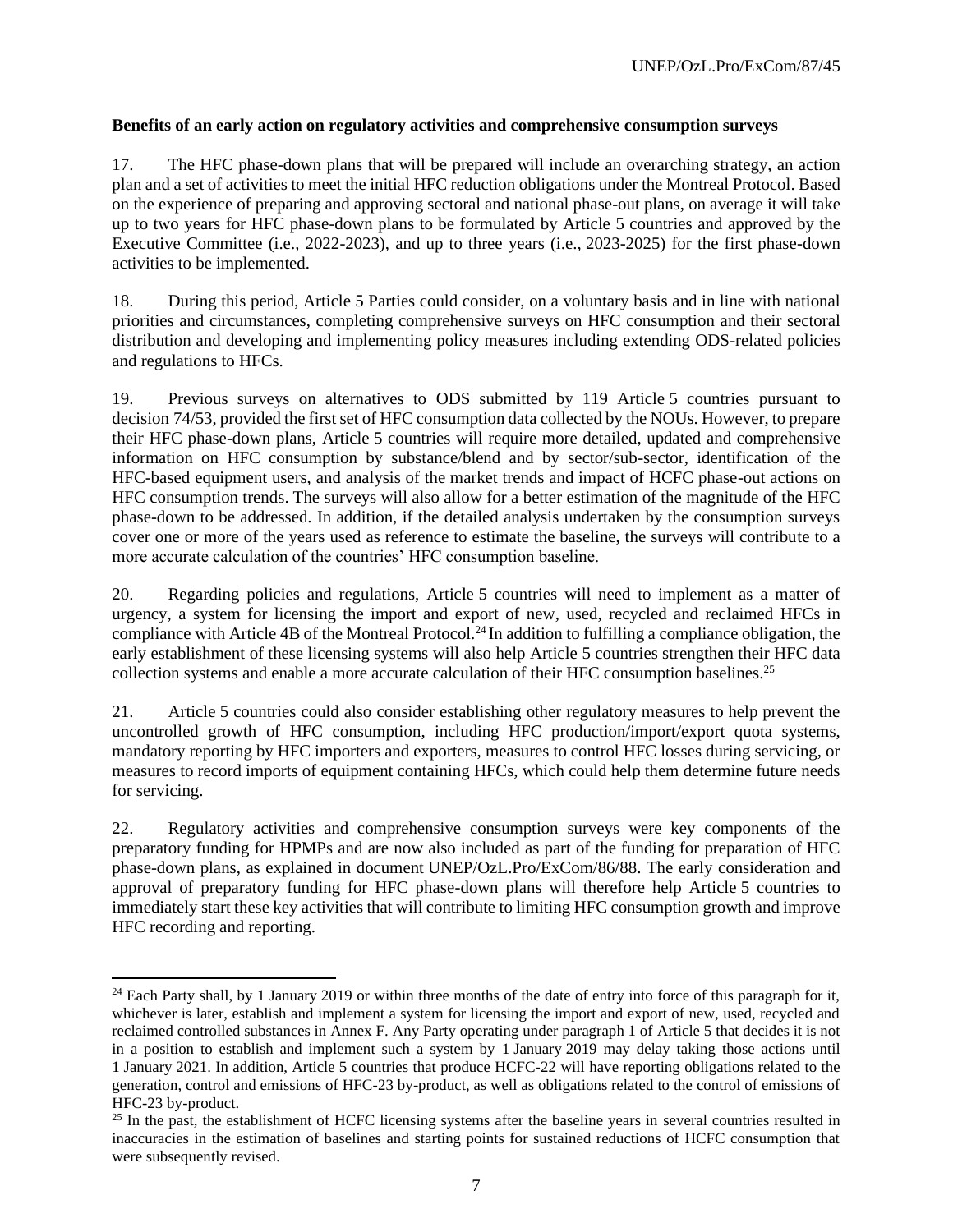# **Staged approach for HFC phase-down**

23. When the Parties adopted decision XIX/6 on the accelerated phase-out of HCFCs, the Executive Committee decided that a staged approach to phase out HCFCs would allow Article 5 countries to prioritize some uses where substitute technologies were readily available and economically viable, while giving more time to address uncertainties related to alternatives to HCFCs in other applications (i.e., availability, maturity, cost-effectiveness and other environmental considerations).

24. A staged approach continues to be the best approach to implement HFC phase-down plans given the long timeline (reduction of 80 per cent of the HFC baseline for compliance by 2045 for Article 5 group 1 countries, and 85 per cent of the HFC baseline by 2047 for Article 5 group 2 countries), and the evolving availability of cost-effective and sustainable alternatives to HFCs in some applications. In addition, it will allow Article 5 countries to establish their priorities according to their specific national circumstances. Accordingly, at its 86<sup>th</sup> meeting, the Executive Committee started consideration of the draft guidelines for funding the preparation of HFC phase-down plans for Article 5 countries that would include an overarching strategy and a stage I to meet the freeze in consumption and the 10 per cent reduction. Discussions will continue at the 87<sup>th</sup> meeting.

## Submission of HFC phase-down plans

25. In order to decide when to start implementing HFC phase-down plans, Article 5 countries will need to determine the level of action required to achieve compliance with the first control measures (the freeze and the 10 per cent reduction on HFC consumption) under the Montreal Protocol.

26. When the acceleration of HCFC phase-out was considered, there were two years between the years used as the basis for the HCFC consumption baseline (2009 and 2010) and the first control measure (freeze in 2013). The existing data indicated that HCFC consumption was expected to grow in 2011 and 2012, making it difficult for Article 5 countries to achieve a sudden reduction and to freeze the 2013 consumption at the 2009-2010 average level. Extensive Article 7 and country programme implementation report data available at the time showed growth rates of between 4 and 34 per cent over the previous five years, with an average annual growth rate of 18 per cent during the period. The Secretariat notes that, based on the Article 7 data subsequently reported, the actual average annual growth rate in HCFC consumption between 2010 and 2012 was only 2.82 per cent.

27. The current situation regarding HFCs is different from that of HCFCs. As some countries have started to report HFC consumption data for 2019, there is no historical information supporting either a rapid or slow increase in HFC consumption. There seems to be an indication from limited informati on on the consumption of HFCs reported in a few HPMPs under implementation, that in certain air-conditioning (AC) applications, the demand for HFC is increasing (e.g., R-410A and more recently HFC-32 in residential AC manufacturing), while the use of other HFCs is decreasing in other RAC applications. Moreover, because there is only one year between the years used to establish the baseline and the first control measure, growth of HFC consumption without control measures could only occur for one year, as compared to the two years for HCFCs. In addition, the HFC consumption baseline for Article 5 countries will also include 65 per cent of the HCFC baseline for consumption (in  $CO<sub>2</sub>$  equivalent tonnes). This value effectively provides a buffer that would allow some Article 5 countries to temporarily remain in compliance notwithstanding continued HFC consumption growth.

28. To have a better understanding of the above, the Secretariat developed (a simple) model using the 2019 consumption of HFCs of 91 Article 5 countries as reported under Article 7 of the Protocol or under the country programme implementation reports, forecasted the consumption from 2019 to 2024 using annual growth rates of 3 per cent (based on the actual annual growth of 2.82 per cent in HCFC consumption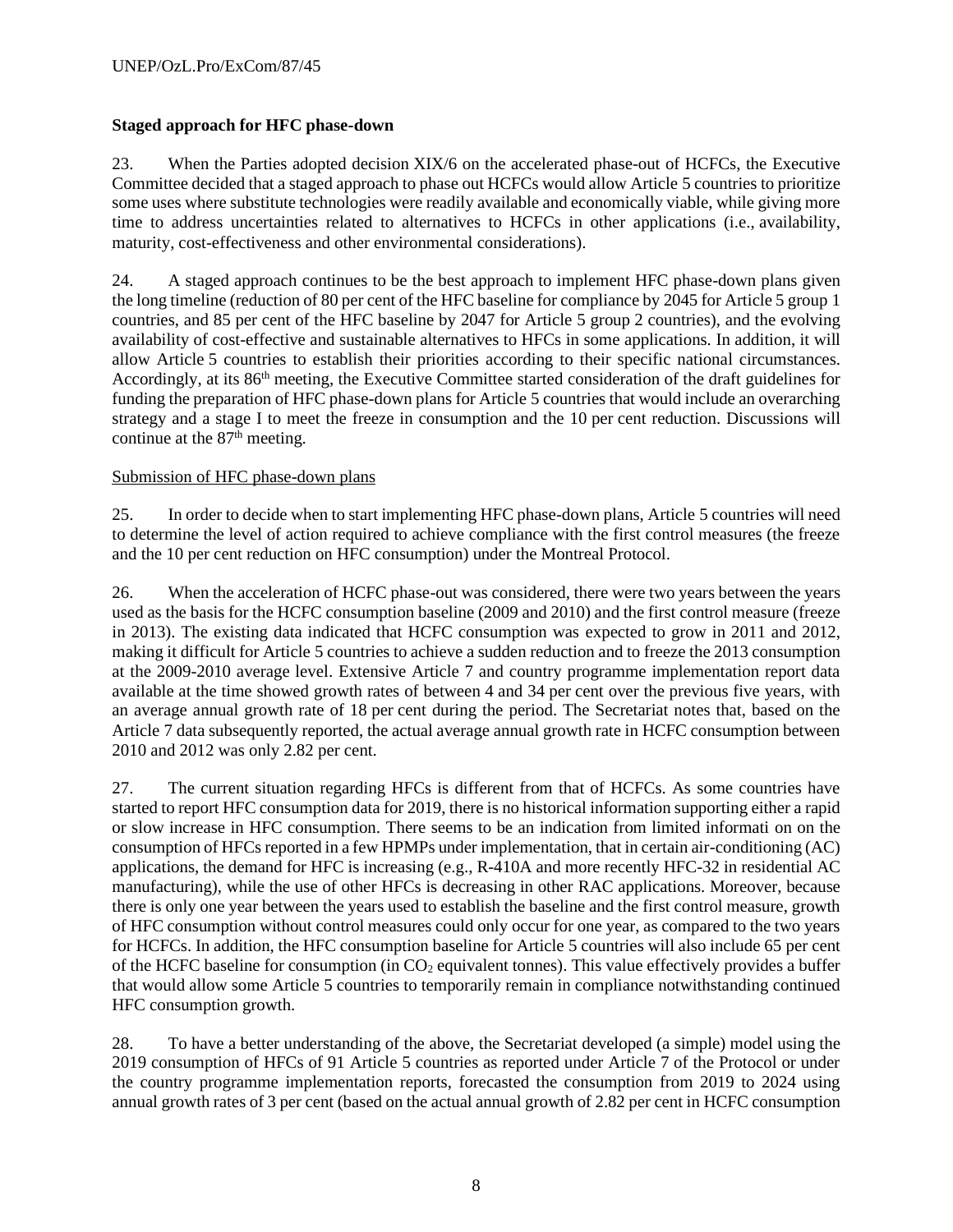between the baseline years and the first control measure) and 10 per cent,, and calculated the estimated HFC baseline for compliance (including the HCFC component).<sup>26</sup>

29. Based on this model, seven of the 91 Article 5 countries might be at risk of non-compliance with their initial obligations in 2024 if no phase-down actions are immediately implemented; however, at a 10 per cent annual growth rate, the number of countries that might be at risk of non-compliance, will increase to 47 countries.

30. The Secretariat also analyzed a scenario with variable annual growth rate in which growth is minor during the baseline years due to economic constraints caused by the COVID-19 pandemic (estimated 2 per cent per year), followed by a larger annual growth rate in subsequent years due to economic recovery (10 per cent). In such a scenario, a total of 23 countries would be at risk of non compliance in 2024. Annex I to the present document presents the results of the model (with annual growth rates of 3 per cent, 10 per cent and variable growth).

31. Further to the analysis, the Secretariat notes that independent of the assumptions and variables used by a country to forecast its HFC consumption and determine when assistance is needed to ensure compliance, it has been the experience of the Multilateral Fund that earlier action resulted in more cost-effective phase-out. Particularly in the RAC sector (where most of the HFCs are consumed) early action to control the influx of equipment operating with controlled substances and to facilitate the introduction of equipment based on alternatives will reduce the growth in banks of controlled substances and the future consumption associated with servicing such equipment.

32. Moreover, irrespective of the consumption growth rate assumed, Article 5 countries would need to start the preparatory process at least five years prior to the year the country will need to have implemented HFC mitigation measures to stay in compliance. This will allow for an estimated period of two years for project preparation and approval, and three years for implementation of the first approved activities of the phase-down plan.

# **Early action and opportunities for projects and activities that could be integrated within stage I of the HFC phase-down plans**

33. As determined by decision XXVIII/2, Article 5 countries will have the flexibility to prioritize HFCs, define sectors, select technologies and alternatives, and elaborate and implement their strategies to meet the agreed HFC obligations, based on their specific needs and national circumstances, following a country-driven approach.

34. On that basis, this section is intended to identify potential opportunities for reducing the growth or even achieving sustained reductions of HFC consumption in the coming years, in some cases even before the HFC phase-down plans are fully formulated. It is not intended to set out a prescriptive set of elements to be included in stage I of the HFC phase-down plans.

## Opportunities for integrated HCFC phase-out and HFC phase-down activities in the manufacturing sector

35. As a large number of the HCFC phase-out investment projects are being completed with the completion of stage I and II of HPMPs, HFC phase-down investment projects could be initiated gradually, in particular in some manufacturing sectors where alternative technologies are commercially available and

 $26$  For the purpose of the analysis, it was assumed that the first control measure for all countries in the model is 2024, even though there are few group 2 countries. In developing the model, the Secretariat also noted that the HFC consumption reported by several countries, in particular LVC countries, was proportionally higher than their HCFC consumption.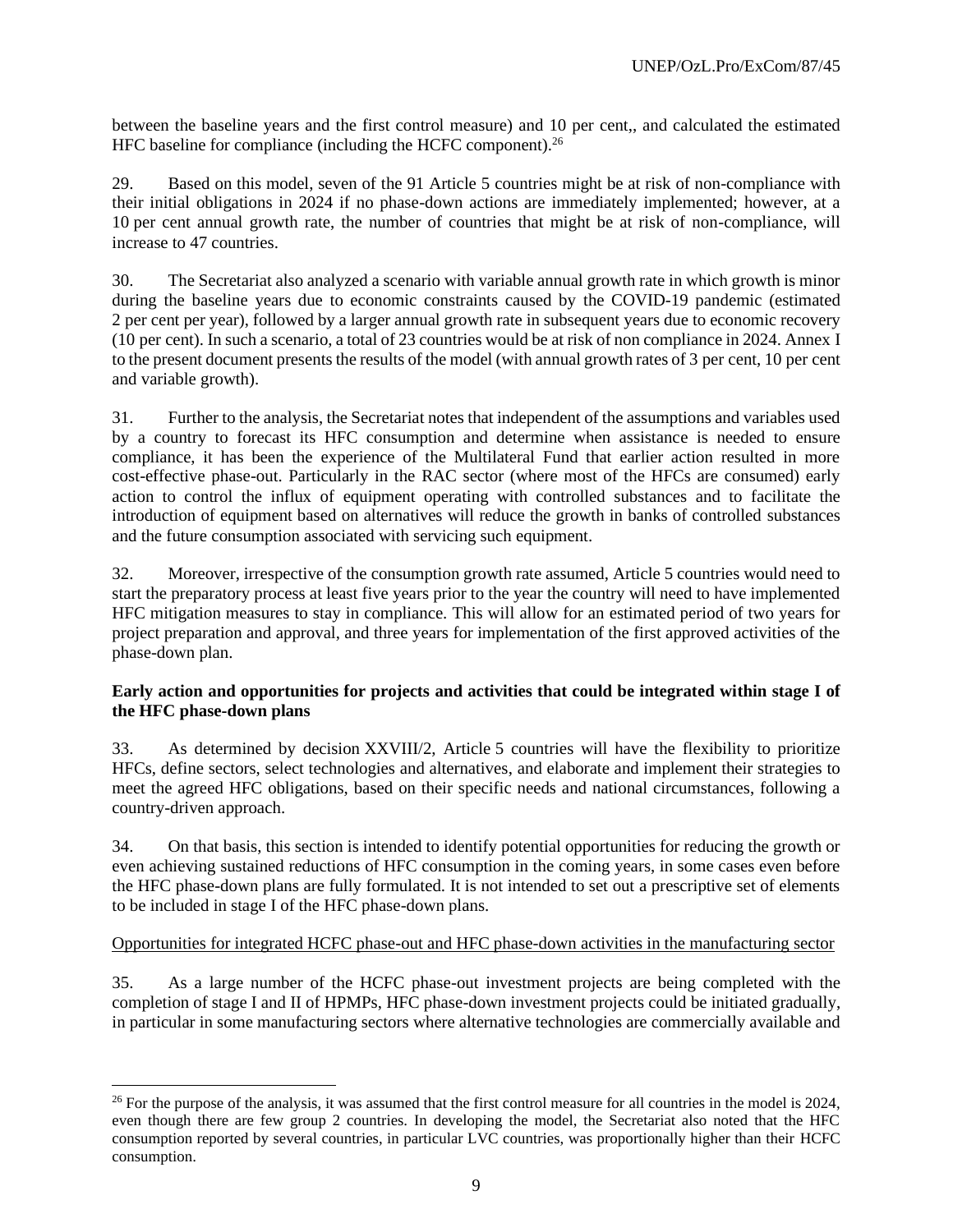are cost-effective, such as domestic refrigeration, and stand-alone commercial refrigeration.<sup>27</sup> Some Article 5 countries could start converting these enterprises even before their HFC phase-down plans have been fully formulated.

36. According to the data reported by the TEAP Task Force (Table 4 above), of the total HFC consumption 59.0 and 53.6 per cent in 2020 and 2025, respectively, is related to manufacturing of RAC equipment. The early conversion of this sector, particularly for applications where cost-effective and sustainable technologies are available, will have a major impact on the current and future levels of consumption, as the new RAC equipment in these applications will not require HFC-refrigerants for servicing and maintenance, and future HFC banks will be reduced.

37. In addition, there could be opportunities for integrated HCFC phase-out and HFC phase-down implementation in enterprises that manufacture both HCFC-based and HFC-based equipment/products and wish to convert both technologies, as explained below. For each industrial application, a recommendation for a potential action by the Executive Committee is proposed.

# *Polyurethane (PU) foam*

38. In a large number of Article 5 countries, PU foam enterprises and local systems houses using HCFC-141b (including those contained in imported pre-blended polyols) have converted to low-GWP blowing-agent technology as part of their HPMPs. Article 5 countries are establishing regulations to ban the import and use of HCFCs in the PU foam sector once all their enterprises have been converted, with the objective of ensuring sustainability of the HCFC phase-out in the sector. Low-GWP foam blowing alternatives are increasingly available, although some have limitations due to flammability or performance issues, while others still have limited commercial availability in several markets.

39. Despite the increasing availability and affordability of low-GWP alternatives in the PU foam sector, HFCs (mainly HFC-245fa and HFC-365mfc/HFC-227ea) are also readily available in several Article 5 countries. These high-GWP HFCs are affordable, easily adopted, can be used as a drop-in for many foam applications, and have satisfactory performance and no flammability issues. In the absence of any control of HFCs, many already converted or newly established enterprises could easily start using them, thus undermining the results achieved in the HPMP, increasing HFC consumption (pure or contained in imported pre-blended polyols) ineligible for funding and making the future HFC phase-down more difficult for the country.

40. For example, out of the 84 Article 5 countries that reported HFC consumption data in 2019 under the country programme implementation report, 11 (eight non-LVC countries and three LVC countries) identified a total use of 1,151 mt of HFC-245fa and/or HFC-365mfc/HFC-227ea in the foam sector. In addition, one of these countries reported use of 2,865 mt of HFC-245fa in the refrigeration sector, possibly for the insulation of the equipment. It is expected that the actual amount of HFCs used in PU foam may be higher than the amounts above as some of the countries with manufacturing capacity have not yet reported their HFC consumption.

41. Those Article 5 countries that have completed or are in the process of completing their phase-out of HCFC-141b in the PU foam sector could consider integrating into their plans the phase-out of HFC-245fa and HFC-365mfc/HFC-227ea pure or contained in imported pre-blended polyols. This approach would be cost-effective, as it would take advantage of the existing infrastructure within the HPMP and would help avoid potential HFC consumption growth that would be ineligible for funding under the Multilateral Fund.<sup>28</sup> In order to ensure a sustained phase-down of HFC, the plan should consider the entire sector including

 $27$  The majority of the stand-alone investment projects approved pursuant to decision 78/3(g) have involved domestic and commercial stand-alone refrigeration equipment.

<sup>&</sup>lt;sup>28</sup> I.e., capacity installed after the cut-off date or new HFC consumption by enterprises assisted to replace HCFC-141b by low-GWP alternatives.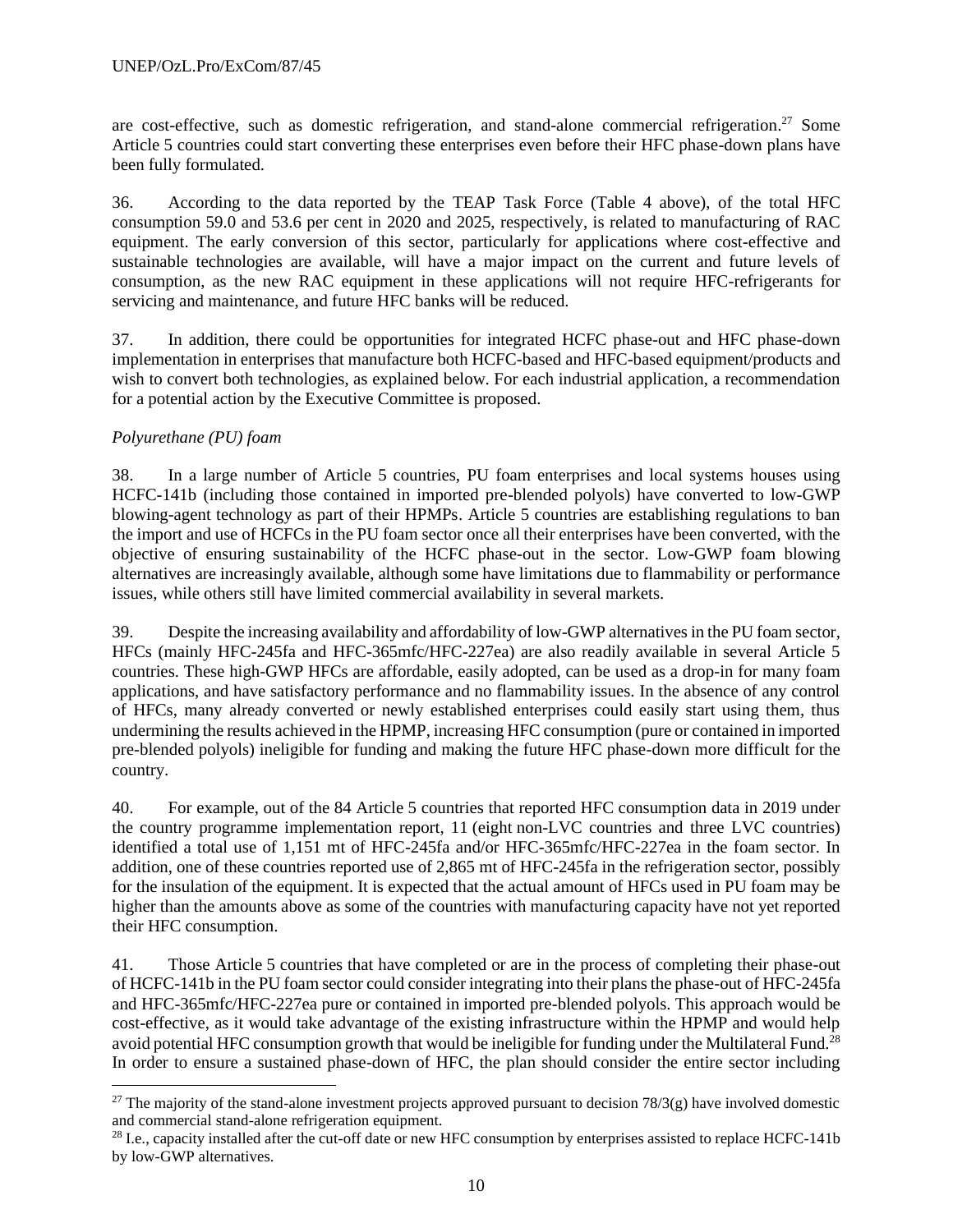self-funded ineligible enterprises, and should feature regulatory measures to support the phase-out, including for controlled substances contained in imported pre-blended polyols.

42. During the HCFC phase-out, noting the importance of the consumption of HCFC-141b contained in imported pre-blended polyols, and given the desire to ensure that all eligible enterprises using these pre-blended polyols could be converted with the support from the Multilateral Fund, the Executive Committee decided on a policy to fund PU foam enterprises that consumed HCFC-141b contained in imported pre-blended polyols, on the understanding that Article 5 countries would commit to issuing regulatory measures to stop the supply and use of imported pre-blended polyols using HCFC-141b.<sup>29</sup> This allowed Article 5 countries to effectively phase out HCFC-141b in all forms and avoid migration from the use of pure HCFC-141b to HCFC-141b contained in imported pre-blended polyols. A similar situation is occurring with HFCs used as blowing agents and HFCs contained in imported pre-blended polyols; therefore, the same approach should be followed regarding the phase-out of HFCs pure or contained in imported pre-blended polyols and regarding exports of HFCs contained in pre-blended polyols.

- 43. The Executive Committee may wish:
	- (a) To approve sector plans for the total phase-out of HFC pure or contained in pre-blended polyols in the PU foam sector, on the understanding:
		- (i) That any Article 5 country submitting a project will have ratified the Kigali Amendment or submitted a formal letter indicating the Government's intention to ratify the Amendment;
		- (ii) That the sector plan will be implemented in coordination with or complementary to the activities under the country's HPMP;
		- (iii) That the sector plan will be integrated into stage I of the HFC phase-down plan once the HFC phase-down plan has been formulated;
		- (iv) That the amount of HFC phased out by the sector plan will be deducted from the starting point for sustained reductions in HFC consumption once the starting point has been established;
		- (v) That the country will report exports of HFCs contained in pre-blended polyols for the last three years prior to project submission, and the average will be deducted from the country's starting point for sustained reductions in HFCs once the starting point has been established; and
		- (vi) That the country will establish the necessary regulatory measures to ensure the sustainability of the complete phase-out of all HCFCs and HFCs pure and/or contained in pre-blended polyols in the sector; and
	- (b) To approve, when required, preparatory funding for the formulation of these sector plans on a case-by-case basis and in line with the draft guidelines for the preparation of HFC phase-down plans for Article 5 countries contained in document UNEP/OzL.Pro/ExCom/86/88.

#### *Extruded polystyrene (XPS) foam manufacturing sector*

44. The majority of Article 5 countries with an XPS foam manufacturing sector have largely phased out the use of HCFC-22/HCFC-142b and have introduced low-GWP alternatives, mainly  $CO<sub>2</sub>$  and

<sup>&</sup>lt;sup>29</sup> Decisions  $61/47$  and  $63/15$ .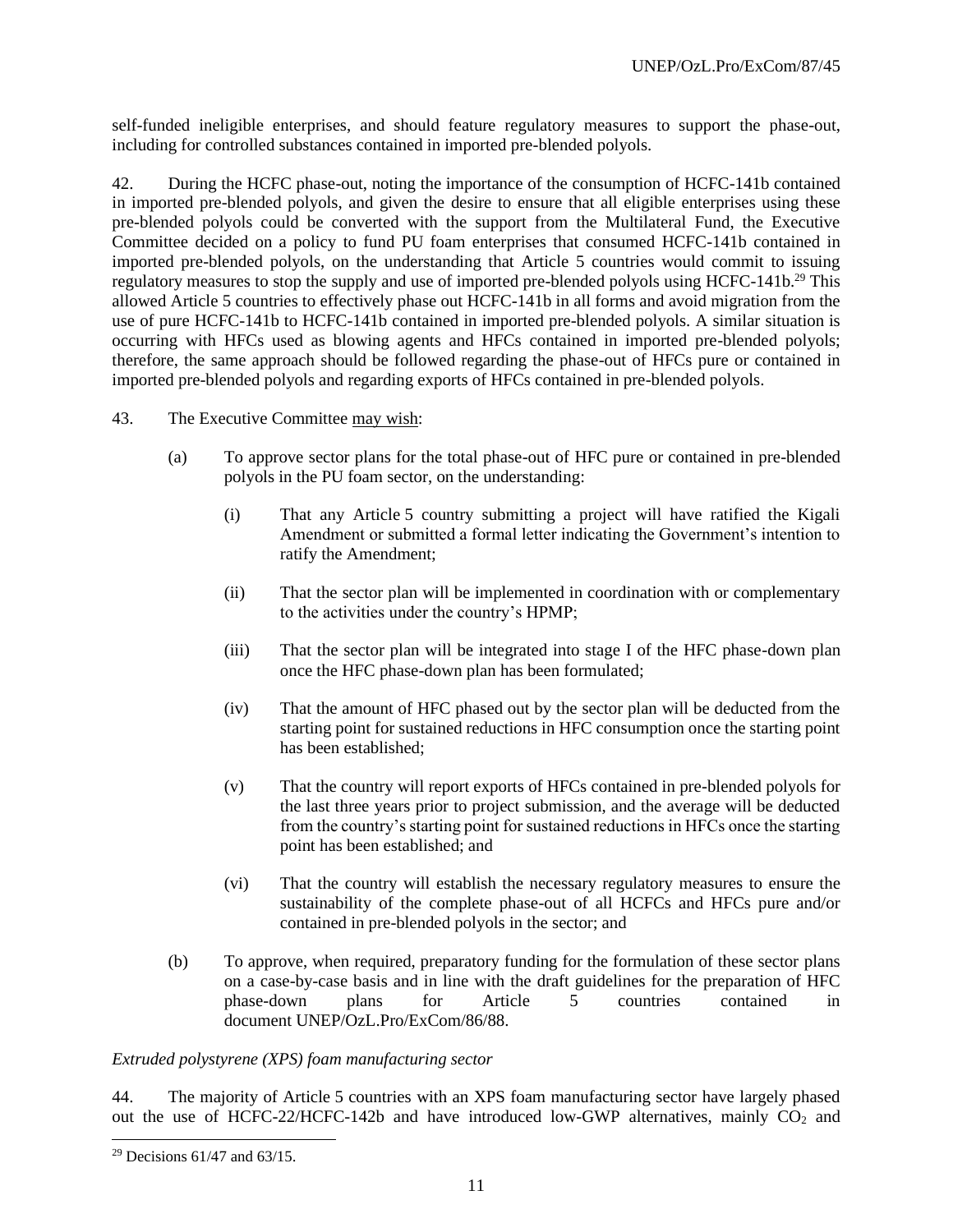isobutane. Only a few Article 5 countries are still in the process of phasing out HCFC-22 and HCFC-142b in the XPS foam sector as part of their already approved HPMPs (i.e., China (2026)).

45. The amount of HFCs consumed by Article 5 countries in the manufacturing of XPS foam is still unknown; however, preliminary data indicates that it may be low. Out of the 84 Article 5 countries that reported HFC consumption data in 2019 under the country programme implementation reports, only one country identified consumption of 38 mt of HFC-152a (with a GWP of 124) in the foam sector (presumably XPS foam), and two countries identified a total consumption of 5.73 mt of HFC-134a, which could be used in the production of either PU foam or XPS foam.

46. The benefits of pursuing an integrated HCFC phase-out and HFC phase-down in the XPS foam sector appear to be limited to a few countries, as most Article 5 countries have already phased out HCFCs in the sector and no significant HFC use has been identified. However, opportunities for early action may become more evident as additional Article 5 countries report HFC consumption data.

47. In reviewing the HPMPs, the Secretariat noted that in a few Article 5 countries XPS foam manufacturing capacity based on HCFCs was installed after the cut-off date for HCFC capacity of 21 September 2007 and was therefore ineligible for funding. Article 5 countries that do not have HFC consumption in the XPS foam sector could consider, as an early action, establishing regulatory measures to avoid the installation of new high-GWP HFC-based XPS foam manufacturing capacity. This will make it possible to avoid potential imports of HFC-based manufacturing capacity being phased out in non-Article 5 countries and the associated future HFC consumption in the sector.

48. The Executive Committee may wish to encourage Article 5 countries that do not have HFC consumption in the XPS foam sector to consider establishing regulatory measures as soon as possible to avoid the installation of new capacity for the manufacturing of high-GWP HFC-based XPS foam.

# *Domestic and commercial stand-alone refrigeration units*

49. Out of the 84 Article 5 countries that reported HFC consumption data in 2019, seven (five non-LVC and two LVC countries) identified a total use of 3,057 mt of HFC-134a and 1,659 mt of R-404A in the refrigeration manufacturing sector. Part of this consumption is presumably in the manufacturing of domestic and commercial stand-alone units; two countries are already implementing stand-alone investment projects in these sectors. The amount of HFCs used in these two applications may be larger than the figures above as some of the countries with manufacturing capacity have not yet reported their HFC consumption.

50. Cost-effective alternative technologies are currently available for the conversion of HFC-based domestic and commercial stand-alone refrigeration equipment. Early conversion of these manufacturing lines is possible as cost-effective and sustainable alternative technologies are available in markets in Article 5 countries. A sector-wide approach complemented by regulatory measures would ensure that the HFC phase-out by assisted enterprises is not offset by increased consumption in other enterprises in the sector. In addition, the early conversion of this sector will reduce the future demand for HFCs in associated servicing of equipment and will reduce the potential emissions from banks.

- 51. The Executive Committee may wish:
	- (a) To approve sector plans for the total phase-out of HFC in the manufacturing of domestic and commercial stand-alone refrigeration units, on the understanding:
		- (i) That any Article 5 country submitting a project will have ratified the Kigali Amendment or submitted a formal letter indicating the Government's intention to ratify the Amendment;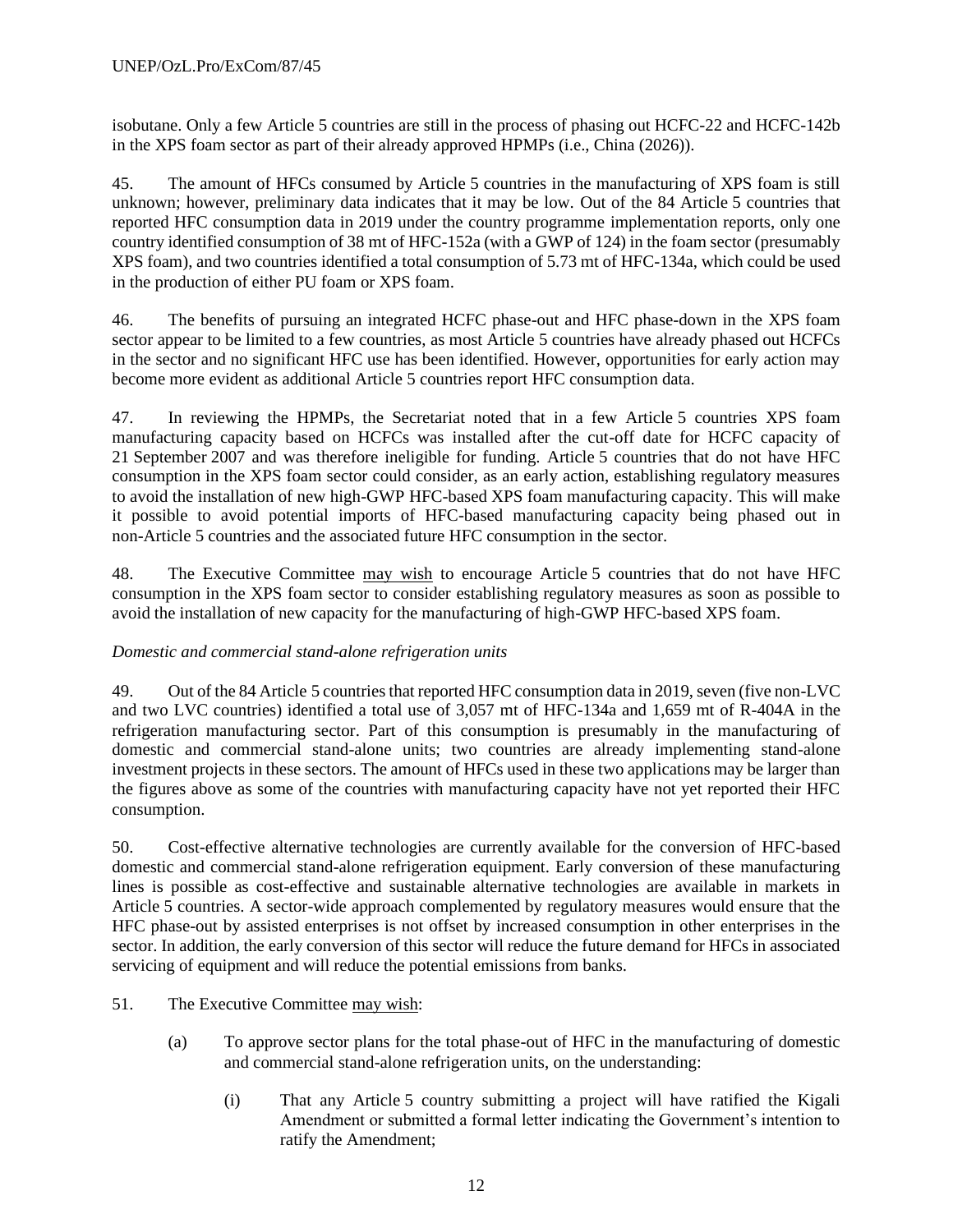- (ii) That the sector plan will be integrated into stage I of the HFC phase-down plan once the HFC phase-down plan has been formulated;
- (iii) That the amount of HFC phased out by the sector plan will be deducted from the starting point for sustained reductions in HFC consumption once the starting point has been established;
- (iv) That the country will establish the necessary regulatory measures to ensure the sustainability of the phase-out of HFCs in the domestic and commercial stand-alone refrigeration applications; and
- (b) To approve, when required, preparatory funding for the formulation of these sector plans on a case-by-case basis and in line with the draft guidelines for the preparation of HFC phase-down plans for Article 5 countries contained in document UNEP/OzL.Pro/ExCom/86/88.

#### *Commercial refrigeration manufacturing sector (other than stand-alone units)*

52. Several commercial refrigeration enterprises manufacture a large variety of refrigeration systems based on different refrigerants (e.g., HFC-134a, R-404A and/or R-507A). The Secretariat notes that in some of these enterprises, the conversion of HFC-based products could potentially be implemented in an integrated manner with the ongoing conversion of HCFC-22-based products (which in most cases are at an advanced stage of implementation), ensuring the phase-out of both HCFC and HFC, with potential reductions in the overall conversion costs. However, the possibility of this integration would depend on *inter alia* the type of systems being manufactured, the feasibility of adopting low-GWP alternatives, refrigerant charges, location, and other system characteristics. Early activities in this sub-sector are unlikely to be sustainable unless the country can address all applications and enterprises (entire sector or sub-sectors and imports of such equipment), otherwise the reductions achieved by the project would be offset by the increase in HFC consumption by enterprises not covered by the project.

53. Activities designed to reduce the use of R-404A and R-507A could have a significant impact, given the high GWP of these substances. However, they would need to address the entire sector and include complementary regulatory measures to ensure sustained phase-out. Potential activities that could be implemented in stage I of the HFC phase-down plans in the servicing sector include preventive maintenance, control of leakage, and support for end-users for better handling of installed equipment.

#### *AC manufacturing sector*

54. Out of the 84 Article 5 countries that reported HFC consumption data in 2019 under their country programme implementation reports, seven (five non-LVC countries and two LVC countries) identified a total use of 15,683 mt of R-410A, R-407C, HFC-32 and HFC-125, as well as a small amount of R-404A in the AC sector.

55. The amount of HFCs used in the AC sector is expected to be much larger than the figures above, as some of the countries with large AC manufacturing sectors have not yet reported their HFC consumption under the CP report. There is also an indication that the consumption of HFC-32 in the manufacturing of residential AC could start increasing in Article 5 countries, as some eligible and ineligible enterprises have converted to this technology. Furthermore, national energy efficiency regulations are also accelerating HCFC phase-out in residential and commercial AC, resulting in the adoption of HFC-based technologies, mainly based on R-410A, R-407C and HFC-32 refrigerants.

56. Currently, some Article 5 countries are encountering major obstacles in implementing their conversions to low-GWP alternative refrigerants. The use of R-410A in the manufacturing of residential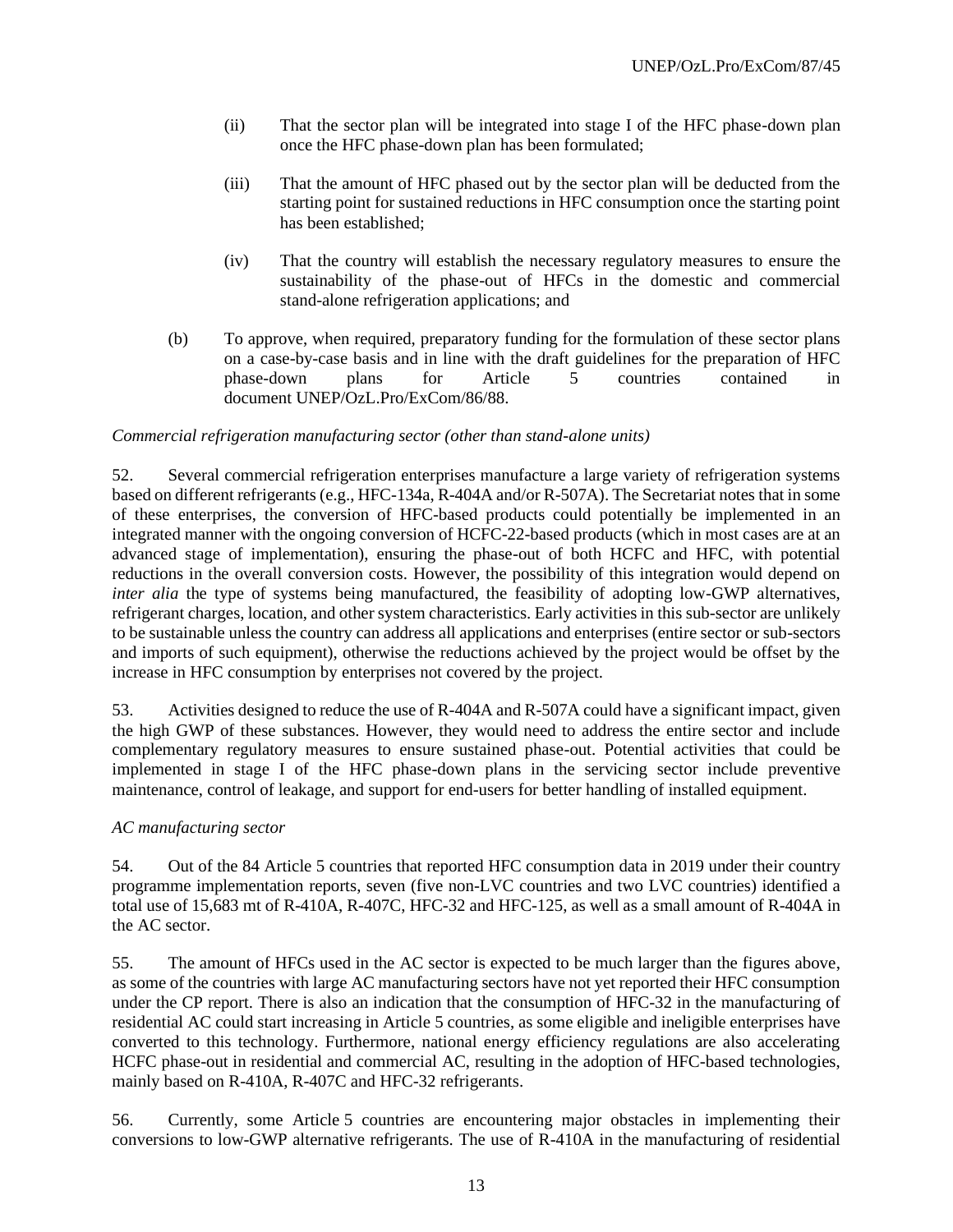AC continues to grow, as this is a mature technology that is already accepted and where equipment with enhanced energy efficiency is manufactured as compared to HCFC-22-based equipment.

57. During the review of HPMPs, the Secretariat noted that certain enterprises were manufacturing residential<sup>30</sup> and/or commercial AC equipment in Article 5 countries with lines based on HCFC-22 and R-410A, and that those lines could swing between those technologies. Adding the conversion of the R-410A lines to the ongoing conversion of the HCFC-22 lines would help ensure the phase-out of both substances in these enterprises. However, as seen in some of the ongoing HPMPs, this may not be enough to ensure the sustainability of the phase-out if other manufacturers are still using R-410A or other high-GWP HFCs (e.g., R-407C) refrigerants, or importing high-GWP-based equipment. A sector-wide approach is required to ensure sustained adoption of low-GWP alternative technologies.

58. Regarding the mobile air-conditioning (MAC) manufacturing sector, four countries reported the use of 7,362 mt of HFC-134a in 2019, out of which 7,350 mt belonged to two countries. This consumption could be at least partially in the MAC sector, for which an integrated implementation with HCFC phase-out is unlikely as there is no HCFC consumption in this sector.

- 59. The Executive Committee may wish:
	- (a) To invite Article 5 countries manufacturing residential and/or commercial air-conditioning (AC) equipment to explore opportunities to integrate HCFC-22 and R-410A or other high-GWP HFC phase-out in the sector to ensure the sustained adoption of lower-GWP alternatives;
	- (b) To approve a limited number of sector plans for the total phase-out of R-410A and other high-GWP alternatives used in the manufacturing of residential and/or commercial AC units in countries that have phased out, are presently phasing out, or intend in the short term to phase out HCFC-22 in the sector, on the understanding:
		- (i) That any Article 5 country submitting a project will have ratified the Kigali Amendment or submitted a formal letter indicating the Government's intention to ratify the Amendment;
		- (ii) That the sector plan will be integrated into stage I of the HFC phase-down plan once the HFC phase-down plan has been formulated;
		- (iii) That the amount of HFC phased out by the sector plan will be deducted from the starting point for sustained reductions in HFC consumption once the starting point has been established; and
		- (iv) That the country will establish the necessary regulatory measures to ensure the sustainability of the phase-out of R-410A and other high-GWP alternatives in the specific AC sector(s) converted; and
	- (c) To approve, when required, preparatory funding for the formulation of these sector plans on a case-by-case basis and in line with the draft guidelines for the preparation of HFC phase-down plans for Article 5 countries contained in document UNEP/OzL.Pro/ExCom/86/88.

 $30$  This application, also referred to as room AC, comprises the manufacturing of mostly split AC units with a capacity of up to three tons of refrigeration (TR).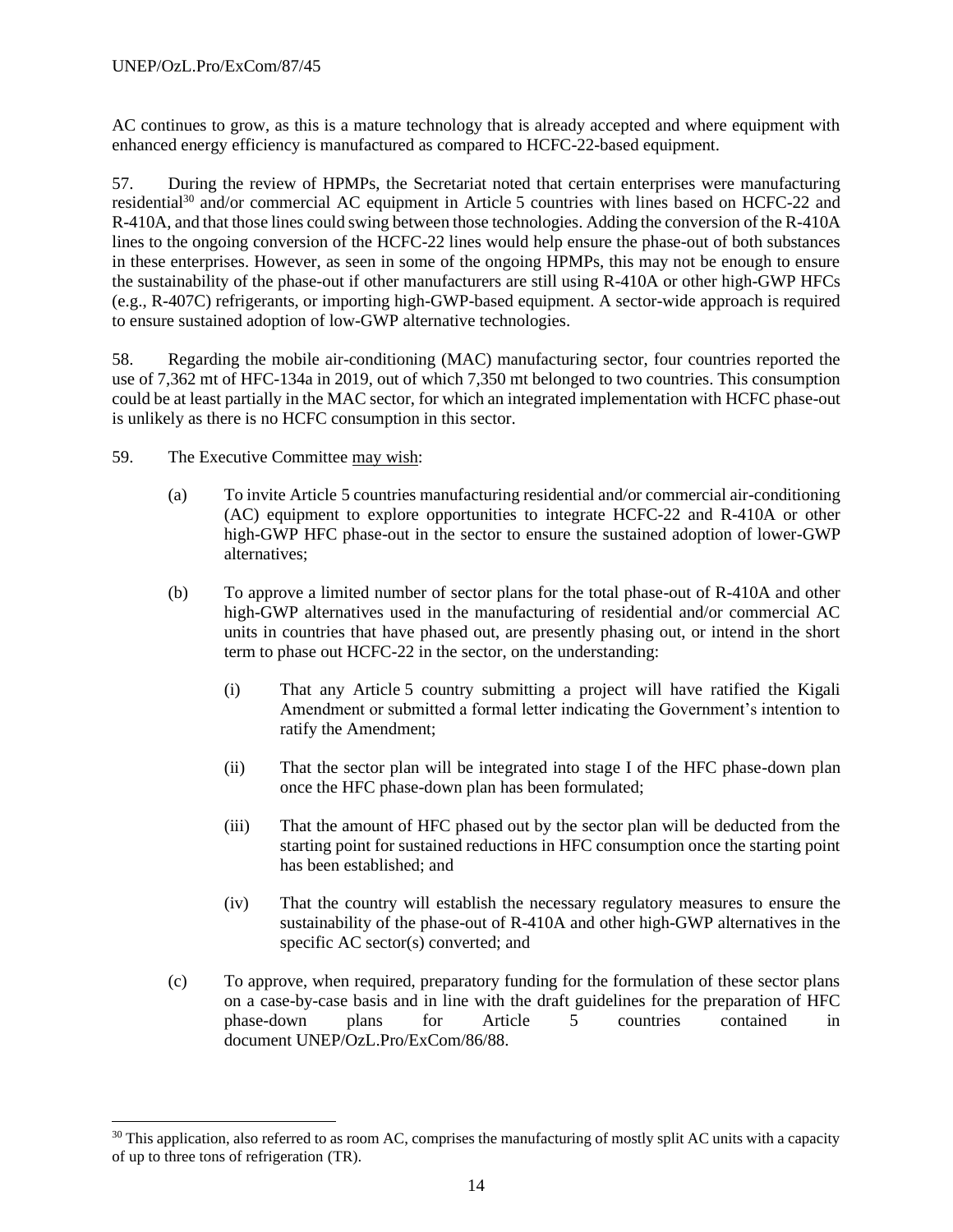## *Other manufacturing sectors*

60. With the exception of one country,<sup>31</sup> there is currently no use of HCFCs in the aerosol sector in Article 5 countries. Regarding HFCs, out of the 84 Article 5 countries that reported consumption data in 2019 under their country programme implementation reports, nine countries (six non-LVC countries and three LVC countries) identified a total use of 4,291 mt of HFCs in the aerosol sector. Around 63 per cent of this corresponds to the consumption of HFC-152a in one country; the remaining consumption corresponds to HFC-134a, part of it in metered dose inhalers, where additional time would be required to develop an alternative technology.

61. In addition, nine countries (six non-LVC countries and three LVC countries) reported the use of 6,381 mt of HFCs in the fire-fighting sector, including 6,087 mt of HFC-227ea by one country. This use may need to be further examined as more data is collected.

62. While HFC-23 is mainly a by-product generated during the production of HCFC-22 as opposed to an HFC imported and used by Article 5 countries, in 2019 ten Article 5 countries identified the use of 7.94 mt of HFC-23 in different applications, including refrigeration manufacturing, servicing and fire-fighting. Although the consumption is limited, the very high GWP (14,800) of HFC-23 might justify its phase-out as a priority. In order to avoid a potential increase in the consumption of HFC-23 in countries that are currently not consuming it, the Executive Committee may wish:

- (a) To encourage Article 5 countries that do not have consumption of HFC-23 to consider establishing regulatory measures to avoid its introduction to the country; and
- (b) To encourage Article 5 countries that have reported consumption of HFC-23 in fire-fighting and other niche applications, to address that consumption as a priority in their phase-down plans, noting the very high GWP of HFC-23.

## *Summary of manufacturing sectors*

63. Annex II to the present document contains a summary table that presents an overview of the modalities of implementation of investment projects during the 2021-2030 period, based on information available so far. This analysis could evolve as more information becomes available on the consumption of HFCs and the availability of alternatives in different sectors.

# **Integrated HCFC phase-out and HFC phase-down in the refrigeration servicing sector**

64. The majority of activities already being implemented by Article 5 countries in the refrigeration servicing sector<sup>32</sup> will have an impact on the reduction of consumption of HCFCs and HFCs. The overlapping schedules of HCFC phase-out and HFC phase-down present an opportunity for Article 5 countries to develop an integrated cost-effective strategy that addresses the reduction of both groups of substances in the refrigeration servicing sector, which would entail, *inter alia*:<sup>33</sup>

(a) Developing, revising or adopting standards, codes and norms that could facilitate the adoption, operation and servicing of refrigeration technologies based on low-GWP

<sup>&</sup>lt;sup>31</sup> The 2019 CP report for China indicates the use of 1,656 mt of HCFC-22 and 580 mt of HCFC-141b in the aerosol sector. This sector has not been addressed in stage I or II of the HPMP.

 $32$  These activities include training and certification of technicians, strengthening technical/vocational schools and refrigeration associations, refrigerant containment strategies, the distribution of basic equipment and service tools including recovery/recycling units, and the adoption of standards and codes of practice to facilitate the safe adoption of flammable and/or toxic low-GWP refrigerants.

<sup>33</sup> Paragraph 92 of document UNEP/OzL.Pro/ExCom/82/64.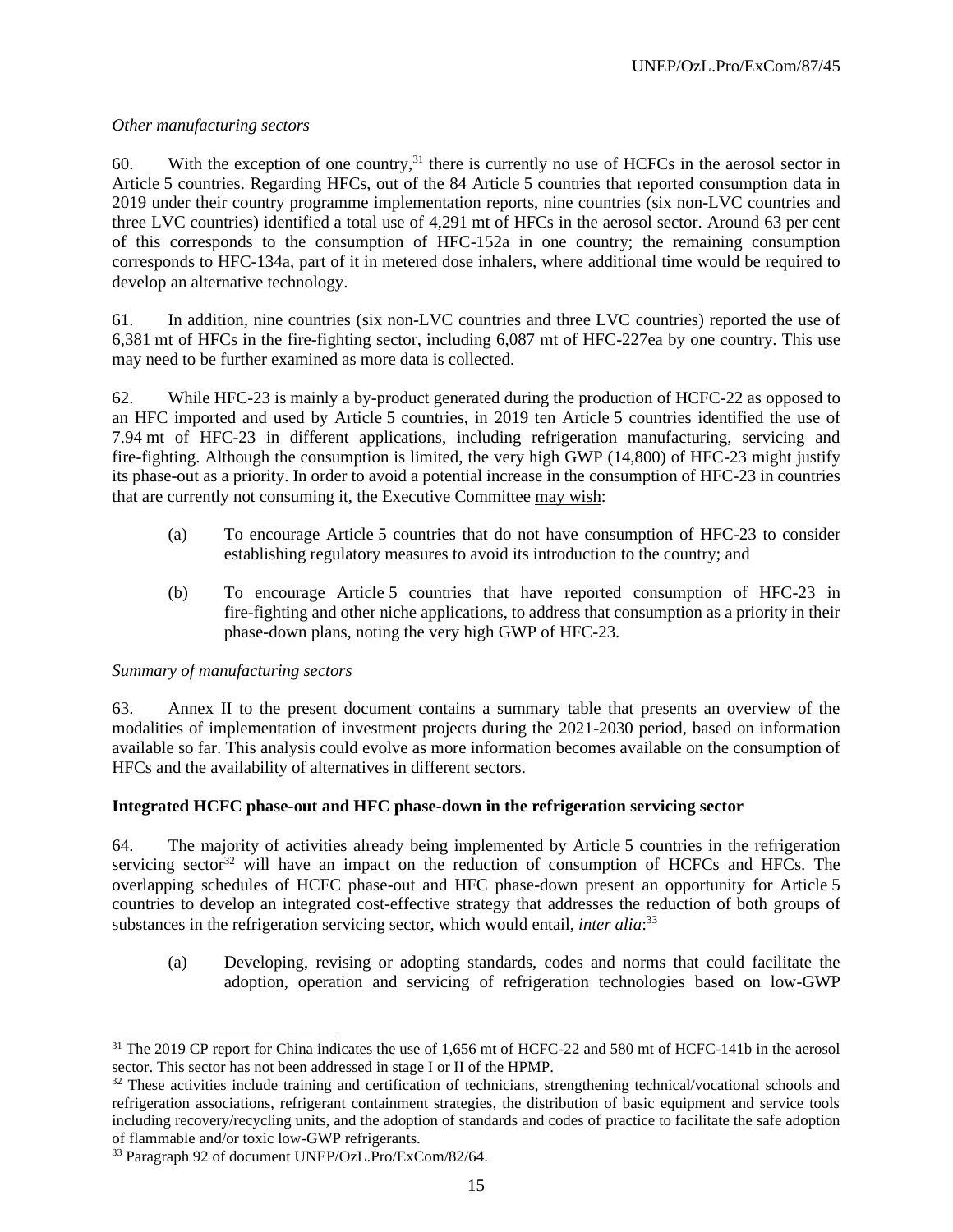refrigerants;

- (b) Strengthening regulatory frameworks for refrigerant management through *inter alia*  certification of technicians; access to selling/buying refrigerants by trained/certified technicians, licensing of service enterprises/workshops; labelling of refrigerants, record keeping, monitoring and reporting; and capacity building for authorities and stakeholders;
- (c) Reviewing and periodically updating the curricula of the training programmes for customs and enforcement officers addressing the obligations under the Montreal Protocol including its Kigali Amendment;
- (d) Strengthening the capacity of vocational training systems and certification bodies by periodically reviewing the curricula of the training programmes to address good servicing practices and safety issues related to the flammability and/or toxicity of refrigerants being phased in;
- (e) Developing or strengthening self-sustained refrigerant containment strategies to ensure that installed refrigeration equipment can continue operating until end-of-life; assessing the benefits and challenges of recovering, recycling and reclaiming refrigerants;
- (f) Strengthening technical support for the assembly, installation and initial-refrigerant-charge sub-sector as it could influence the introduction of technologies in local markets;
- (g) Helping develop business models that would ensure the long-term sustainability of activities implemented in the refrigeration servicing sector, in particular recovering, recycling and reclaiming schemes and end-user incentive schemes; and
- (h) Strengthening RAC associations and ensuring their engagement in the implementation of activities related to the sector.
- 65. The benefits associated with an integrated strategy in the refrigeration servicing sector include:
	- (a) The possibility of strengthening the existing infrastructure and expanding it as needed, to facilitate the adoption of low-GWP technologies in a sustained way by spreading the plan over a long period, rather than focusing on isolated assistance projects to phase out one or two substances;
	- (b) The possibility of combining the funding from HCFC phase-out and HFC phase-down to implement more comprehensive longer-term activities that will have a broader impact while benefiting both plans;
	- (c) A lower number of synchronized tranches, with associated lower transaction costs for the preparation of reports, tranche funding requests and verifications;
	- (d) Stronger and more cost-effective project management and implementation units, where needed; and
	- (e) The possibility of formulating a more comprehensive plan that combines ozone and climate benefits that will have greater relevance and achieve better "buy-in" within the Government.

66. Document UNEP/OzL.Pro/ExCom/86/89 discusses the level and modality of funding in the refrigeration servicing sector for HFC phase-down, taking into consideration the need to integrate HCFC phase-out and HFC phase-down in the sector in a single strategy that includes activities that benefit both,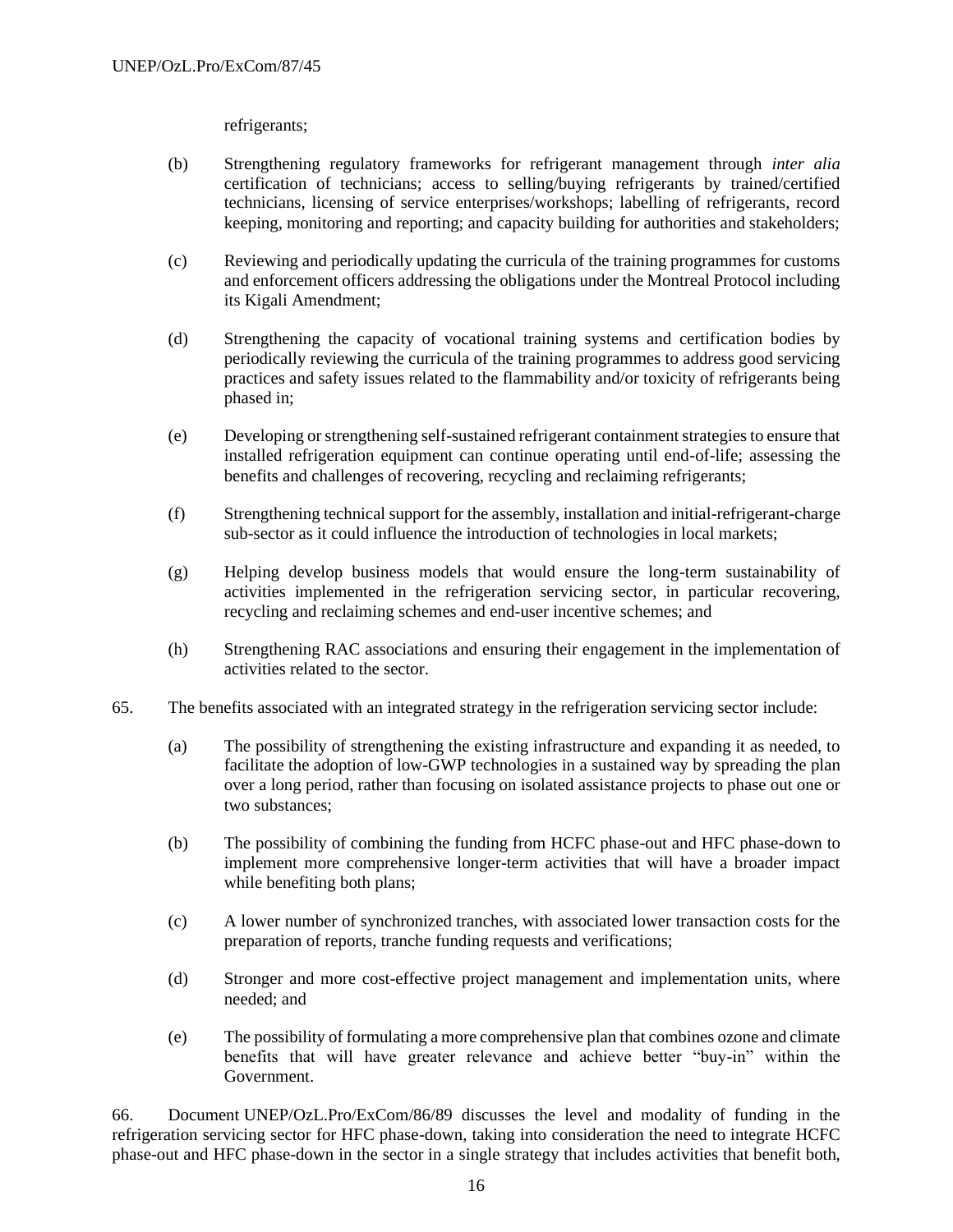and that assist Article 5 countries in building the infrastructure for the sustained adoption of low-GWP alternatives.

# **II. OVERVIEW OF ACTIVITIES UNDER HCFC PHASE-OUT AND HFC PHASE-DOWN**

67. The overlap between the national/terminal CFC phase-out plans and HPMPs was short, as most of the HPMPs started after 2010 when CFCs had already been totally phased out. In contrast, between 2021 and 2030, Article 5 countries will be simultaneously preparing and implementing multiple stages of HPMPs and stage I of HFC phase-down plans. Well-coordinated preparation and implementation of these plans would result in:

- (a) An overarching strategy that encompasses commonalities and interaction between HCFC phase-out and HFC phase-down activities and ensures that the country systematically avoids an increased consumption of HFCs due to the HCFC phase-out activities being implemented;
- (b) A policy and regulatory framework that work coherently to reduce the consumption of both HCFCs and HFCs;
- (c) An efficient use of Multilateral Fund resources when preparing and implementing activities, particularly in the refrigeration servicing sector avoiding overlaps between the ongoing activities under the HPMP and the proposed activities under the HFC phase-down plan, giving due consideration to activities addressing the same stakeholders and institutions (e.g., refrigeration technicians, distributors, associations and training institutions); and
- (d) A more efficient administrative, reporting, verification and monitoring system for Article 5 countries, bilateral and implementing agencies, the Secretariat and the Executive Committee, avoiding duplication of reports and reducing the number of submissions for multiple stages and tranches running in parallel. $34$

68. Based on the above, it is increasingly evident that having a comprehensive national compliance strategy that consolidates a country's approach to phasing out the remaining HCFCs and phasing down HFCs will be beneficial, as it will help identify activities in a unified manner, reduce overlaps in implementation, use resources more efficiently by streamlining reporting and monitoring, and enhance delivery of services.

69. For Article 5 countries where the entirety of HCFC and HFC consumption is in the refrigeration servicing sector, doing an integrated strategy would be the ideal approach to meet their compliance targets under the Montreal Protocol. Those Article 5 countries with consumption in other sectors can also benefit from an integrated strategy. The following section provides ideas on ways to implement this integration in an efficient manner.

# **Integrated compliance strategy for HCFCs and HFCs**

70. Currently, all Article 5 countries are implementing various stages of their HPMPs,<sup>35</sup> and by 2030, all Article 5 countries will have phased out their HCFC consumption except for the amounts needed for the

<sup>&</sup>lt;sup>34</sup> Currently, implementation and monitoring of overlapping stages I and II of HPMPs has proven challenging in several countries; adding HFC phase down plans will increase the administrative burden even though in many countries most of the activities in these plans are in the same sector (i.e., refrigeration servicing sector in LVC countries.

<sup>&</sup>lt;sup>35</sup> Most LVC countries have implemented stage I of their HPMP up to 2020 and are submitting stage II proposals in many cases for total HCFC phase-out by 2030; many non-LVC countries have implemented stage II of their HPMPs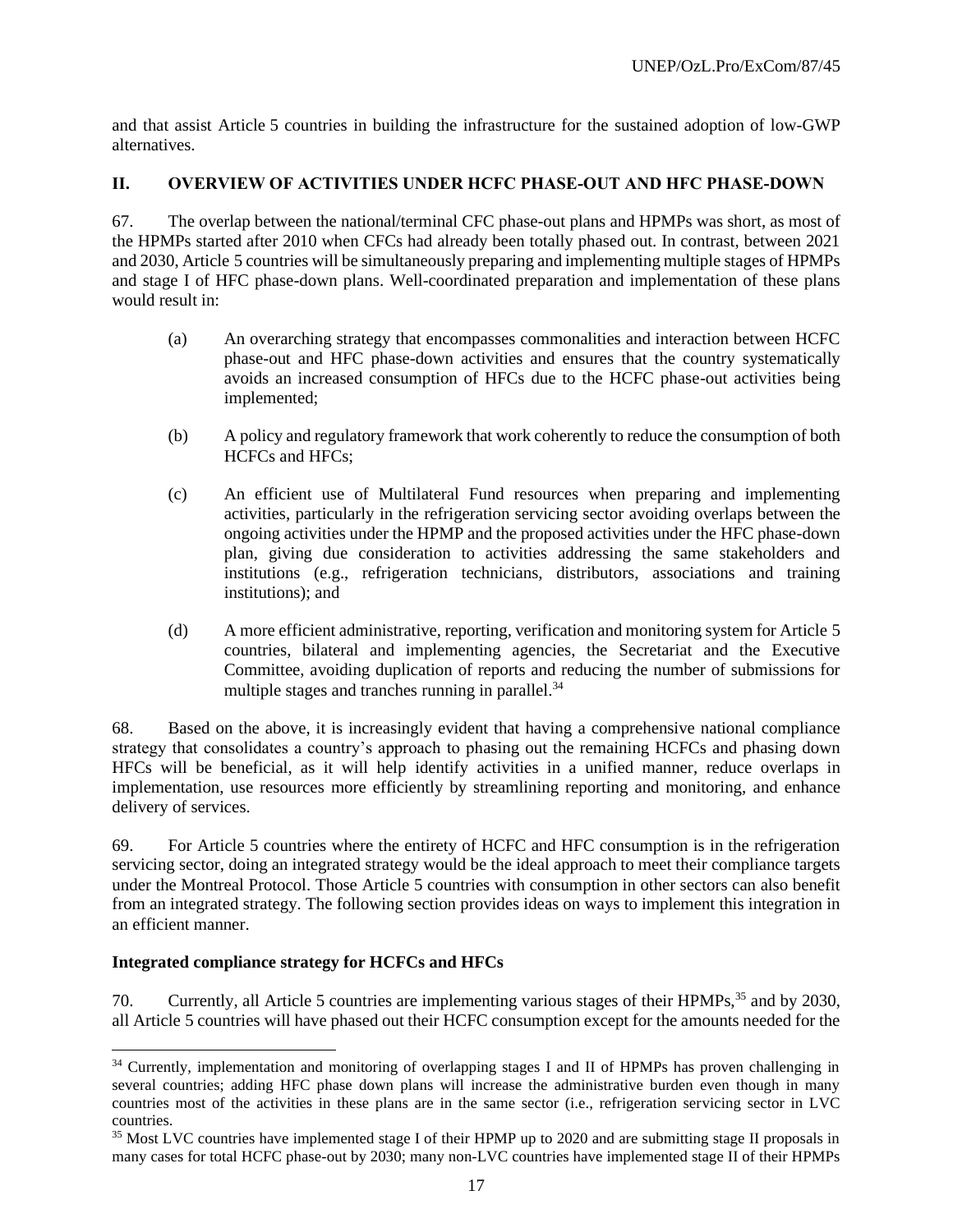servicing tail.<sup>36</sup> Therefore, during the period from 2021 to 2030, there is a high probability that most Article 5 countries will be simultaneously implementing their HPMPs and stage I of their HFC phase-down plans. After 2030, Article 5 countries will be exclusively implementing activities to phase down HFCs for another 15 years, while the sustainability of the HCFC phase-out continues to be monitored, including compliance with the HCFC servicing tail where applicable. However, the initial 2021-2030 transition period is of critical importance given the linkages between HCFCs and HFCs.

71. The preparation of stage I of HFC phase-down plans will include activities similar to those completed for HPMP development, namely establishing regulatory measures, conducting comprehensive surveys of HFC consumption by sector, designing an overarching strategy for HFC phase-down, and formulating a concrete set of activities for the first stage of the plan. In addition, during the preparation of their HFC phase-down plans Article 5 countries will need to carefully consider the interlinkages between HCFC phase-out and HFC phase-down, for example: how the existing HPMP infrastructure could be used for HFC phase-down; how the ongoing HCFC phase-out activities affect HFC consumption; and how to implement activities that contribute to both HCFC phase-out and HFC phase-down.

72. At the time of the inception of the Multilateral Fund, Article 5 countries had the opportunity to prepare a country programme, $37$  which contained a comprehensive national strategy to address the phase-out of several groups of substances in different sectors. During the phase-out of HCFCs, the concept of the "country programme" was replaced by the HPMP as HCFCs became over time the only controlled substance for Article 5 countries. The main difference between the country programme and the HPMP is that the former remained largely a strategic document, while the latter became a combined strategic and multi-year funding document supported by a performance-based agreement to fund projects and activities to phase out a determined amount of HCFCs. In the case of the country programme, the projects identified therein still had to be submitted for approval and were funded as stand-alone projects or as a sector/ sub-sector plan.

73. Currently, it appears increasingly necessary to have a comprehensive compliance strategy that describes the country's blueprint for meeting the compliance targets with the production and consumption of two groups of substances that relate to each other (i.e., HCFCs and HFCs), and that proposes activities that will have an impact on both, either in an integrated manner where possible, or in parallel.

74. An integrated compliance strategy (which would take elements from the former country programmes and the HPMP overarching strategies) could help Article 5 countries plan and ensure an efficient and coordinated implementation of HCFC phase-out and HFC phase-down in line with their national circumstances and priorities. In particular, it could help Article 5 countries avoid duplication or lack of coordination between the activities intended to phase out HCFC and those intended to phase down HFCs; combine resources from the HPMP and the HFC phase-down plans to implement meaningful activities with larger impact in those areas where such integration is possible (e.g., the refrigeration servicing sector); and plan the HFC phase-down Agreement taking into account the ongoing HPMP Agreement so as to avoid unnecessary increased administrative, monitoring, reporting and verification burden of implementing two multiyear agreements.

up to the 2020-2023 period and have started to submit their stage III proposals, some of them for total HCFC phase-out in 2030.

 $36$  In line with paragraph 8 ter(e)(i) of the Montreal Protocol, Article 5 countries may exceed zero consumption in any twelve‑month period from 1 January 2030 to 1 January 2040 so long as the sum of its calculated levels of consumption over the ten-year period, divided by ten, does not exceed two point five per cent of the average of its calculated levels of consumption in 2009 and 2010, and provided that such consumption shall be restricted to: the servicing of refrigeration and air-conditioning equipment existing on 1 January 2030; the servicing of fire suppression and fire protection equipment existing on 1 January 2030; solvent applications in rocket engine manufacturing; and topical medical aerosol applications for the specialized treatment of burns.

<sup>37</sup> UNEP/OzL.Pro/ExCom/3/18/Rev.1, Annex III, Section II.1.1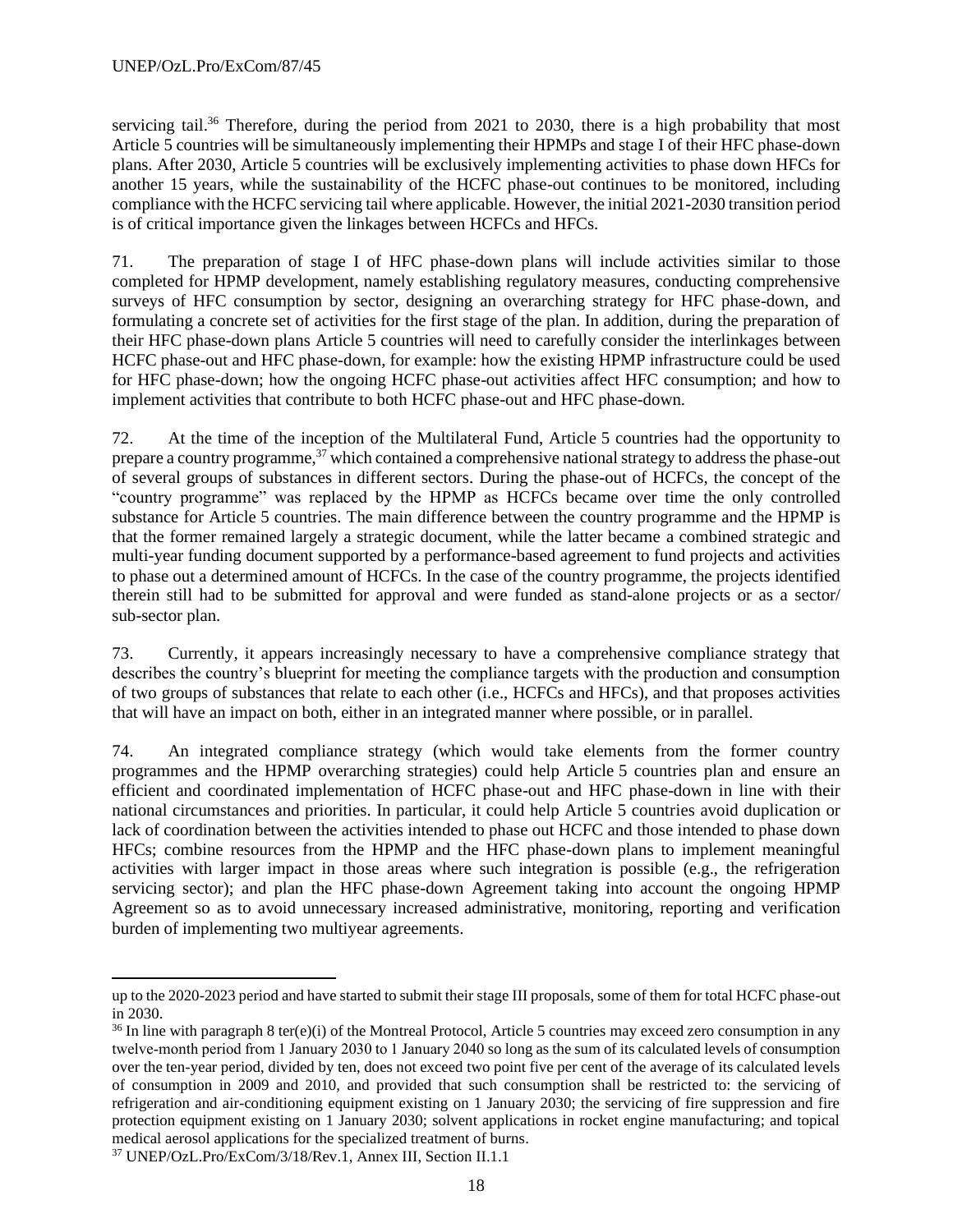75. It is proposed that the integrated compliance strategy be a concise document that would be submitted along with stage I of the HFC phase-down plan and would include the Government's commitment to harmonize the phase-out of HCFCs and the phase-down of HFC consumption to the extent possible; the schedule of HCFC reductions (as per ongoing Agreements for HPMPs) and proposed HFC reductions up to 2030; the proposed HFC phase-down plan tranches synchronized with the HPMP tranches up to 2030; the approach, measures and activities proposed to avoid increases in HFC consumption resulting from implementation of the HPMP; and a plan on how to combine ongoing activities under the HPMP with the proposed HFC phase-down plan for those sectors where the integrated implementation of HCFC phase-out and HFC phase-down is possible.

76. Specifically, for the refrigeration servicing sector, noting that many of the activities are expected to serve both HCFC phase-out and HFC phase-down and that activities in the latter should be formulated in light of those ongoing under the HPMPs, the integrated compliance strategy should include an overview of how this sector will be addressed to ensure both HCFC phase-out and HFC phase-down in a complementary way avoiding overlaps of activities, and how the two sources of funding (HPMP and HFC phase-down plan) will be used/combined during the implementation of these activities.

77. While the integrated compliance strategy presents an overview of the way HCFC phase-out and HFC phase-down will be implemented in a coordinated manner, it is also considered a guiding document that will help the Executive Committee consider the HFC phase-down plan in light of the ongoing activities under the HPMPs, and have a better understanding of how these activities will be integrated where possible, or implemented in parallel. The implementation of the HPMP activities will continue to be governed by the Agreement between the Government of the Article 5 country concerned and the Executive Committee (based on the template approved at the  $76<sup>th</sup>$  meeting). The HFC phase-down plan Agreement has yet to be prepared and will differ from the Agreement for HPMP in terms of *inter alia* consumption schedules and performance metrics (i.e., ODP tonnes vs  $CO<sub>2</sub>$  equivalent), verification requirements, and policies on HFC that the Executive Committee might wish to adopt. Therefore, at this stage it would be premature to consider whether these agreements could be merged. However, the integrated compliance strategy could help Article 5 countries plan in a way to ensure that the operation of both agreements is synchronized to the extent possible, that tranches for HPMPs and HFC phase-down plans are submitted simultaneously and associated verifications cover both HCFC and HFC, and that administrative and reporting efforts are rationalized. While preparing their HFC phase-down plans, Article 5 countries could use the format for the integrated compliance strategy as presented in Annex III to the present document.

78. As discussed in Section I of the present document, in addition to the integration of activities in the refrigeration servicing sector, the Secretariat is also proposing the consideration of the preparation and implementation of investment projects in sectors where there are already established alternatives, in order that such projects would help limit the growth of HFC consumption and/or achieve sustained reductions in HFC consumption while the HFC phase-down plans are being prepared and initiated, on the understanding that these projects would be integrated in stage I of the HFC phase-down plans once they are submitted and approved by the Executive Committee.

79. The Executive Committee may wish to request Article 5 countries formulating HFC phase-down plans, to submit along with the HFC phase-down plans an integrated compliance strategy that will provide the overarching strategy to integrate HCFC phase-out and HFC phase-down up to 2030, containing:

- (a) The Government's commitment to harmonize the phase-out of HCFCs and phase-down of HFC consumption;
- (b) A schedule of the proposed maximum allowable consumption of HCFC and HFC up to 2030;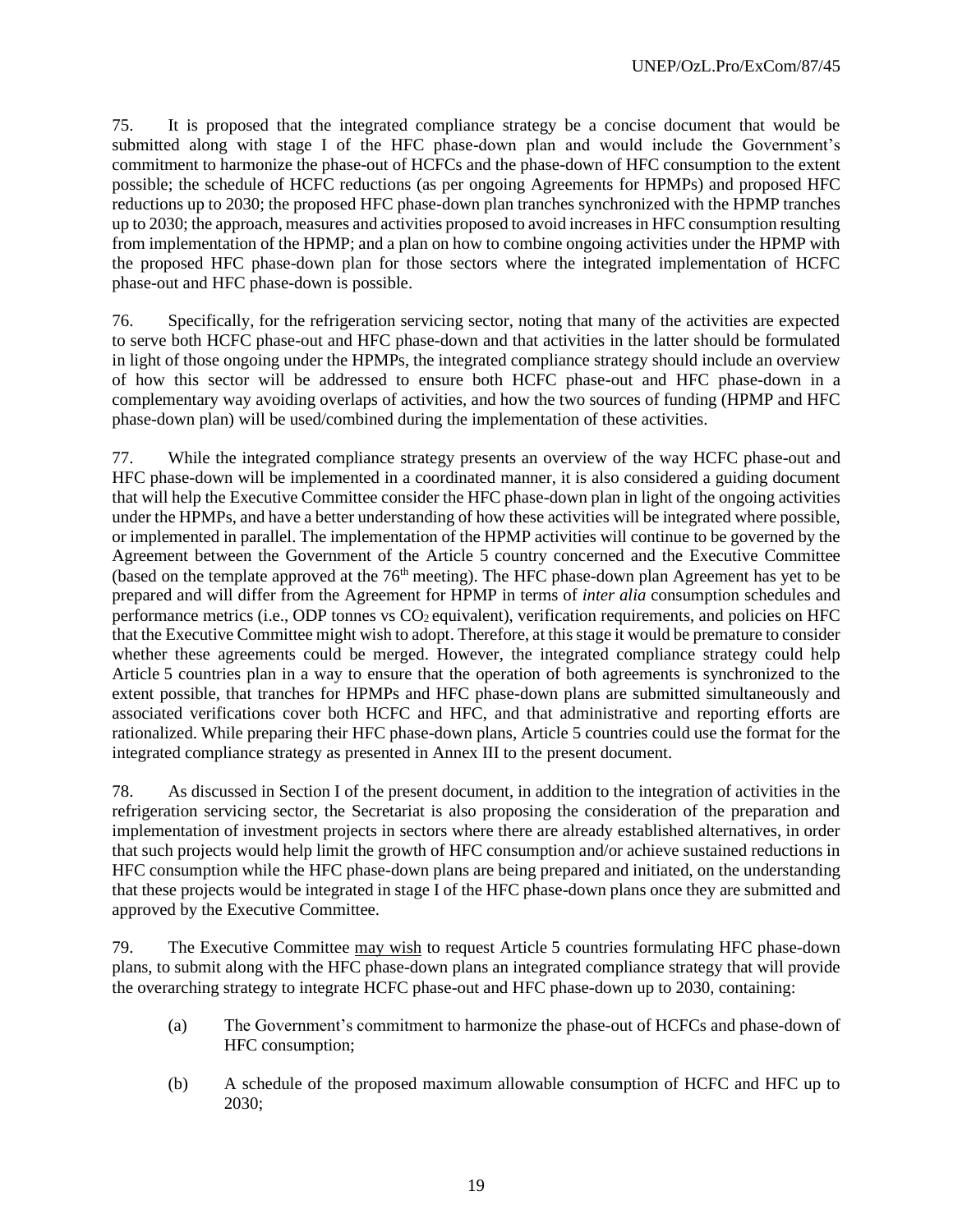- (c) The proposed synchronized tranches for the HPMP and the HFC phase-down plan up to 2030;
- (d) A statement of the approach, and specific measures and activities proposed to control increases in HFC consumption, including those resulting from implementation of the HPMP; and
- (e) Identification of sectors or applications in the country where:
	- (i) Integrated implementation of HCFC phase-out and HFC phase-down is possible, such as the refrigeration servicing sector, including a plan to combine ongoing activities under the HPMP with the proposed HFC phase-down plan; and
	- (ii) HFC phase-down cannot not be integrated with ongoing HCFC phase–out and therefore needs to be implemented separately, whether in parallel to HCFC phase-out or sequentially after HCFC phase-out.

#### **Recommendation**

80. The Executive Committee may wish:

#### *Polyurethane (PU) foam*

- (a) To approve sector plans for the total phase-out of HFC pure or contained in pre-blended polyols in the PU foam sector, on the understanding:
	- (i) That any Article 5 country submitting a project will have ratified the Kigali Amendment or submitted a formal letter indicating the Government's intention to ratify the Amendment;
	- (ii) That the sector plan will be implemented in coordination with or complementary to the activities under the country's HCFC phase-out management plan (HPMP);
	- (iii) That the sector plan will be integrated into stage I of the HFC phase-down plan once the HFC phase-down plan has been formulated;
	- (iv) That the amount of HFC phased out by the sector plan will be deducted from the starting point for sustained reductions in HFC consumption once the starting point has been established;
	- (v) That the country will report exports of HFCs contained in pre-blended polyols for the last three years prior to project submission, and the average will be deducted from the country's starting point for sustained reductions in HFCs once the starting point has been established; and
	- (vi) That the country will establish the necessary regulatory measures to ensure the sustainability of the complete phase-out of all HCFCs and HFCs pure and/or contained in pre-blended polyols in the sector;
- (b) To approve, when required, preparatory funding for the formulation of these sector plans on a case-by-case basis and in line with the draft guidelines for the preparation of HFC phase-down plans for Article 5 countries contained in document UNEP/OzL.Pro/ExCom/86/88;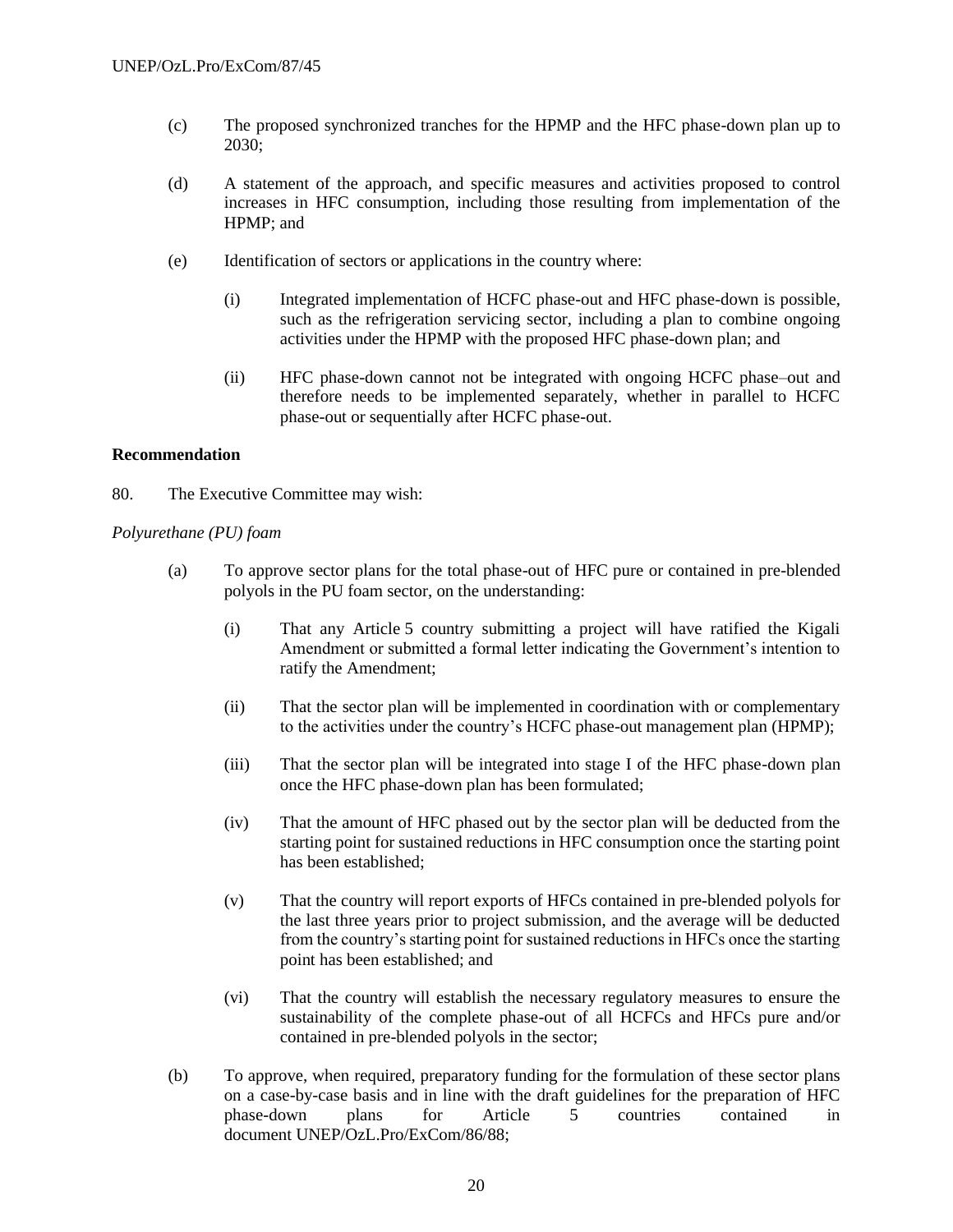## *Extruded polystyrene (XPS) foam*

(c) To encourage Article 5 countries that do not have HFC consumption in the XPS foam sector to consider establishing regulatory measures as soon as possible to avoid the installation of new capacity for the manufacturing of high GWP HFC-based XPS foam;

#### *Domestic and commercial stand-alone refrigeration units*

- (d) To approve sector plans for the total phase-out of HFC in the manufacturing of domestic and commercial stand-alone refrigeration units, on the understanding:
	- (i) That any Article 5 country submitting a project will have ratified the Kigali Amendment or submitted a formal letter indicating the Government's intention to ratify the Amendment;
	- (ii) That the sector plan will be integrated into stage I of the HFC phase-down plan once the HFC phase-down plan has been formulated;
	- (iii) That the amount of HFC phased out by the sector plan will be deducted from the starting point for sustained reductions in HFC consumption once the starting point has been established; and
	- (iv) That the country will establish the necessary regulatory measures to ensure the sustainability of the phase-out of HFCs in the domestic and commercial stand-alone refrigeration applications;
- (e) To approve, when required, preparatory funding for the formulation of these sector plans on a case-by-case basis and in line with the draft guidelines for the preparation of HFC phase-down plans for Article 5 countries contained in document UNEP/OzL.Pro/ExCom/86/88;

#### *Air-conditioning (AC) sector*

- (f) To invite Article 5 countries manufacturing residential and/or commercial AC equipment to explore opportunities to integrate HCFC-22 and R-410A or other high-GWP HFC phase-out in the sector to ensure the sustained adoption of lower-GWP alternatives;
- (g) To approve a limited number of sector plans for the total phase-out of R-410A and other high-GWP alternatives used in the manufacturing of residential and/or commercial AC units in countries that have phased out, are presently phasing out, or intend in the short term to phase out HCFC-22 in the sector, on the understanding:
	- (i) That any Article 5 country submitting a project will have ratified the Kigali Amendment or submitted a formal letter indicating the Government's intention to ratify the Amendment;
	- (ii) That the sector plan will be integrated into stage I of the HFC phase-down plan once the HFC phase-down plan has been formulated;
	- (iii) That the amount of HFC phased out by the sector plan will be deducted from the starting point for sustained reductions in HFC consumption once the starting point has been established; and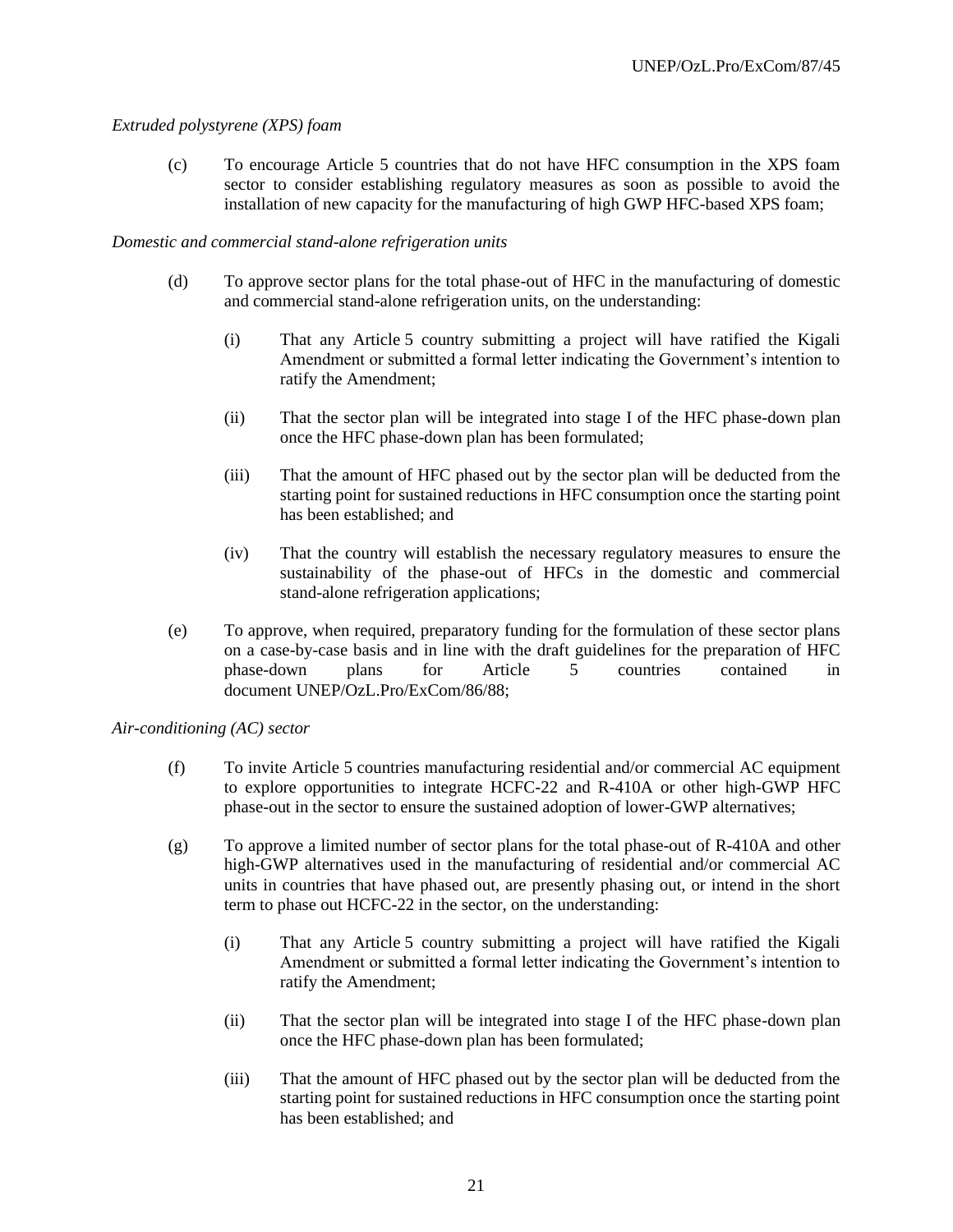- (iv) That the country will establish the necessary regulatory measures to ensure the sustainability of the phase-out of R-410A and other high-GWP alternatives in the specific AC sector(s) converted;
- (h) To approve, when required, preparatory funding for the formulation of these sector plans on a case-by-case basis and in line with the draft guidelines for the preparation of HFC phase-down plans for Article 5 countries contained in document UNEP/OzL.Pro/ExCom/86/88;

# *Consumption of HFC-23 in specialized applications*

- (i) To encourage Article 5 countries that do not have consumption of HFC-23 to consider establishing regulatory measures to avoid its introduction to the country;
- (j) To encourage Article 5 countries that have reported consumption of HFC-23 in fire-fighting and other niche applications, to address that consumption as a priority in their phase-down plans, noting the very high global warming potential of HFC-23;

## *Integrated compliance strategy*

- (k) To request Article 5 countries formulating HFC phase-down plans, to submit along with the HFC phase-down plans an integrated compliance strategy that will provide the overarching strategy to integrate HCFC phase-out and HFC phase-down up to 2030, containing:
	- (i) The Government's commitment to harmonize the phase-out of HCFCs and phase-down HFC consumption;
	- (ii) A schedule of the proposed maximum allowable consumption of HCFC and HFC up to 2030;
	- (iii) The proposed synchronized tranches for the HPMP and the HFC phase-down plan up to 2030;
	- (iv) A statement of the approach, and specific measures and activities proposed to control increases in HFC consumption, including those resulting from implementation of the HPMP;
	- (v) Identification of sectors or applications in the country where:
		- a. Integrated implementation of HCFC phase-out and HFC phase-down is possible, such as the refrigeration servicing sector, including a plan to combine ongoing activities under the HPMP with the proposed HFC phase-down plan; and
		- b. HFC phase-down cannot be integrated with ongoing HCFC phase–out and therefore needs to be implemented separately, whether in parallel to HCFC phase-out or sequentially after HCFC phase-out.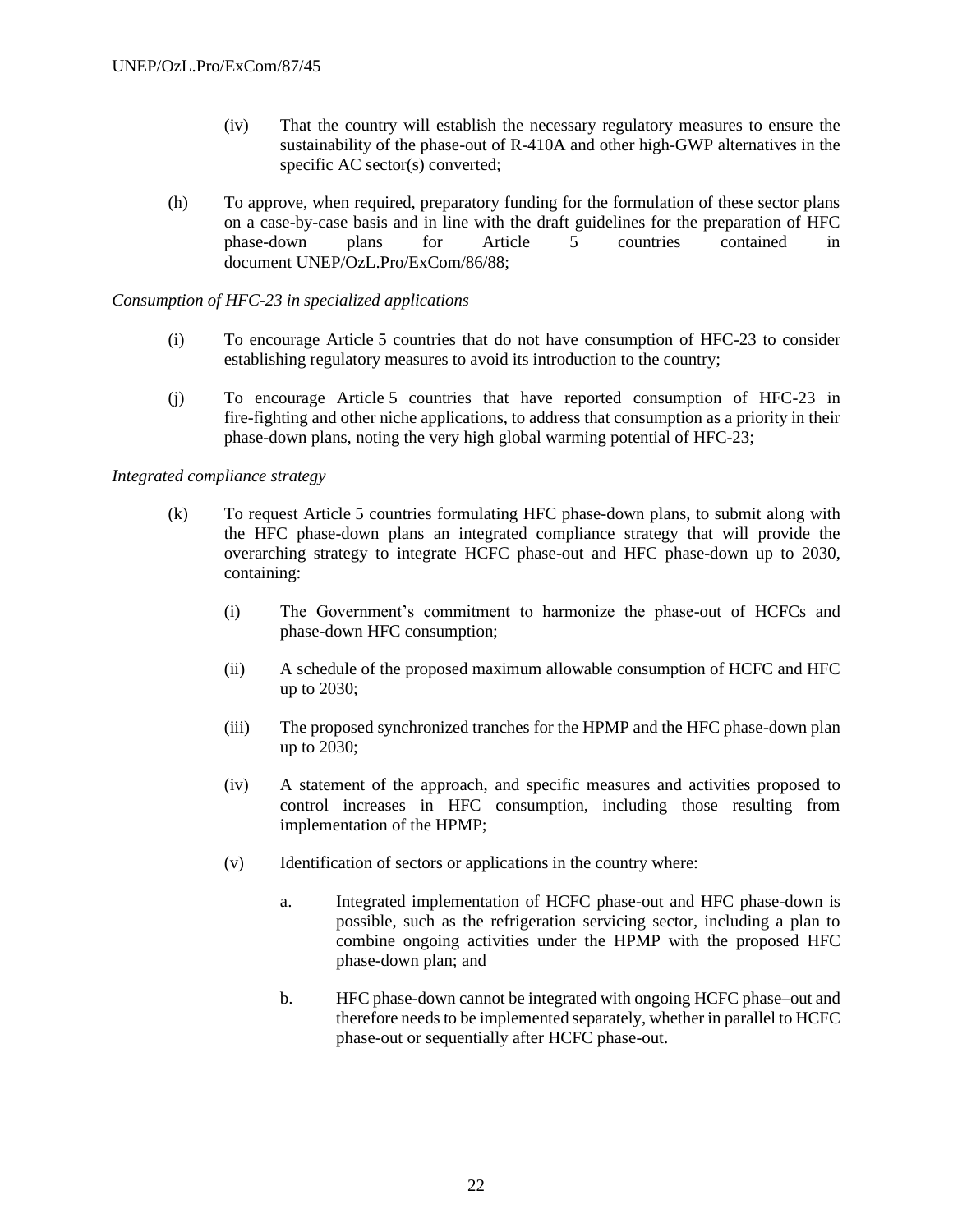#### **Annex I**

## **MODEL TO FORECAST THE POTENTIAL RISK OF NON-COMPLIANCE WITH THE HFC PHASE-DOWN OBLIGATIONS OF 91 ARTICLE 5 COUNTRIES THAT REPORTED HFC CONSUMPTION IN 2019 UNDER ARTICLE 7 OF THE PROTOCOL OR COUNTRY PROGRAMME IMPLEMENTATION REPORTS**

**Scenario:** Annual growth rate = 3 per cent

**Units**: mt CO<sub>2</sub>-eq

Countries are sorted according to the potential risk of non-compliance, based on data in the "Consumption 2024/HFC baseline" column, from low to high risk. Wherever the value is above 100 per cent, the estimated consumption in 2024 is higher than the estimated HFC baseline (including the HCFC component) (seven countries).

|                          |            |            |            |            |            |            | <b>HFC</b> avg | Complete           | Consumption |
|--------------------------|------------|------------|------------|------------|------------|------------|----------------|--------------------|-------------|
| Country                  | 2019       | 2020       | 2021       | 2022       | 2023       | 2024       | $(2020 -$      | <b>HFC</b>         | 2024 / HFC  |
|                          |            |            |            |            |            |            | 2024)          | baseline           | baseline    |
| Lebanon                  | 30,069     | 30,971     | 31,900     | 32,857     | 33,842     | 34,858     | 31,909         | 961,593            | 3.6%        |
| Venezuela                | 240,541    | 247,757    | 255,190    | 262,846    | 270,731    | 278,853    | 255,264        | 4,013,429          | 6.9%        |
| (Bolivarian              |            |            |            |            |            |            |                |                    |             |
| Republic of)             |            |            |            |            |            |            |                |                    |             |
| Liberia                  | 12,169     | 12,534     | 12,910     | 13,297     | 13,696     | 14,107     | 12,914         | 125,211            | 11.3%       |
| Nigeria                  | 807,493    | 831,718    | 856,669    | 882,369    | 908,840    | 936,105    | 856,919        | 6,586,019          | 14.2%       |
| Cambodia                 | 70,072     | 72,174     | 74,339     | 76,570     | 78,867     | 81,233     | 74,361         | 394,610            | 20.6%       |
| Cameroon                 | 344,326    | 354,656    | 365,295    | 376,254    | 387,542    | 399,168    | 365,402        | 1,887,911          | 21.1%       |
| <b>Equatorial Guinea</b> | 39,686     | 40,877     | 42,103     | 43,366     | 44,667     | 46,007     | 42,115         | 176,654            | 26.0%       |
| Burundi                  | 46,214     | 47,600     | 49,028     | 50,499     | 52,014     | 53,575     | 49,043         | 201,047            | 26.6%       |
| Lesotho                  | 24,165     | 24,890     | 25,637     | 26,406     | 27,198     | 28,014     | 25,644         | 99,388             | 28.2%       |
| Mali                     | 108,522    | 111,778    | 115,131    | 118,585    | 122,142    | 125,807    | 115,165        | 435,467            | 28.9%       |
| Ghana                    | 496,683    | 511,583    | 526,931    | 542,739    | 559,021    | 575,792    | 527,084        | 1,776,667          | 32.4%       |
| Sao Tome and             | 22,287     | 22,956     | 23,644     | 24,354     | 25,084     | 25,837     | 23,651         | 69,476             | 37.2%       |
| Principe                 |            |            |            |            |            |            |                |                    |             |
| Tuvalu                   | 1,006      | 1,036      | 1,067      | 1.099      | 1,132      | 1,166      | 1,068          | $\overline{3,001}$ | 38.9%       |
| Kenya                    | 588,860    | 606,526    | 624,722    | 643,463    | 662,767    | 682,650    | 624,904        | 1,740,408          | 39.2%       |
| Afghanistan              | 275,000    | 283,250    | 291,748    | 300,500    | 309,515    | 318,800    | 291,832        | 795,080            | 40.1%       |
| Tonga                    | 1,802      | 1,856      | 1,912      | 1,969      | 2,028      | 2,089      | 1,912          | 4,912              | 42.5%       |
| Antigua and              | 4,079      | 4,201      | 4,327      | 4,457      | 4,591      | 4,729      | 4,329          | 10,805             | 43.8%       |
| Barbuda                  |            |            |            |            |            |            |                |                    |             |
| Malawi                   | 188,503    | 194,158    | 199,983    | 205,982    | 212,162    | 218,527    | 200,041        | 430,988            | 50.7%       |
| Eswatini                 | 33,980     | 34,999     | 36,049     | 37,131     | 38,245     | 39,392     | 36,060         | 72,955             | 54.0%       |
| Armenia                  | 137,680    | 141,810    | 146,065    | 150,447    | 154,960    | 159,609    | 146,107        | 295,158            | 54.1%       |
| Uruguay                  | 448,663    | 462,123    | 475,987    | 490,266    | 504,974    | 520,123    | 476,125        | 948,075            | 54.9%       |
| Burkina Faso             | 622,456    | 641,130    | 660,364    | 680,174    | 700,580    | 721,597    | 660,556        | 1,278,365          | 56.4%       |
| Haiti                    | 93,303     | 96,102     | 98,985     | 101,955    | 105,013    | 108,164    | 99,014         | 176,663            | 61.2%       |
| Sri Lanka                | 331,622    | 341,571    | 351,818    | 362,372    | 373,243    | 384,441    | 351,920        | 616,785            | 62.3%       |
| <b>Timor Leste</b>       | 13,645     | 14,054     | 14,476     | 14,910     | 15,358     | 15,818     | 14,480         | 25,160             | 62.9%       |
| Tunisia                  | 1,253,622  | 1,291,231  | 1,329,968  | 1,369,867  | 1,410,963  | 1,453,291  | 1,330,355      | 2,172,600          | 66.9%       |
| Marshall Islands         | 7.096      | 7.309      | 7,528      | 7,754      | 7,987      | 8,226      | 7,530          | 12,225             | 67.3%       |
| Viet Nam                 | 6,019,450  | 6,200,034  | 6,386,035  | 6,577,616  | 6,774,944  | 6,978,192  | 6,387,895      | 10,194,191         | 68.5%       |
| Grenada                  | 29,276     | 30,154     | 31,059     | 31,991     | 32,950     | 33,939     | 31,068         | 48,827             | 69.5%       |
| Sudan                    | 735,220    | 757,277    | 779,995    | 803,395    | 827,497    | 852,321    | 780,222        | 1,211,414          | 70.4%       |
| Bhutan                   | 11,659     | 12,009     | 12,369     | 12,740     | 13,122     | 13,516     | 12,373         | 18,982             | 71.2%       |
| Palau                    | 6,436      | 6,629      | 6,828      | 7,033      | 7,244      | 7,461      | 6,830          | 10,324             | 72.3%       |
| Vanuatu                  | 11,351     | 11,692     | 12,042     | 12,404     | 12,776     | 13,159     | 12,046         | 18,126             | 72.6%       |
| Togo                     | 797,321    | 821,241    | 845,878    | 871,254    | 897,392    | 924,314    | 846,124        | 1,272,705          | 72.6%       |
| South Africa             | 10,074,432 | 10,376,665 | 10,687,965 | 11,008,604 | 11,338,862 | 11,679,028 | 10,691,078     | 15,887,271         | 73.5%       |
| Zambia                   | 208,794    | 215,058    | 221,510    | 228,155    | 235,000    | 242,050    | 221,575        | 327,401            | 73.9%       |
| Senegal                  | 1,541,337  | 1,587,577  | 1,635,204  | 1,684,261  | 1,734,788  | 1,786,832  | 1,635,681      | 2,408,971          | 74.2%       |
| Barbados                 | 158,343    | 163,093    | 167,986    | 173,026    | 178,216    | 183,563    | 168,035        | 247,211            | 74.3%       |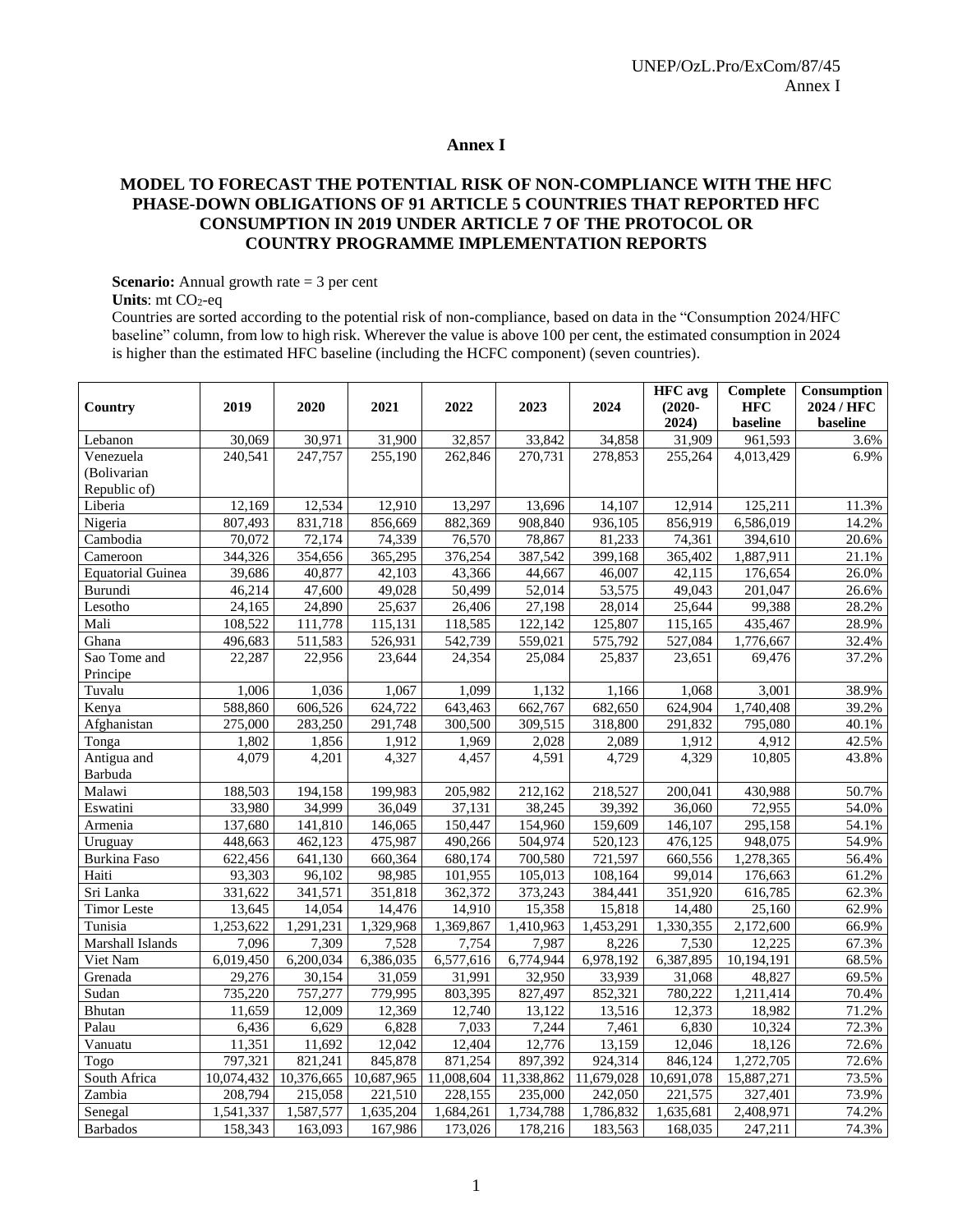|                                        |                        |                        |                                  |                        |                        |                        | <b>HFC</b> avg         | Complete               | Consumption    |
|----------------------------------------|------------------------|------------------------|----------------------------------|------------------------|------------------------|------------------------|------------------------|------------------------|----------------|
| Country                                | 2019                   | 2020                   | 2021                             | 2022                   | 2023                   | 2024                   | $(2020 -$              | <b>HFC</b>             | 2024 / HFC     |
|                                        |                        |                        |                                  |                        |                        |                        | 2024)                  | baseline               | baseline       |
| Dominican<br>Republic                  | 2,406,616              | 2,478,814              | 2,553,179                        | 2,629,774              | 2,708,668              | 2,789,928              | 2,553,923              | 3,634,782              | 76.8%          |
| Fiji                                   | 280,203                | 288,609                | 297,267                          | 306,185                | 315,371                | 324,832                | 297,354                | 420,020                | 77.3%          |
| Saint Lucia                            | 54,429                 | 56,062                 | 57,744                           | 59,476                 | 61,260                 | 63,098                 | 57,761                 | 80,773                 | 78.1%          |
| Colombia                               | 5,270,350              | $\overline{5,}428,461$ | 5,591,314                        | 5,759,054              | 5,931,825              | 6,109,780              | 5,592,943              | 7,775,007              | 78.6%          |
| <b>Botswana</b>                        | 574,066                | 591,288                | 609,027                          | 627,297                | 646,116                | 665,500                | 609,204                | 844,551                | 78.8%          |
| Paraguay                               | 934,649                | 962,688                | 991,569                          | 1,021,316              | 1,051,956              | 1,083,514              | 991,858                | 1,370,931              | 79.0%          |
| Pakistan                               | 7,435,247              | 7,658,304              | 7,888,054                        | 8,124,695              | 8,368,436              | 8,619,489              | 7,890,351              | 10,836,190             | 79.5%          |
| Guyana                                 | 92,782                 | 95,565                 | 98,432                           | 101,385                | 104,427                | 107,560                | 98,461                 | 134,951                | 79.7%          |
| Zimbabwe                               | 1,024,385              | 1,055,117              | 1,086,770                        | 1,119,373              | 1,152,954              | 1,187,543              | 1,087,087              | 1,451,588              | 81.8%          |
| Guinea                                 | 1,391,166              | 1,432,900              | 1,475,887                        | 1,520,164              | 1,565,769              | 1,612,742              | 1,476,317              | 1,959,965              | 82.3%          |
| Madagascar                             | 1,558,144              | 1,604,888              | 1,653,035                        | 1,702,626              | 1,753,704              | 1,806,315              | 1,653,516              | 2,186,329              | 82.6%          |
| Trinidad and                           | 2,755,910              | 2,838,587              | 2,923,745                        | 3,011,457              | 3,101,801              | 3,194,855              | 2,924,596              | 3,855,307              | 82.9%          |
| Tobago                                 |                        |                        |                                  |                        |                        |                        |                        |                        |                |
| Benin                                  | 1,507,956              | 1,553,195              | 1,599,791                        | 1,647,784              | 1,697,218              | 1,748,134              | 1,600,256              | 2,109,104              | 82.9%          |
| Oman                                   | 1,988,072              | 2,047,714              | 2,109,146                        | 2,172,420              | 2,237,593              | 2,304,720              | 2,109,760              | 2,765,083              | 83.4%          |
| Suriname                               | 132,696                | 136,677                | 140,777                          | 145,001                | 149,351                | 153,831                | 140,818                | 183,211                | 84.0%          |
| Ethiopia                               | 369,744                | 380,836                | 392,261                          | 404,029                | 416,150                | 428,635                | 392,376                | 510,026                | 84.0%          |
| Panama                                 | 1,565,901              | 1,612,878<br>8,388,295 | 1,661,264<br>8,639,944           | 1,711,102<br>8,899,142 | 1,762,435<br>9,166,117 | 1,815,308<br>9,441,100 | 1,661,748<br>8,642,461 | $\overline{2,}151,340$ | 84.4%<br>84.5% |
| Philippines<br>Lao People's            | 8,143,976              |                        |                                  |                        | 179.002                |                        |                        | 11,171,701             |                |
| Democratic<br>Republic                 | 159,041                | 163,812                | 168,727                          | 173,788                |                        | 184,372                | 168,776                | 218,101                | 84.5%          |
| Turkey                                 | 28,156,692             | 29,001,393             | 29,871,435                       | 30,767,578             | 31,690,605             | 32,641,323             | 29,880,135             | 38,534,306             | 84.7%          |
| <b>Brazil</b>                          | 65,627,001             | 67,595,811             | 69,623,685                       | 71,712,396             | 73,863,768             | 76,079,681             | 69,643,964             | 88,950,527             | 85.5%          |
| Mauritius                              | 587,594                | 605,222                | 623,378                          | 642,080                | 661,342                | 681,182                | 623,560                | 792,721                | 85.9%          |
| Peru                                   | 1,910,807              | 1,968,131              | 2,027,175                        | 2,087,990              | 2,150,630              | 2,215,149              | 2,027,766              | 2,572,399              | 86.1%          |
| Cook Islands                           | 3,757                  | 3,870                  | 3,986                            | 4,105                  | 4,229                  | 4,355                  | 3,987                  | 5,036                  | 86.5%          |
| Honduras                               | $\overline{1,}431,079$ | 1,474,011              | 1,518,232                        | 1,563,779              | 1,610,692              | 1,659,013              | 1,518,674              | 1,911,983              | 86.8%          |
| Gabon                                  | 2,353,671              | 2,424,281              | 2,497,010                        | 2,571,920              | 2,649,077              | 2,728,550              | 2,497,737              | 3,143,577              | 86.8%          |
| Mexico                                 | 50,263,972             | 51,771,891             | 53,325,048                       | 54,924,799             | 56,572,543             | 58,269,720             | 53,340,579             | 66,366,563             | 87.8%          |
| Cuba                                   | 1,254,931              | 1,292,579              | 1,331,356                        | 1,371,297              | 1,412,436              | 1,454,809              | 1,331,744              | 1,648,177              | 88.3%          |
| Chile                                  | 4,763,686              | 4,906,597              | 5,053,794                        | 5,205,408              | 5,361,571              | 5,522,418              | 5,055,266              | 6,248,912              | 88.4%          |
| Kyrgyzstan                             | 304,301                | 313,430                | 322,833                          | 332,518                | 342,493                | 352,768                | 322,927                | 397,469                | 88.8%          |
| Namibia                                | 729,875                | 751,771                | 774,324                          | 797,554                | 821,481                | 846,125                | 774,550                | 949,050                | 89.2%          |
| Maldives                               | 358,171                | 368,916                | 379,984                          | 391,383                | 403,125                | 415,218                | 380,094                | 465,643                | 89.2%          |
| Nicaragua                              | 558,528                | 575,284                | 592,542                          | 610,319                | 628,628                | 647,487                | 592,715                | 726,023                | 89.2%          |
| Costa Rica                             | 1,099,195              | 1,132,171              | 1,166,136                        | 1,201,120              | 1,237,154              | 1,274,268              | 1,166,476              | 1,405,077              | 90.7%          |
| Samoa                                  | 25,170                 | 25,925                 | 26,703                           | 27,504                 | 28,329                 | 29,179                 | 26,711                 | 32,123<br>17,804       | 90.8%          |
| Micronesia<br>(Federated States<br>of) | 14,020                 | 14,441                 | 14,874                           | 15,320                 | 15,780                 | 16,253                 | 14,878                 |                        | 91.3%          |
| Kiribati                               | 5,572                  | 5,739                  | 5,911                            | 6,089                  | 6,271                  | 6,459                  | 5,913                  | 7,054                  | 91.6%          |
| Ecuador                                | 2,370,319              | 2,441,429              | 2,514,671                        | 2,590,112              | 2,667,815              | 2,747,849              | $\overline{2,}515,404$ | 2,996,542              | 91.7%          |
| Niger                                  | 1,730,118              | 1,782,022              | 1,835,482                        | 1,890,547              | 1,947,263              | 2,005,681              | 1,836,017              | 2,177,655              | 92.1%          |
| Saint Vincent and<br>the Grenadines    | 30,664                 | 31,584                 | 32,531                           | 33,507                 | 34,513                 | 35,548                 | 32,541                 | 38,577                 | 92.1%          |
| Uganda                                 | 21,480                 | 22,124                 | 22,788                           | 23,472                 | 24,176                 | 24,901                 | 22,795                 | 25,937                 | 96.0%          |
| Bolivia                                | 773,894                | 797,111                | 821,024                          | 845,655                | 871,025                | 897,155                | 821,263                | 933,795                | 96.1%          |
| (Plurinational State<br>of)            |                        |                        |                                  |                        |                        |                        |                        |                        |                |
| Guatemala                              | 1,169,662              | 1,204,752              | 1,240,894                        | 1,278,121              | 1,316,465              | 1,355,959              | 1,241,256              | 1,397,818              | 97.0%          |
| Seychelles                             | 227,367                | 234,188                | 241,214                          | 248,450                | 255,904                | 263,581                | 241,284                | 270,413                | 97.5%          |
| Rwanda                                 | 700,970                | 721,999                | 743,659                          | 765,969                | 788,948                | 812,616                | 743,876                | 827,914                | 98.2%          |
| Albania                                | 1,091,972              | 1,124,731              | 1,158,473                        | 1,193,227              | 1,229,024              | 1,265,895              | 1,158,811              | 1,285,899              | 98.4%          |
| Comoros                                | 34,149                 | 35,173                 | 36,229                           | 37,316                 | 38,435                 | 39,588                 | 36,239                 | 39,157                 | 101.1%         |
| Qatar                                  | 21,878,613             | 22,534,971             | 23,211,020                       | 23,907,351             | 24,624,571             | 25,363,309             | 23, 217, 781           | 25,085,610             | 101.1%         |
| Montenegro                             | 192,898                | 198,685                | 204,645                          | 210,785                | 217,108                | 223,622                | 204,705                | 221,029                | 101.2%         |
| Cote d'Ivoire                          | 24,855,307             |                        | 25,600,966 26,368,995 27,160,065 |                        | 27,974,867             | 28,814,113             | 26,376,675             | 27,740,592             | 103.9%         |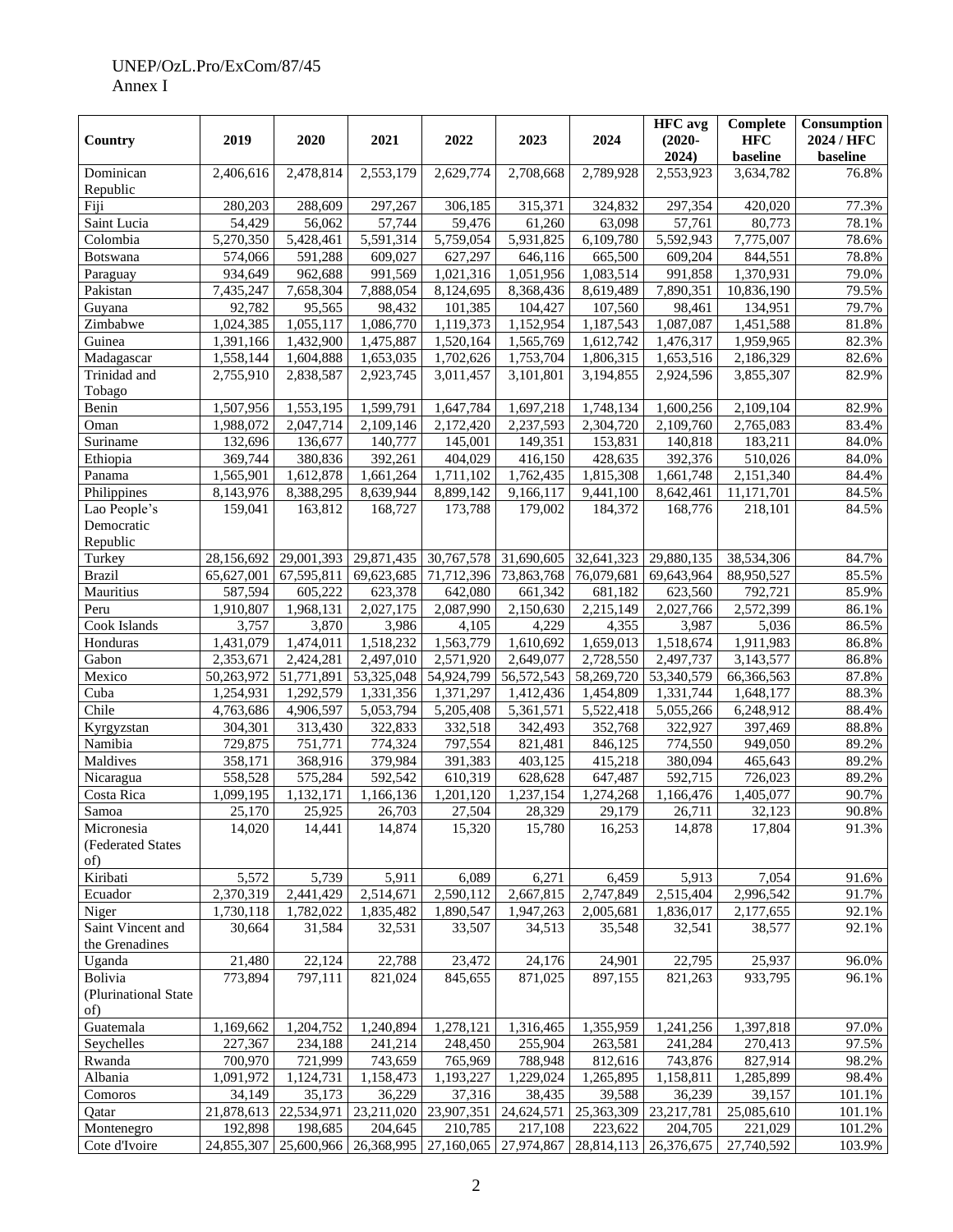| Country       | 2019       | 2020      | 2021                    | 2022       | 2023      | 2024                                 | <b>HFC</b> avg<br>$(2020 -$<br>2024 | Complete<br><b>HFC</b><br><b>baseline</b> | Consumption<br>2024 / HFC<br><b>baseline</b> |
|---------------|------------|-----------|-------------------------|------------|-----------|--------------------------------------|-------------------------------------|-------------------------------------------|----------------------------------------------|
| Guinea-Bissau | 1.391.073  | 1.432.805 | .475.789                | .520.063   | .565.665  | .612.635                             | 1.476.219                           | .536.221                                  | 105.0%                                       |
| Chad          | 22.341.189 |           | 23.011.425   23.701.767 | 24.412.820 |           | 25.145.205   25.899.561   23.708.671 |                                     | 24.053.032                                | 107.7%                                       |
| Cabo Verde    | 3.498.447  | 3.603.401 | 3.711.503               | 3.822.848  | 3,937,533 | 4.055.659                            | 3.712.584                           | 3.734.349                                 | 108.6%                                       |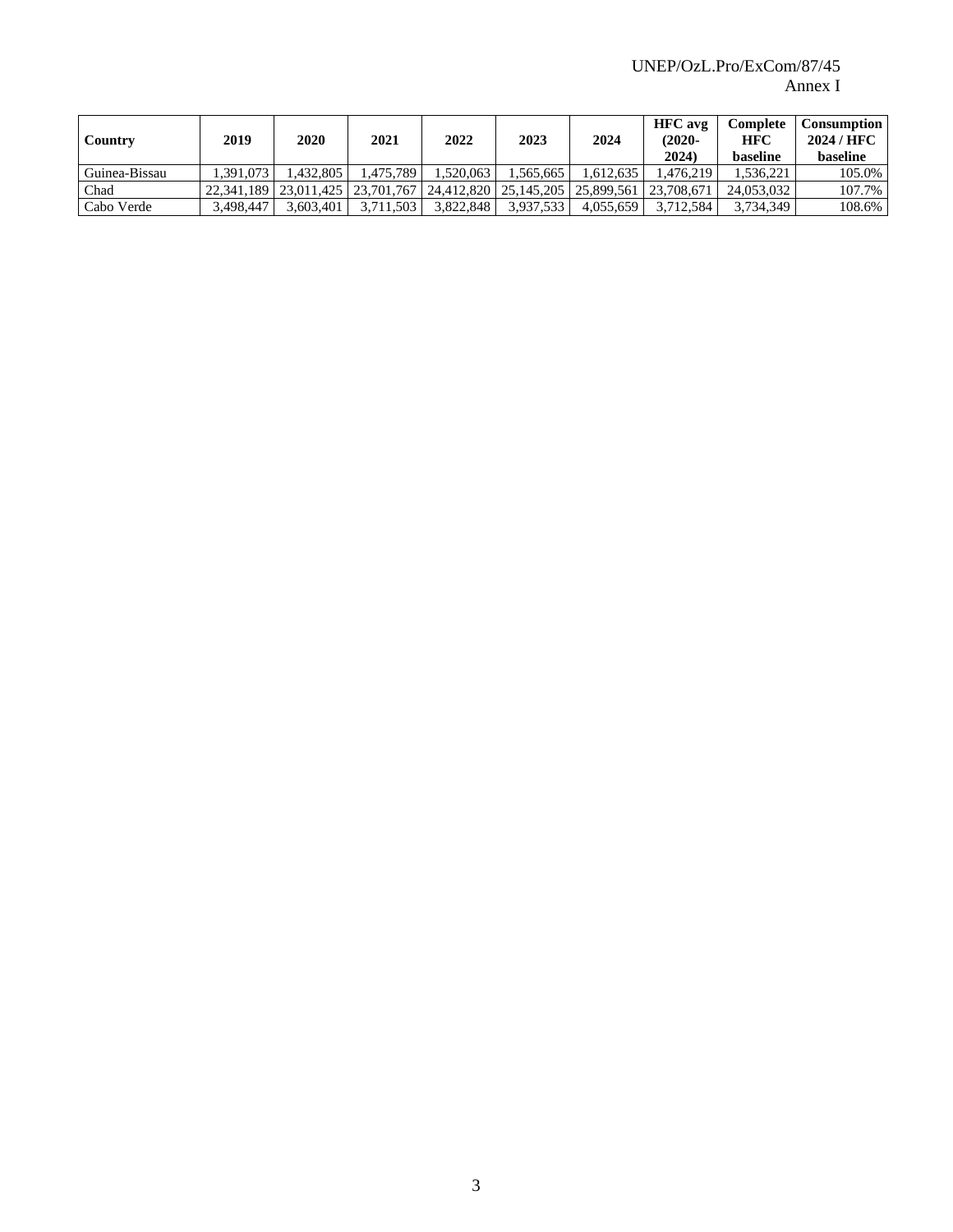# **Scenario:** Annual growth rate = 10 per cent

**Units**: mt CO<sub>2</sub>-eq

Countries are sorted according to the potential risk of non-compliance, based on data in the "Consumption 2024/HFC baseline" column, from low to high risk. Wherever the value is above 100 per cent, the estimated consumption in 2024 is higher than the estimated HFC baseline (including the HCFC component) (47 countries).

| Country                | 2019      | 2020      | 2021                                                                                    | 2022                   | 2023                    | 2024                  | <b>HFC</b> avg<br>$(2020-2024)$ | <b>HFC</b><br>baseline | <b>Complete</b> Consumption<br>2024 / HFC<br>baseline |
|------------------------|-----------|-----------|-----------------------------------------------------------------------------------------|------------------------|-------------------------|-----------------------|---------------------------------|------------------------|-------------------------------------------------------|
| Lebanon                | 30,069    | 33,075    | 36,383                                                                                  | 40,021                 | 44,023                  | 48,426                | 36,493                          | 966,177                | 5.0%                                                  |
| Venezuela              | 240,541   | 264,595   | 291,055                                                                                 | 320,160                | 352,176                 | 387,394               | 291,937                         | 4,050,101              | 9.6%                                                  |
| (Bolivarian            |           |           |                                                                                         |                        |                         |                       |                                 |                        |                                                       |
| Republic of)           |           |           |                                                                                         |                        |                         |                       |                                 |                        |                                                       |
| Liberia                | 12,169    | 13,386    | 14,724                                                                                  | 16,197                 | 17,817                  | 19,598                | 14,769                          | $\overline{1}27,066$   | 15.4%                                                 |
| Nigeria                | 807,493   | 888,242   | 977,066                                                                                 | 1,074,773              | 1,182,250               | 1,300,475             | 980,027                         | 6,709,128              | 19.4%                                                 |
| Cambodia               | 70,072    | 77,079    | 84,787                                                                                  | 93,266                 | 102,592                 | 112,852               | 85,044                          | 405,293                | 27.8%                                                 |
| Cameroon               | 344,326   | 378,759   | 416,634                                                                                 | 458,298                | 504,128                 | 554,540               | 417,897                         | 1,940,407              | 28.6%                                                 |
| Equatorial Guinea      | 39,686    | 43,655    | 48,020                                                                                  | 52,822                 | 58,104                  | 63,915                | 48,166                          | 182,704                | 35.0%                                                 |
| Burundi                | 46,214    | 50,835    | 55,919                                                                                  | 61,511                 | 67,662                  | 74,428                | 56,088                          | 208,092                | 35.8%                                                 |
| Lesotho                | 24,165    | 26,582    | 29,240                                                                                  | 32,164                 | 35,380                  | 38,918                | 29,328                          | 103,072                | 37.8%                                                 |
| Mali                   | 108,522   | 119,374   | 131,312                                                                                 | 144,443                | 158,887                 | 174,776               | 131,710                         | 452,012                | 38.7%                                                 |
| Ghana                  | 496,683   | 546,351   | 600,986                                                                                 | 661,085                | 727,194                 | 799,913               | 602,808                         | 1,852,390              | 43.2%                                                 |
| Sao Tome and           | 22,287    | 24,516    | 26,967                                                                                  | 29,664                 | 32,630                  | 35,893                | 27,049                          | 72,874                 | 49.3%                                                 |
| Principe               |           |           |                                                                                         |                        |                         |                       |                                 |                        |                                                       |
| Tuvalu                 | 1,006     | 1,107     | 1,217                                                                                   | 1,339                  | 1,473                   | 1,620                 | 1,221                           | 3,154                  | 51.4%                                                 |
| Kenya                  | 588,860   | 647,746   | 712,521                                                                                 | 783,773                | 862,150                 | 948,365               | 714,680                         | 1,830,184              | 51.8%                                                 |
| Afghanistan            | 275,000   | 302,500   | 332,750                                                                                 | 366,025                | 402,628                 | 442,890               | 333,758                         | 837,006                | 52.9%                                                 |
| Tonga                  | 1,802     | 1,982     | 2,180                                                                                   | 2,398                  | 2,638                   | 2,902                 | 2,187                           | 5,187                  | 55.9%                                                 |
| Antigua and<br>Barbuda | 4,079     | 4,487     | 4,936                                                                                   | 5,429                  | 5,972                   | 6,569                 | 4,951                           | 11,427                 | 57.5%                                                 |
| Malawi                 | 188,503   | 207,353   | 228,089                                                                                 | 250,897                | 275,987                 | 303,586               | 228,780                         | 459,727                | 66.0%                                                 |
| Eswatini               | 33,980    | 37,378    | 41,116                                                                                  | 45,227                 | 49,750                  | 54,725                | 41,240                          | 78,135                 | 70.0%                                                 |
| Armenia                | 137,680   | 151,448   | 166,593                                                                                 | 183,252                | 201,577                 | 221,735               | 167,098                         | 316,148                | 70.1%                                                 |
| Uruguay                | 448,663   | 493,529   | 542,882                                                                                 | 597,170                | 656,887                 | 722,576               | 544,527                         | 1,016,477              | 71.1%                                                 |
| <b>Burkina Faso</b>    | 622,456   | 684,702   | 753,172                                                                                 | 828,489                | 911,338                 | 1,002,472             | 755,454                         | 1,373,264              | 73.0%                                                 |
| Haiti                  | 93,303    | 102,633   | 112,897                                                                                 | 124,186                | 136,605                 | 150,265               | 113,239                         | 190,888                | 78.7%                                                 |
| Sri Lanka              | 331,622   | 364,784   | 401,263                                                                                 | 441,389                | 485,528                 | 534,081               | 402,479                         | 667,343                | 80.0%                                                 |
| <b>Timor Leste</b>     | 13,645    | 15,010    | 16,510                                                                                  | 18,161                 | 19,978                  | 21,975                | 16,560                          | 27,240                 | 80.7%                                                 |
| Tunisia                | 1,253,622 | 1,378,984 | 1,516,883                                                                               | 1,668,571              | 1,835,428               | 2,018,971             | 1,521,479                       | 2,363,724              | 85.4%                                                 |
| Marshall Islands       | 7,096     | 7,806     | 8,586                                                                                   | 9,445                  | 10,389                  | 11,428                | 8,612                           | 13,306                 | 85.9%                                                 |
| Viet Nam               | 6,019,450 | 6,621,395 | 7,283,535                                                                               | 8,011,888              | 8,813,077               | 9,694,384             | 7,305,606                       | 11,111,902             | 87.2%                                                 |
| Grenada                | 29,276    | 32,204    | 35,424                                                                                  | 38,966                 | 42,863                  | 47,149                | 35,531                          | 53,291                 | 88.5%                                                 |
| Sudan                  | 735,220   | 808,742   | 889,616                                                                                 | 978,578                | 1,076,436               | 1,184,079             | 892,312                         | 1,323,504              | 89.5%                                                 |
| <b>Bhutan</b>          | 11,659    | 12,825    | 14,107                                                                                  | 15,518                 | 17,070                  | 18,777                | 14,150                          | 20,760                 | 90.4%                                                 |
| Palau                  | 6,436     | 7,080     | 7,788                                                                                   | 8,566                  | 9,423                   | 10,365                | 7,811                           | 11,305                 | 91.7%                                                 |
| Vanuatu                | 11,351    | 12,486    | 13,735                                                                                  | 15,108                 | 16,619                  | 18,281                | 13,776                          | 19,856                 | 92.1%                                                 |
| Togo                   | 797,321   | 877,053   | 964,758                                                                                 | 1,061,234              | 1,167,358               | 1,284,093             | 967,682                         | 1,394,263              | 92.1%                                                 |
| South Africa           |           |           | 10,074,432 11,081,875 12,190,063 13,409,069 14,749,976 16,224,973 12,227,002 17,423,196 |                        |                         |                       |                                 |                        | 93.1%                                                 |
| Zambia                 | 208,794   | 229,674   | 252,641                                                                                 | 277,905                | 305,696                 | 336,266               | 253,407                         | 359,233                | 93.6%                                                 |
| Senegal                | 1,541,337 | 1,695,471 | 1,865,018                                                                               | 2,051,520              | 2,256,672               | 2,482,339             | 1,870,669                       | 2,643,959              | 93.9%                                                 |
| <b>Barbados</b>        | 158,343   | 174,177   | 191,595                                                                                 | 210,755                | 231,830                 | 255,013               | 192,176                         | 271,351                | 94.0%                                                 |
| Dominican              | 2,406,616 | 2,647,278 | 2,912,005                                                                               | 3,203,206              | 3,523,526               | 3,875,879             | 2,920,830                       | 4,001,689              | 96.9%                                                 |
| Republic               |           |           |                                                                                         |                        |                         |                       |                                 |                        |                                                       |
| Fiji                   | 280,203   | 308,223   | 339,046                                                                                 | 372,950                | 410,245                 | 451,270               | 340,073                         | 462,739                | 97.5%                                                 |
| Saint Lucia            | 54,429    | 59,872    |                                                                                         | 72,445                 | 79,689                  | 87,658                | 66,059                          | 89,071                 | 98.4%                                                 |
|                        |           |           | 65,859                                                                                  | 7,014,836              |                         |                       |                                 |                        |                                                       |
| Colombia               | 5,270,350 | 5,797,385 | 6,377,124                                                                               |                        | 7,716,319               | 8,487,951             | 6,396,448                       | 8,578,512              | 98.9%                                                 |
| Botswana               | 574,066   | 631,473   | 694,620                                                                                 | 764,082                | 840,490                 | 924,539               | 696,725                         | 932,072                | 99.2%<br>99.5%                                        |
| Paraguay               | 934,649   | 1,028,114 | 1,130,925                                                                               | 1,244,018<br>9,896,314 | 1,368,420<br>10,885,945 | 1,505,262             | 1,134,352<br>9,023,911          | 1,513,426              |                                                       |
| Pakistan               | 7,435,247 | 8,178,772 | 8,996,649                                                                               |                        |                         | 11,974,540<br>149,426 |                                 | 11,969,751<br>149,096  | 100.0%                                                |
| Guyana                 | 92,782    | 102,060   | 112,266                                                                                 | 123,493                | 135,842                 |                       | 112,606                         |                        | 100.2%                                                |
| Zimbabwe               | 1,024,385 | 1,126,824 | 1,239,506                                                                               | 1,363,456              | 1,499,802               | 1,649,782             | 1,243,262                       | 1,607,764              | 102.6%                                                |
| Guinea                 | 1,391,166 | 1,530,282 | 1,683,310                                                                               | 1,851,641              | 2,036,805               | 2,240,486             | 1,688,411                       | 2,172,059              | 103.2%                                                |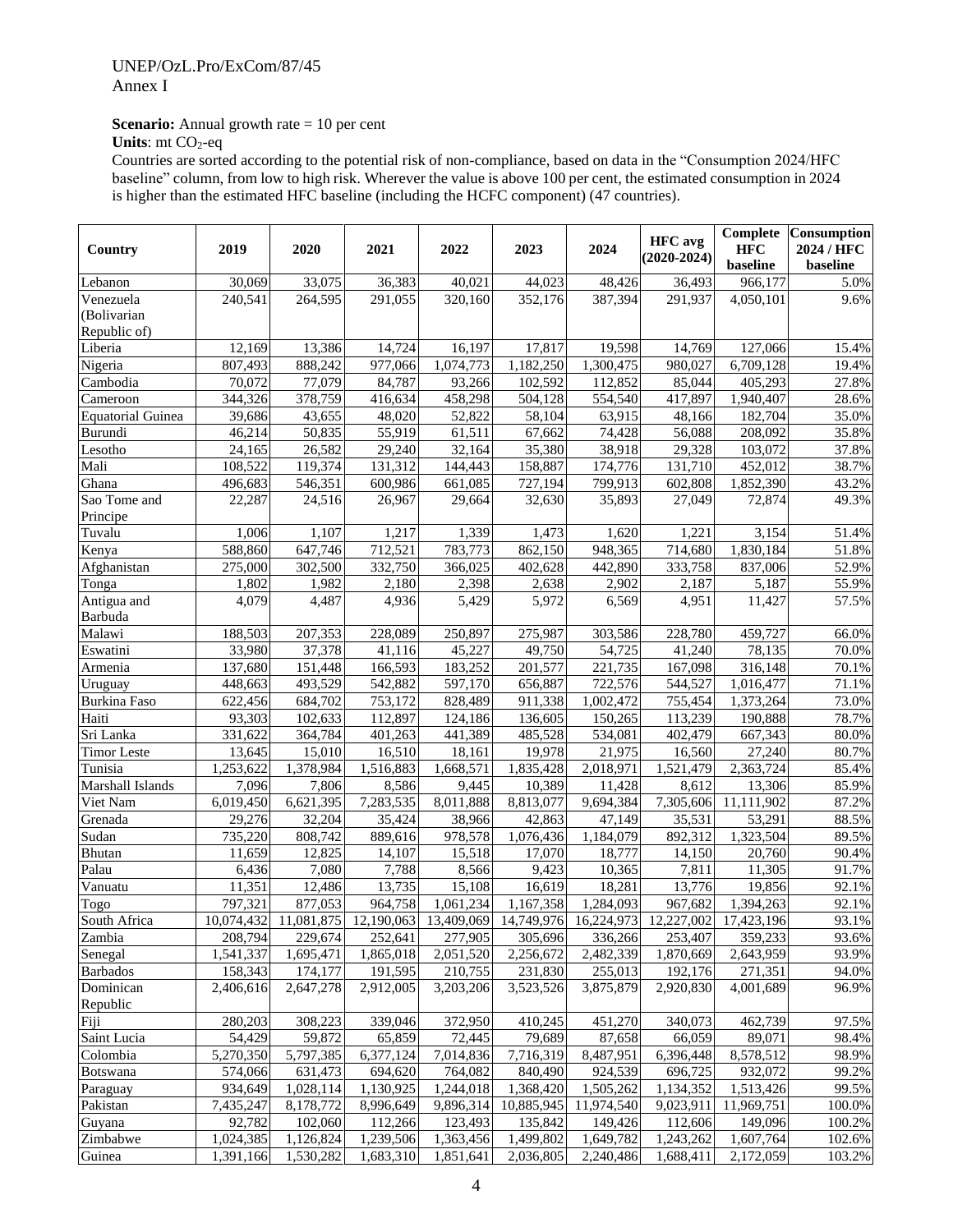| Country                             | 2019                   | 2020                  | 2021                  | 2022                  | 2023                   | 2024                   | <b>HFC</b> avg<br>$(2020-2024)$ | <b>HFC</b><br>baseline | <b>Complete</b> Consumption<br>2024 / HFC<br>baseline |
|-------------------------------------|------------------------|-----------------------|-----------------------|-----------------------|------------------------|------------------------|---------------------------------|------------------------|-------------------------------------------------------|
| Madagascar                          | 1,558,144              | 1,713,958             | 1,885,354             | 2,073,889             | 2,281,278              | 2,509,406              | 1,891,067                       | 2,423,880              | 103.5%                                                |
| Trinidad and<br>Tobago              | 2,755,910              | 3,031,501             | 3,334,651             | 3,668,116             | 4,034,928              | 4,438,421              | 3,344,756                       | 4,275,467              | 103.8%                                                |
| Benin                               | $\overline{1,}507,956$ | 1,658,752             | 1,824,627             | 2,007,089             | 2,207,798              | 2,428,578              | $\overline{1,830,156}$          | 2,339,004              | 103.8%                                                |
| Oman                                | 1,988,072              | 2,186,879             | 2,405,567             | 2,646,124             | 2,910,736              | 3,201,810              | 2,412,857                       | 3,068,180              | 104.4%                                                |
| Suriname                            | 132,696                | 145,966               | 160,562               | 176,618               | 194,280                | 213,708                | 161,049                         | 203,442                | 105.0%                                                |
| Ethiopia                            | 369,744                | 406,718               | 447,390               | 492,129               | 541,342                | 595,476                | 448,746                         | 566,396                | 105.1%                                                |
| Panama                              | 1,565,901              | 1,722,491             | 1,894,740             | 2,084,214             | 2,292,636              | 2,521,899              | 1,900,482                       | 2,390,074              | 105.5%                                                |
| Philippines                         | 8,143,976              | 8,958,374             | 9,854,211             | 10,839,632            | 11,923,595             | 13,115,955             | 9,884,072                       | 12,413,313             | 105.7%                                                |
| Lao People's                        | 159,041                | 174,945               | 192,440               | 211,684               | 232,852                | 256,137                | 193,023                         | 242,348                | 105.7%                                                |
| Democratic                          |                        |                       |                       |                       |                        |                        |                                 |                        |                                                       |
| Republic                            |                        |                       |                       |                       |                        |                        |                                 |                        |                                                       |
| Turkey                              | 28,156,692             | 30,972,361            | 34,069,597            | 37,476,557            | 41,224,213             | 45,346,634             | 34,172,839                      | 42,827,010             | 105.9%                                                |
| <b>Brazil</b>                       | 65,627,001             | 72,189,701            | 79,408,671            | 87,349,538            | 96,084,492             | 105,692,94             | 79,649,304                      | 98,955,866             | 106.8%                                                |
| Mauritius                           | 587,594                | 646,353               | 710,989               | 782,088               | 860,296                | 946,326                | 713,143                         | 882,304                | 107.3%                                                |
| Peru                                | 1,910,807              | 2,101,888             | 2,312,076             | 2,543,284             | 2,797,613              | 3,077,374              | 2,319,083                       | 2,863,716              | 107.5%                                                |
| Cook Islands                        | 3,757                  | 4,133                 | 4,546                 | 5,001                 | 5,501                  | 6,051                  | 4,560                           | 5,609                  | 107.9%                                                |
| Honduras                            | 1,431,079              | 1,574,187             | 1,731,606             | 1,904,766             | 2,095,243              | 2,304,767              | 1,736,853                       | 2,130,162              | 108.2%                                                |
| Gabon                               | 2,353,671              | 2,589,038             | 2,847,942             | 3,132,736             | 3,446,010              | 3,790,611              | 2,856,572                       | 3,502,412              | 108.2%                                                |
| Mexico                              | 50,263,972             | 55,290,369            | 60,819,406            | 66,901,347            | 73,591,481             | 80,950,630             | 61,003,707                      | 74,029,691             | 109.3%                                                |
| Cuba                                | 1,254,931              | 1,380,424             | 1,518,467             | 1,670,313             | 1,837,344              | 2,021,079              | 1,523,068                       | 1,839,501              | 109.9%                                                |
| Chile                               | 4,763,686              | 5,240,055             | 5,764,060             | 6,340,466             | 6,974,513              | 7,671,964              | 5,781,527                       | 6,975,172              | 110.0%                                                |
| Kyrgyzstan                          | 304,301                | 334,731               | 368,204               | 405,025               | 445,527                | 490,080                | 369,320                         | 443,862                | 110.4%                                                |
| Namibia                             | 729,875                | 802,863               | 883,149               | 971,464               | $\overline{1,}068,610$ | 1,175,471              | 885,825                         | 1,060,325              | 110.9%                                                |
| Maldives                            | 358,171                | 393,988               | 433,387               | 476,726               | 524,398                | 576,838                | 434,700                         | 520,249                | 110.9%                                                |
| Nicaragua                           | 558,528                | 614,381               | 675,819               | 743,401               | 817,741                | 899,515                | 677,867                         | 811,175                | 110.9%                                                |
| Costa Rica                          | 1,099,195              | 1,209,115             | 1,330,026             | 1,463,029             | 1,609,331              | 1,770,265              | 1,334,056                       | 1,572,658              | 112.6%                                                |
| Samoa                               | 25,170                 | 27,687                | 30,456                | 33,501                | 36,851                 | 40,537                 | 30,548                          | 35,960                 | 112.7%                                                |
| Micronesia                          | 14,020                 | 15,422                | 16,964                | 18,661                | 20,527                 | 22,579                 | 17,016                          | 19,941                 | 113.2%                                                |
| (Federated States<br>of)            |                        |                       |                       |                       |                        |                        |                                 |                        |                                                       |
| Kiribati                            | 5,572                  | 6,129                 | 6,742                 | 7,416                 | 8,158                  | 8,974                  | 6,763                           | 7,904                  | 113.5%                                                |
| Ecuador                             | 2,370,319              | 2,607,351             | 2,868,086             | 3,154,895             | 3,470,384              | 3,817,422              | 2,876,777                       | 3,357,915              | 113.7%                                                |
| Niger                               | 1,730,118              | 1.903.130             | 2,093,443             | 2,302,787             | 2,533,066              | 2,786,372              | 2,099,787                       | 2,441,424              | 114.1%                                                |
| Saint Vincent and<br>the Grenadines | 30,664                 | 33,730                | 37,103                | 40,814                | 44,895                 | 49,385                 | 37,216                          | 43,252                 | 114.2%                                                |
| Uganda                              | 21,480                 | 23,628                | 25,991                | 28,590                | 31,449                 | 34,594                 | 26,070                          | 29,212                 | 118.4%                                                |
| Bolivia<br>(Plurinational State     | 773,894                | 851,284               | 936,412               | 1,030,053             | 1,133,059              | 1,246,364              | 939,250                         | 1,051,781              | 118.5%                                                |
| of)                                 | 1,169,662              | 1,286,628             | 1,415,291             | 1,556,820             | 1,712,502              | 1,883,752              | 1,419,580                       | 1,576,142              | 119.5%                                                |
| Guatemala                           |                        |                       |                       |                       |                        | 366,177                |                                 |                        | 120.0%                                                |
| Seychelles                          | 227,367<br>700,970     | 250,104               | 275,114               | 302,625<br>932,991    | 332,888<br>1,026,290   |                        | 275,948<br>850,744              | 305,077<br>934,782     |                                                       |
| Rwanda<br>Albania                   |                        | 771,067               | 848,174               |                       |                        | 1,128,919<br>1,758,632 |                                 |                        | 120.8%                                                |
|                                     | 1,091,972<br>34,149    | 1,201,169             | 1,321,286<br>41,320   | 1,453,415             | 1,598,756              |                        | 1,325,290<br>41,446             | 1,452,379              | 121.1%                                                |
| Comoros                             | 21,878,613             | 37,564                |                       | 45,452                | 49,998                 | 54,997<br>35, 235, 725 | 26,553,343                      | 44,363                 | 124.0%                                                |
| Qatar<br>Montenegro                 | 192,898                | 24,066,474<br>212,188 | 26,473,121<br>233,407 | 29,120,434<br>256,747 | 32,032,477<br>282,422  | 310,664                | 234,114                         | 28,421,172<br>250,438  | 124.0%<br>124.0%                                      |
| Cote d'Ivoire                       | 24,855,307             |                       | 27,340,838 30,074,921 | 33,082,414            | 36,390,655             | 40,029,720             | 30,166,058                      | 31,529,974             | 127.0%                                                |
| Guinea-Bissau                       | 1,391,073              | 1,530,180             | 1,683,198             | 1,851,518             | 2,036,670              | 2,240,337              | 1,688,299                       | 1,748,300              | 128.1%                                                |
| Chad                                | 22,341,189             | 24,575,308            | 27,032,839            | 29,736,123            | 32,709,735             | 35,980,708             | 27,114,756                      | 27,459,118             | 131.0%                                                |
| Cabo Verde                          | 3,498,447              | 3,848,292             | 4,233,121             | 4,656,433             | 5,122,077              | 5,634,285              | 4,245,949                       | 4,267,714              | 132.0%                                                |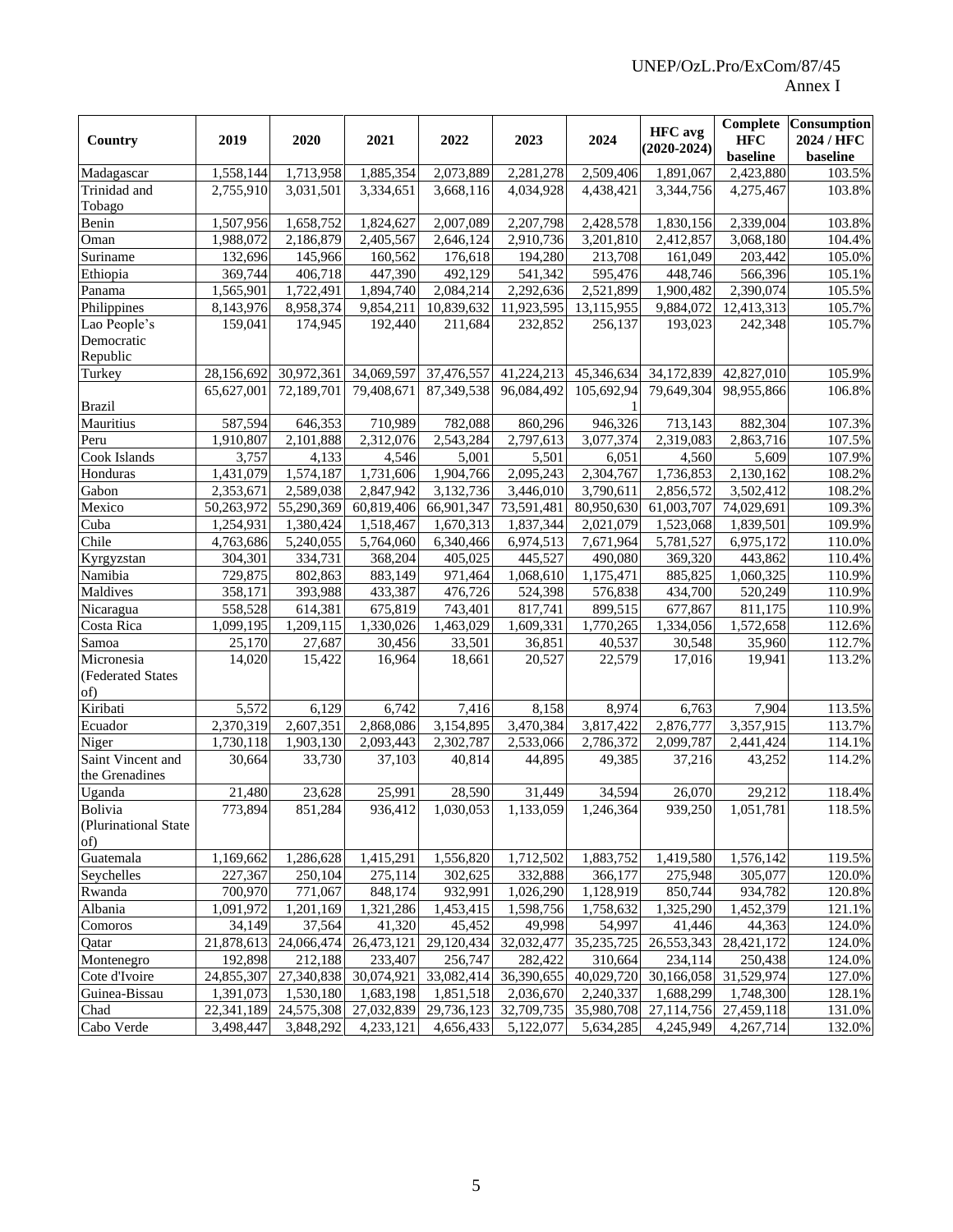**Scenario**: Variable annual growth rate = 2 per cent between 2019 and 2022; 10 per cent in 2023 and 2024 **Units**: mt CO<sub>2</sub>-eq

Countries are sorted according to the potential risk of non-compliance, based on data in the "Consumption 2024/HFC baseline" column, from low to high risk. Wherever the value is above 100 per cent, the estimated consumption in 2024 is higher than the estimated HFC baseline (including the HCFC component) (23 countries).

| Country                | 2019                             | 2020      | 2021      | 2022                                                                                   | 2023                      | 2024      | <b>HFC</b> avg<br>$(2020-2024)$ | Complete<br><b>HFC</b><br>baseline | <b>Consumption</b><br>2024 / HFC<br>baseline |
|------------------------|----------------------------------|-----------|-----------|----------------------------------------------------------------------------------------|---------------------------|-----------|---------------------------------|------------------------------------|----------------------------------------------|
| Lebanon                | 30,069                           | 30,670    | 31,283    | 31,909                                                                                 | 35,100                    | 38,610    | 31,287                          | 960,971                            | 4.0%                                         |
| Venezuela              | 240,541                          | 245,352   | 250,259   | 255,264                                                                                | 280,790                   | 308,869   | 250,292                         | 4,008,456                          | 7.7%                                         |
| Liberia                | 12,169                           | 12,412    | 12,661    | 12,914                                                                                 | 14,205                    | 15,626    | 12,662                          | 124,959                            | 12.5%                                        |
| Nigeria                | 807,493                          | 823,643   | 840,115   | 856,918                                                                                | 942,610                   | 1,036,870 | 840.225                         | 6,569,326                          | 15.8%                                        |
| Cambodia               | 70,072                           | 71,473    | 72,903    | 74,361                                                                                 | 81,797                    | 89,977    | 72,912                          | 393,162                            | 22.9%                                        |
| Cameroon               | 344,326                          | 351,213   | 358,237   | 365,402                                                                                | 401,942                   | 442,136   | 358,284                         | 1,880,793                          | 23.5%                                        |
| Equatorial<br>Guinea   | 39.686                           | 40,480    | 41,289    | 42,115                                                                                 | 46.327                    | 50,959    | 41,295                          | 175,833                            | 29.0%                                        |
| Burundi                | 46,214                           | 47,138    | 48,081    | $\overline{49,043}$                                                                    | 53,947                    | 59,342    | 48,087                          | 200,091                            | 29.7%                                        |
| Lesotho                | 24.165                           | 24,648    | 25,141    | 25,644                                                                                 | 28,209                    | 31,029    | 25,145                          | 98,888                             | 31.4%                                        |
| Mali                   | 108,522                          | 110,692   | 112,906   | 115,164                                                                                | 126,681                   | 139,349   | 112,921                         | 433,223                            | 32.2%                                        |
| Ghana                  | 496,683                          | 506,617   | 516,749   | 527,084                                                                                | 579,792                   | 637,772   | 516,817                         | 1,766,399                          | 36.1%                                        |
| Sao Tome               | 22,287                           | 22,733    | 23,187    | 23,651                                                                                 | 26,016                    | 28,618    | 23,190                          | 69,015                             | 41.5%                                        |
| and Principe           |                                  |           |           |                                                                                        |                           |           |                                 |                                    |                                              |
| Tuvalu                 | 1,006                            | 1,026     | 1,047     | 1,068                                                                                  | 1,174                     | 1,292     | 1,047                           | 2,980                              | 43.3%                                        |
| Kenya                  | 588,860                          | 600,637   | 612,650   | 624,903                                                                                | 687,393                   | 756,133   | 612,730                         | 1,728,234                          | 43.8%                                        |
| Afghanistan            | 275,000                          | 280,500   | 286,110   | 291,832                                                                                | 321,015                   | 353,117   | 286,147                         | 789,395                            | 44.7%                                        |
| Tonga                  | 1,802                            | 1,838     | 1,875     | 1,912                                                                                  | 2,104                     | 2,314     | 1,875                           | 4,875                              | 47.5%                                        |
| Antigua and<br>Barbuda | 4,079                            | 4,161     | 4,244     | 4,329                                                                                  | 4,762                     | 5,238     | 4,244                           | 10,721                             | 48.9%                                        |
| Malawi                 | 188,503                          | 192,273   | 196,119   | 200,041                                                                                | 220,045                   | 242,049   | 196,144                         | 427,091                            | 56.7%                                        |
| Eswatini               | 33,980                           | 34,660    | 35,353    | 36,060                                                                                 | 39,666                    | 43,632    | 35,357                          | 72,252                             | 60.4%                                        |
| Armenia                | 137,680                          | 140,434   | 143,242   | 146,107                                                                                | 160,718                   | 176,790   | 143,261                         | 292,312                            | 60.5%                                        |
| Uruguay                | 448,663                          | 457,636   | 466,789   | 476,125                                                                                | 523,737                   | 576,111   | 466,850                         | 938,800                            | 61.4%                                        |
| Burkina Faso           | 622,456                          | 634,905   | 647,603   | 660,555                                                                                | 726,611                   | 799,272   | 647,688                         | 1,265,497                          | 63.2%                                        |
| Haiti                  | 93,303                           | 95,169    | 97,072    | 99,014                                                                                 | 108,915                   | 119,807   | 97,085                          | 174,734                            | 68.6%                                        |
| Sri Lanka              | 331,622                          | 338,254   | 345,020   | 351,920                                                                                | 387,112                   | 425,823   | 345,065                         | 609,929                            | 69.8%                                        |
| <b>Timor</b> Leste     | 13,645                           | 13,918    | 14,196    | 14,480                                                                                 | 15,928                    | 17,521    | 14,198                          | 24,878                             | 70.4%                                        |
| Tunisia                | 1,253,622                        | 1,278,694 | 1,304,268 | 1,330,354                                                                              | 1,463,389                 | 1,609,728 | 1,304,439                       | 2,146,684                          | 75.0%                                        |
| Marshall<br>Islands    | 7,096                            | 7,238     | 7,383     | 7,530                                                                                  | 8,283                     | 9,112     | 7,384                           | 12,078                             | 75.4%                                        |
| Viet Nam               | 6,019,450                        | 6,139,839 | 6,262,636 | 6,387,888                                                                              | 7,026,677                 | 7,729,345 | $\overline{6,}263,454$          | 10,069,750                         | 76.8%                                        |
| Grenada                | 29,276                           | 29,862    | 30,459    | 31,068                                                                                 | 34,175                    | 37,592    | 30,463                          | 48,222                             | 78.0%                                        |
| Sudan                  | 735,220                          | 749,924   | 764,923   | 780,221                                                                                | 858,243                   | 944,068   | 765,023                         | 1,196,215                          | 78.9%                                        |
| Bhutan                 | 11,659                           | 11,892    | 12,130    | 12,373                                                                                 | 13,610                    | 14,971    | 12,132                          | 18,741                             | 79.9%                                        |
| Palau                  | 6,436                            | 6,565     | 6,696     | 6,830                                                                                  | 7,513                     | 8,264     | 6,697                           | 10,191                             | 81.1%                                        |
| Vanuatu                | 11,351                           | 11,578    | 11,810    | 12,046                                                                                 | 13,250                    | 14,575    | 11,811                          | 17,891                             | 81.5%                                        |
| Togo                   | 797,321                          | 813,267   | 829,533   | 846,123                                                                                | 930,736                   | 1,023,809 | 829,641                         | 1,256,222                          | 81.5%                                        |
| South Africa<br>Zambia | 10,074,432 10,275,921<br>208,794 | 212,970   | 217,230   | $\vert 10,481,439 \vert 10,691,068 \vert 11,760,175 \vert 12,936,192 \vert$<br>221,574 | 243,732                   | 268,105   | 10,482,809<br>217,258           | 15,679,002<br>323,084              | 82.5%<br>83.0%                               |
| Senegal                | 1,541,337                        | 1,572,164 | 1,603,607 | 1,635,679                                                                              | 1,799,247                 | 1,979,172 | 1,603,817                       | 2,377,107                          | 83.3%                                        |
| <b>Barbados</b>        | 158,343                          | 161,510   | 164,740   | 168,035                                                                                | 184,838                   | 203,322   | 164,762                         | 243,937                            | 83.4%                                        |
| Dominican              | 2,406,616                        | 2,454,748 | 2,503,843 | 2,553,920                                                                              | 2,809,312                 | 3,090,243 | 2,504,171                       | 3,585,030                          | 86.2%                                        |
| Republic               |                                  |           |           |                                                                                        |                           |           |                                 |                                    |                                              |
| Fiji                   | 280,203                          | 285,807   | 291,523   | 297,354                                                                                | 327,089                   | 359,798   | 291,561                         | 414,227                            | 86.9%                                        |
| Saint Lucia            | 54,429                           | 55,518    | 56,628    | 57,760                                                                                 | 63,537                    | 69,890    | 56,635                          | 79,648                             | 87.7%                                        |
| Colombia               | 5,270,350                        | 5,375,757 | 5,483,272 | 5,592,938                                                                              | $\overline{6}$ , 152, 231 | 6,767,454 | 5,483,989                       | 7,666,053                          | 88.3%                                        |
| Botswana               | 574,066                          | 585,547   | 597,258   | 609,203                                                                                | 670,124                   | 737,136   | 597,336                         | 832,683                            | 88.5%                                        |
| Paraguay               | 934,649                          | 953,342   | 972,409   | 991,857                                                                                | 1,091,043                 | 1,200,147 | 972,536                         | 1,351,609                          | 88.8%                                        |
| Pakistan               | 7,435,247                        | 7,583,952 | 7,735,631 | 7,890,344                                                                              | 8,679,378                 | 9,547,316 | 7,736,642                       | 10,682,481                         | 89.4%                                        |
| Guyana                 | 92,782                           | 94,638    | 96,530    | 98,461                                                                                 | 108,307                   | 119,138   | 96,543                          | 133,033                            | 89.6%                                        |
| Zimbabwe               | 1,024,385                        | 1,044,873 | 1,065,770 | 1,087,086                                                                              | 1,195,794                 | 1,315,374 | 1,065,909                       | 1,430,411                          | 92.0%                                        |
| Guinea                 | 1,391,166                        | 1,418,989 | 1,447,369 | 1,476,316                                                                              | 1,623,948                 | 1,786,342 | 1,447,558                       | 1,931,205                          | 92.5%                                        |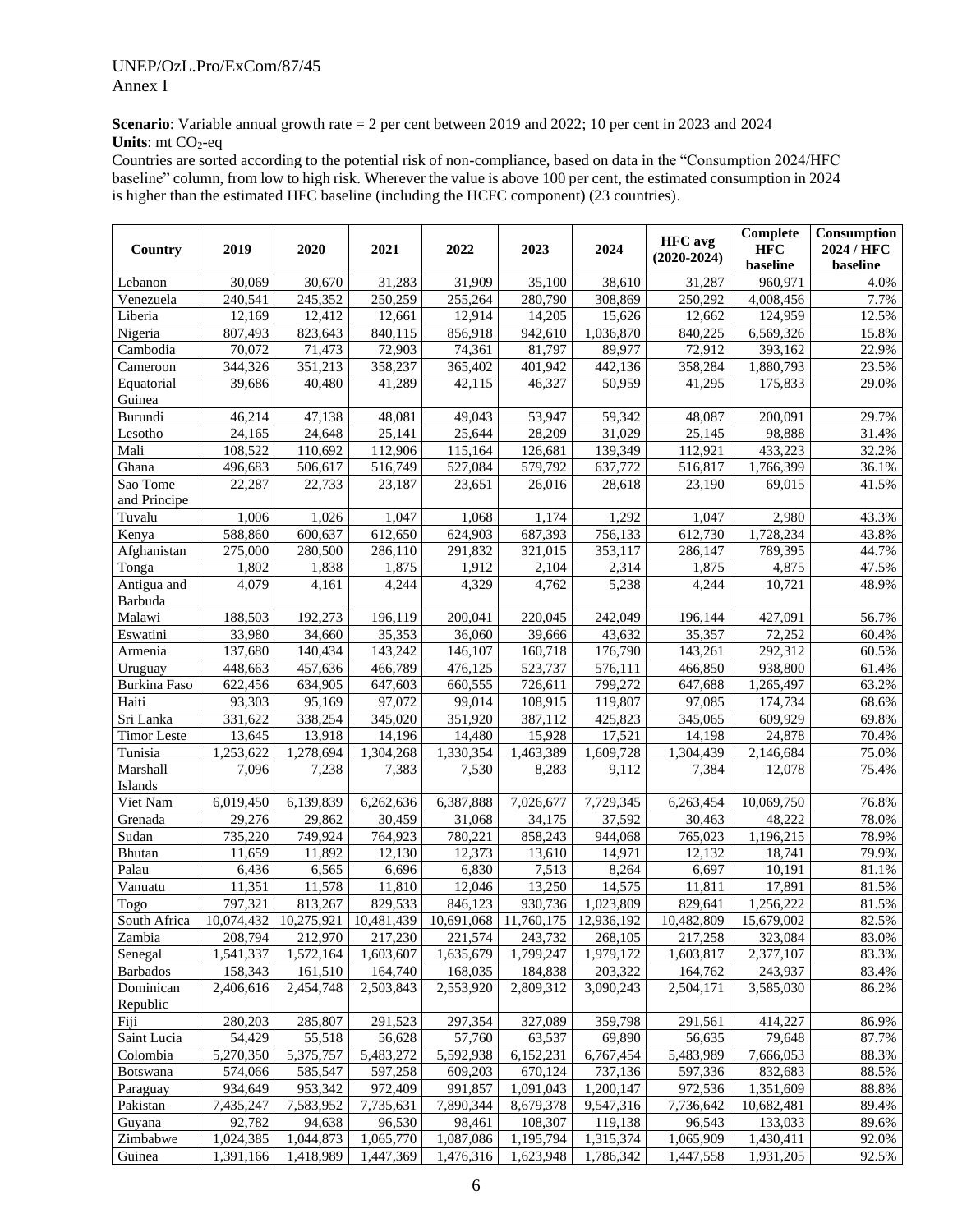| Country                     | 2019       | 2020                   | 2021         | 2022                   | 2023       | 2024       | <b>HFC</b> avg<br>$(2020-2024)$ | <b>Complete</b><br><b>HFC</b><br>baseline | Consumption<br>2024 / HFC<br>baseline |
|-----------------------------|------------|------------------------|--------------|------------------------|------------|------------|---------------------------------|-------------------------------------------|---------------------------------------|
| Madagascar                  | 1,558,144  | $\overline{1,589,306}$ | 1,621,093    | $\overline{1,653,514}$ | 1,818,866  | 2,000,752  | $\overline{1,621,305}$          | 2,154,118                                 | 92.9%                                 |
| Trinidad and<br>Tobago      | 2,755,910  | 2,811,028              | 2,867,249    | 2,924,594              | 3,217,053  | 3,538,758  | 2,867,624                       | 3,798,334                                 | 93.2%                                 |
| Benin                       | 1,507,956  | 1,538,115              | 1,568,877    | 1,600,255              | 1,760,280  | 1,936,309  | 1,569,083                       | 2,077,931                                 | 93.2%                                 |
| Oman                        | 1,988,072  | 2,027,833              | 2,068,390    | 2,109,758              | 2,320,734  | 2,552,807  | 2,068,660                       | 2,723,984                                 | 93.7%                                 |
| Suriname                    | 132,696    | 135,350                | 138,057      | 140,818                | 154,900    | 170,390    | 138,075                         | 180,468                                   | 94.4%                                 |
| Ethiopia                    | 369,744    | 377,139                | 384,682      | 392,375                | 431,613    | 474,774    | 384,732                         | 502,382                                   | 94.5%                                 |
| Panama                      | 1,565,901  | 1,597,219              | 1,629,163    | 1,661,747              | 1,827,921  | 2,010,713  | 1,629,376                       | 2,118,968                                 | 94.9%                                 |
| Philippines                 | 8,143,976  | 8,306,856              | 8,472,993    | 8,642,452              | 9,506,698  | 10,457,368 | 8,474,100                       | 11,003,341                                | 95.0%                                 |
| Lao People's                | 159,041    | 162,222                | 165.466      | 168,776                | 185,653    | 204,218    | 165,488                         | 214,813                                   | 95.1%                                 |
| Democratic<br>Republic      |            |                        |              |                        |            |            |                                 |                                           |                                       |
| Turkey                      | 28,156,692 | 28,719,826             | 29,294,222   | 29,880,107             | 32,868,117 | 36,154,929 | 29,298,052                      | 37,952,223                                | 95.3%                                 |
| <b>Brazil</b>               | 65,627,001 | 66,939,541             | 68,278,332   | 69,643,898             | 76,608,288 | 84,269,117 | 68,287,257                      | 87,593,820                                | 96.2%                                 |
| Mauritius                   | 587,594    | 599,346                | 611,333      | 623,559                | 685,915    | 754,507    | 611,413                         | 780,574                                   | 96.7%                                 |
| Peru                        | 1,910,807  | $\overline{1,}949,023$ | 1,988,004    | 2,027,764              | 2,230,540  | 2,453,594  | 1,988,263                       | 2,532,897                                 | 96.9%                                 |
| Cook Islands                | 3,757      | 3,832                  | 3,909        | 3,987                  | 4,386      | 4,824      | 3,909                           | 4,958                                     | 97.3%                                 |
| Honduras                    | 1,431,079  | 1,459,701              | 1,488,895    | 1,518,672              | 1,670,540  | 1,837,594  | 1,489,089                       | 1,882,398                                 | 97.6%                                 |
| Gabon                       | 2,353,671  | 2,400,744              | 2,448,759    | 2,497,734              | 2,747,508  | 3,022,259  | 2,449,079                       | 3,094,919                                 | 97.7%                                 |
| Mexico                      | 50,263,972 | 51,269,251             | 52,294,636   | 53,340,529             | 58,674,582 | 64,542,040 | 52,301,472                      | 65,327,456                                | 98.8%                                 |
| Cuba                        | 1,254,931  | $\overline{1,280,030}$ | 1,305,630    | 1,331,743              | 1,464,917  | 1,611,409  | 1,305,801                       | 1,622,234                                 | 99.3%                                 |
| Chile                       | 4,763,686  | 4,858,960              | 4,956,139    | 5,055,262              | 5,560,788  | 6,116,867  | 4,956,787                       | 6,150,432                                 | 99.5%                                 |
| Kyrgyzstan                  | 304,301    | 310,387                | 316,595      | 322,927                | 355,219    | 390,741    | 316,636                         | 391,179                                   | 99.9%                                 |
| Namibia                     | 729,875    | 744,473                | 759,362      | 774,549                | 852,004    | 937,205    | 759,461                         | 933,961                                   | 100.3%                                |
| Maldives                    | 358,171    | 365,334                | 372,641      | 380,094                | 418,103    | 459,914    | 372,690                         | 458,238                                   | 100.4%                                |
| Nicaragua                   | 558,528    | 569,699                | 581,093      | 592,714                | 651,986    | 717,184    | 581,168                         | 714,476                                   | 100.4%                                |
| Costa Rica                  | 1,099,195  | 1,121,179              | 1,143,602    | 1,166,475              | 1,283,122  | 1,411,434  | 1,143,752                       | 1,382,354                                 | 102.1%                                |
| Samoa                       | 25,170     | 25,673                 | 26,187       | 26,711                 | 29,382     | 32,320     | 26,190                          | 31,602                                    | 102.3%                                |
| Micronesia                  | 14,020     | 14,300                 | 14,586       | 14,878                 | 16,366     | 18,003     | 14,588                          | 17,514                                    | 102.8%                                |
| (Federated                  |            |                        |              |                        |            |            |                                 |                                           |                                       |
| States of)                  |            |                        |              |                        |            |            |                                 |                                           |                                       |
| Kiribati                    | 5,572      | 5,683                  | 5,797        | 5,913                  | 6,504      | 7,155      | 5,798                           | 6,939                                     | 103.1%                                |
| Ecuador                     | 2,370,319  | 2,417,725              | 2,466,080    | 2,515,401              | 2,766,942  | 3,043,636  | 2,466,402                       | 2,947,540                                 | 103.3%                                |
| Niger                       | 1,730,118  | 1,764,720              | 1,800,015    | 1,836,015              | 2,019,617  | 2,221,578  | 1,800,250                       | 2,141,888                                 | 103.7%                                |
| Saint Vincent<br>and the    | 30,664     | 31,277                 | 31,903       | 32,541                 | 35,795     | 39,374     | 31,907                          | 37,943                                    | 103.8%                                |
| Grenadines                  |            |                        |              |                        |            |            |                                 |                                           |                                       |
| Uganda                      | 21,480     | 21,910                 | 22,348       | 22,795                 | 25,074     | 27,582     | 22,351                          | 25,493                                    | 108.2%                                |
| Bolivia                     | 773,894    | 789,372                | 805,160      | 821,263                | 903,389    | 993,728    | 805,265                         | 917,796                                   | 108.3%                                |
| (Plurinational<br>State of) |            |                        |              |                        |            |            |                                 |                                           |                                       |
| Guatemala                   | 1,169,662  | 1,193,055              | 1,216,916    | 1,241,255              | 1,365,380  | 1,501,918  | 1,217,075                       | 1,373,638                                 | 109.3%                                |
| Seychelles                  | 227,367    | 231,914                | 236,553      | 241,284                | 265,412    | 291,953    | 236,584                         | 265,713                                   | 109.9%                                |
| Rwanda                      | 700,970    | 714,989                | 729,289      | 743,875                | 818,262    | 900,089    | 729,385                         | 813,423                                   | 110.7%                                |
| Albania                     | 1,091,972  | 1,113,811              | 1,136,088    | 1,158,809              | 1,274,690  | 1,402,159  | 1,136,236                       | 1,263,325                                 | 111.0%                                |
| Comoros                     | 34,149     | 34,832                 | 35,529       | 36,239                 | 39,863     | 43,849     | 35,533                          | 38,451                                    | 114.0%                                |
| Qatar                       | 21,878,613 | 22,316,185             | 22,762,509   | 23,217,759             | 25,539,535 | 28,093,488 | 22,765,484                      | 24,633,313                                | 114.0%                                |
| Montenegro                  | 192,898    | 196,756                | 200,691      | 204,705                | 225,175    | 247,693    | 200,717                         | 217,041                                   | 114.1%                                |
| Cote d'Ivoire               | 24,855,307 | 25,352,413             | 25,859,461   | 26,376,651             | 29,014,316 | 31,915,747 | 25,862,842                      | 27,226,758                                | 117.2%                                |
| Guinea-<br><b>Bissau</b>    | 1,391,073  | 1,418,894              | 1,447,272    | 1,476,218              | 1,623,840  | 1,786,224  | 1,447,462                       | 1,507,463                                 | 118.5%                                |
| Chad                        | 22,341,189 | 22,788,013             | 23, 243, 773 | 23,708,648             | 26,079,513 | 28,687,465 | 23,246,811                      | 23,591,173                                | 121.6%                                |
| Cabo Verde                  | 3,498,447  | 3,568,416              | 3,639,785    | 3,712,580              | 4,083,838  | 4,492,222  | 3,640,260                       | 3,662,026                                 | 122.7%                                |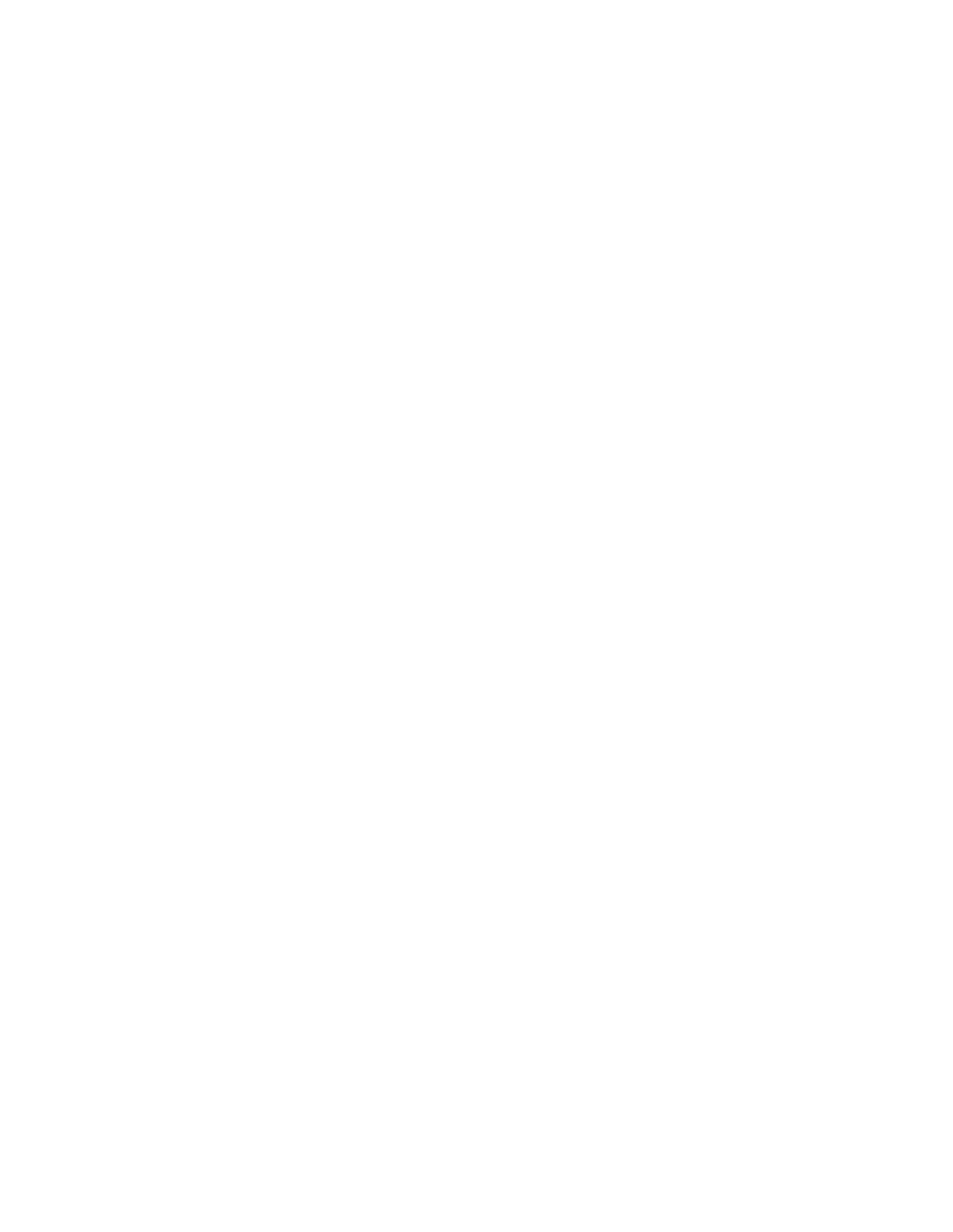# **Annex II**

# **SUMMARY OF MODALITIES OF IMPLEMENTATION OF INVESTMENT PROJECTS**

| <b>Sector</b>                                           | <b>HCFC</b>                  | <b>HFC</b>                             | <b>Opportunities for integrated</b><br>implementation of HCFC<br>phase-out/HFC phase-down                                                                                                                                                                                                                                                                                              | <b>Other considerations</b><br>(including early action to limit<br><b>HFC</b> consumption growth)                                                                                                                                                                                                                                                                                                                                                                                             |
|---------------------------------------------------------|------------------------------|----------------------------------------|----------------------------------------------------------------------------------------------------------------------------------------------------------------------------------------------------------------------------------------------------------------------------------------------------------------------------------------------------------------------------------------|-----------------------------------------------------------------------------------------------------------------------------------------------------------------------------------------------------------------------------------------------------------------------------------------------------------------------------------------------------------------------------------------------------------------------------------------------------------------------------------------------|
| PU foam                                                 | HCFC-141b                    | HFC-245fa<br>HFC-365mfc<br>/ HFC-227ea | PU foam sector plans are in advanced<br>stages of implementation in most<br>countries, where low-GWP alternatives<br>are being introduced. Therefore,<br>integrated implementation might be<br>limited to cases where substantive<br>HCFC phase-out work would be<br>expected in the coming years.                                                                                     | HFC phase-out in this sector could<br>help ensure sustained adoption of<br>low-GWP alternatives under the<br>HCFC phase-out plans.                                                                                                                                                                                                                                                                                                                                                            |
| XPS foam                                                | <b>HCFC-22/</b><br>HCFC-142b | HFC-134a/<br>HFC-152a                  | XPS foam sector plans are in advanced<br>stages of implementation in most<br>countries where low-GWP alternatives<br>are being introduced. Therefore,<br>integrated implementation might be<br>limited to cases where substantive<br>HCFC phase-out work is still expected<br>in the coming years.                                                                                     | Low-GWP alternatives are being<br>introduced through HPMPs<br>$(i.e., CO2, isobutane and HFO).$<br>Article 5 countries could consider<br>establishing regulatory measures<br>to avoid the installation of<br>HFC-based XPS foam<br>manufacturing capacity.                                                                                                                                                                                                                                    |
| Domestic<br>refrigeration<br>(refrigeration<br>system)  | None                         | <b>HFC-134a</b>                        | Conversion of HCFC-141b foam<br>panels already completed in most<br>countries.<br>Integrated implementation is not<br>possible for these refrigeration systems<br>as HCFC is not used.                                                                                                                                                                                                 | As cost-effective alternatives to<br>HFC-134a are commercially<br>available in local markets, this<br>sector could be converted now,<br>followed by regulation to ensure<br>sustainability of the phase-out.                                                                                                                                                                                                                                                                                  |
| Commercial<br>refrigeration<br>(stand-alone<br>units)   | HCFC-22                      | HFC-134a<br>$R-404A$<br>blends         | Conversion of HCFC-141b foam<br>panels already completed in most<br>countries.<br>Integrated implementation possible for<br>refrigeration systems in enterprises<br>using multiple refrigerants for different<br>applications (e.g., HCFC-22,<br>HFC-134a and R-404A).                                                                                                                 | Several technical options are<br>commercially available and others<br>are under development.<br>The sub-sector manufacturing<br>smaller stand-alone units could<br>convert now to alternatives such as<br>$R-290$ and $CO2$ followed by<br>specific sub-sector regulation to<br>ensure sustainability.                                                                                                                                                                                        |
| Larger<br>commercial<br>and industrial<br>refrigeration | HCFC-22                      | HFC-134a<br>$R-404A$                   | To be considered on a case-by-case<br>basis given the variety of applications<br>and types of enterprises.<br>Integrated implementation may be<br>feasible in enterprises using multiple<br>refrigerants for different applications<br>(e.g., HCFC-22, HFC-134a and<br>R-404A). However, a sector or<br>sub-sector approach would be more<br>likely to ensure a sustainable phase-out. | Activities designed to reduce the<br>use of R-404A and R-507A in<br>manufacturing could have a<br>significant impact given their high<br>GWP. However, they would need<br>to address the entire sector to<br>ensure their sustained phase-out.<br>Potential activities that could be<br>implemented in stage I of the HFC<br>phase-down plans in the servicing<br>sector include preventive<br>maintenance, leakage control, and<br>end-user support to better handle<br>installed equipment. |
| Residential<br>and<br>commercial<br>AC                  | HCFC-22                      | R-410A<br>R-407C<br><b>Blends</b>      | Potential for integrated implementation<br>in enterprises consuming both<br>HCFC-22 and R-410A (or other<br>high-GWP HFCs). However, individual<br>enterprise conversions may not be<br>sustainable if other manufacturers are                                                                                                                                                         | Energy efficiency standards in AC<br>could favour adoption of R-410A<br>and other high-GWP refrigerants<br>in the short run; policy measures<br>may be needed to avoid this.                                                                                                                                                                                                                                                                                                                  |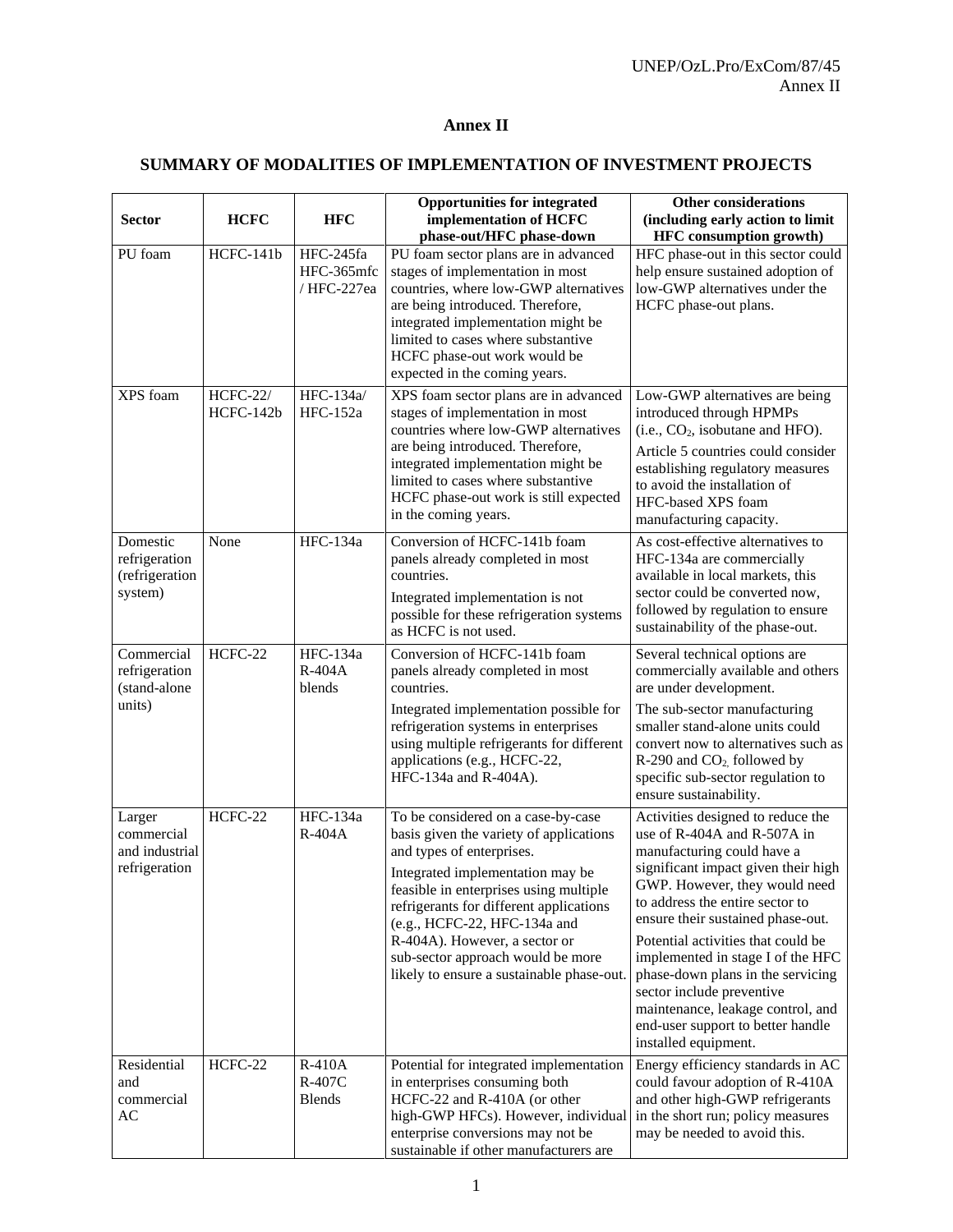| <b>Sector</b>                                                                                     | <b>HCFC</b>                                      | <b>HFC</b>                                                                               | <b>Opportunities for integrated</b><br>implementation of HCFC<br>phase-out/HFC phase-down                                                                                                                                                                                                                                                                                                                                                                                                                    | <b>Other considerations</b><br>(including early action to limit<br><b>HFC</b> consumption growth)                                                                                                                                                                                                |
|---------------------------------------------------------------------------------------------------|--------------------------------------------------|------------------------------------------------------------------------------------------|--------------------------------------------------------------------------------------------------------------------------------------------------------------------------------------------------------------------------------------------------------------------------------------------------------------------------------------------------------------------------------------------------------------------------------------------------------------------------------------------------------------|--------------------------------------------------------------------------------------------------------------------------------------------------------------------------------------------------------------------------------------------------------------------------------------------------|
|                                                                                                   |                                                  |                                                                                          | still using high-GWP HFCs or<br>importing high-GWP HFC-based<br>equipment. A sector approach is<br>required to ensure sustained adoption<br>of lower-GWP alternative technologies.                                                                                                                                                                                                                                                                                                                           |                                                                                                                                                                                                                                                                                                  |
| <b>MAC</b><br>(vehicles)                                                                          | None                                             | HFC-134a                                                                                 | Integrated implementation is not<br>possible as HCFC is not used.                                                                                                                                                                                                                                                                                                                                                                                                                                            | Limited information available,<br>Currently some automobile<br>manufacturers are using<br>HFO-1234yf as an alternative to<br>HFC-134a.                                                                                                                                                           |
| Chillers                                                                                          | HCFC-22                                          | HFC-134a,<br>R-410A,<br>R-407C,<br>$R-413A$                                              | Similar to commercial AC, although<br>consumption levels may be lower. This<br>sector relates more to end-users and/or<br>assembly enterprises.<br>Opportunities for integrated HCFC and<br>HFC implementation are unlikely.                                                                                                                                                                                                                                                                                 | Limited information is available.                                                                                                                                                                                                                                                                |
| Aerosol                                                                                           | HCFC-22,<br>HCFC-141b                            | <b>HFC-134a</b><br>and<br><b>HFC-152a</b><br>HFC-134a in<br><b>MDI</b>                   | To be implemented separately as<br>alternatives become available.                                                                                                                                                                                                                                                                                                                                                                                                                                            | Several countries using HFC-152a<br>$(124 \text{ GWP}).$<br>Levels of consumption of<br>HFC-134a in MDI and other<br>aerosol applications appear to be<br>low.<br>Time is required to develop<br>HFC-free technology for MDI.<br>Therefore, MDI is not a sector<br>recommended for early action. |
| Solvent                                                                                           | HCFC-141b<br>HCFC-22<br>HCFC-225ca<br>HCFC-225cb | Several HFC<br>blends                                                                    | To be determined.                                                                                                                                                                                                                                                                                                                                                                                                                                                                                            | Levels of consumption of HFCs<br>appear to be low.                                                                                                                                                                                                                                               |
| Fire-fighting                                                                                     | <b>HCFC-123</b>                                  | HFC-227ea,<br>HFC-236fa,<br>HFC-23,<br><b>HFC-125</b><br>and other<br>HFCs and<br>blends | Potential integrated implementation<br>could be explored in the few countries<br>that have not addressed HCFC-123 in<br>their HPMPs and have reported HFC<br>consumption. However, except for one<br>country amounts are negligible.<br>Moreover, the Parties adjusted the<br>Montreal Protocol to allow the<br>servicing of HCFC-123 firefighting<br>equipment in the servicing tail.<br>Accordingly, the impetus for early<br>action through integrated<br>implementation with HPMPs is likely<br>lacking. | Levels of consumption of both<br>HCFC-123 and HFCs in this<br>sector appear to be low, except for<br>the use of 6,087 mt of HFC-225ea<br>in one country.                                                                                                                                         |
| Several uses<br>of HFC-23<br>(firefighting,<br>$low-$<br>temperature<br>refrigeration,<br>others) | N/A                                              | $HFC-23$                                                                                 | Low potential for integration.                                                                                                                                                                                                                                                                                                                                                                                                                                                                               | Notwithstanding the limited<br>consumption of HFC-23 in<br>countries, its (very) high GWP<br>may make it an opportune target<br>for early action.                                                                                                                                                |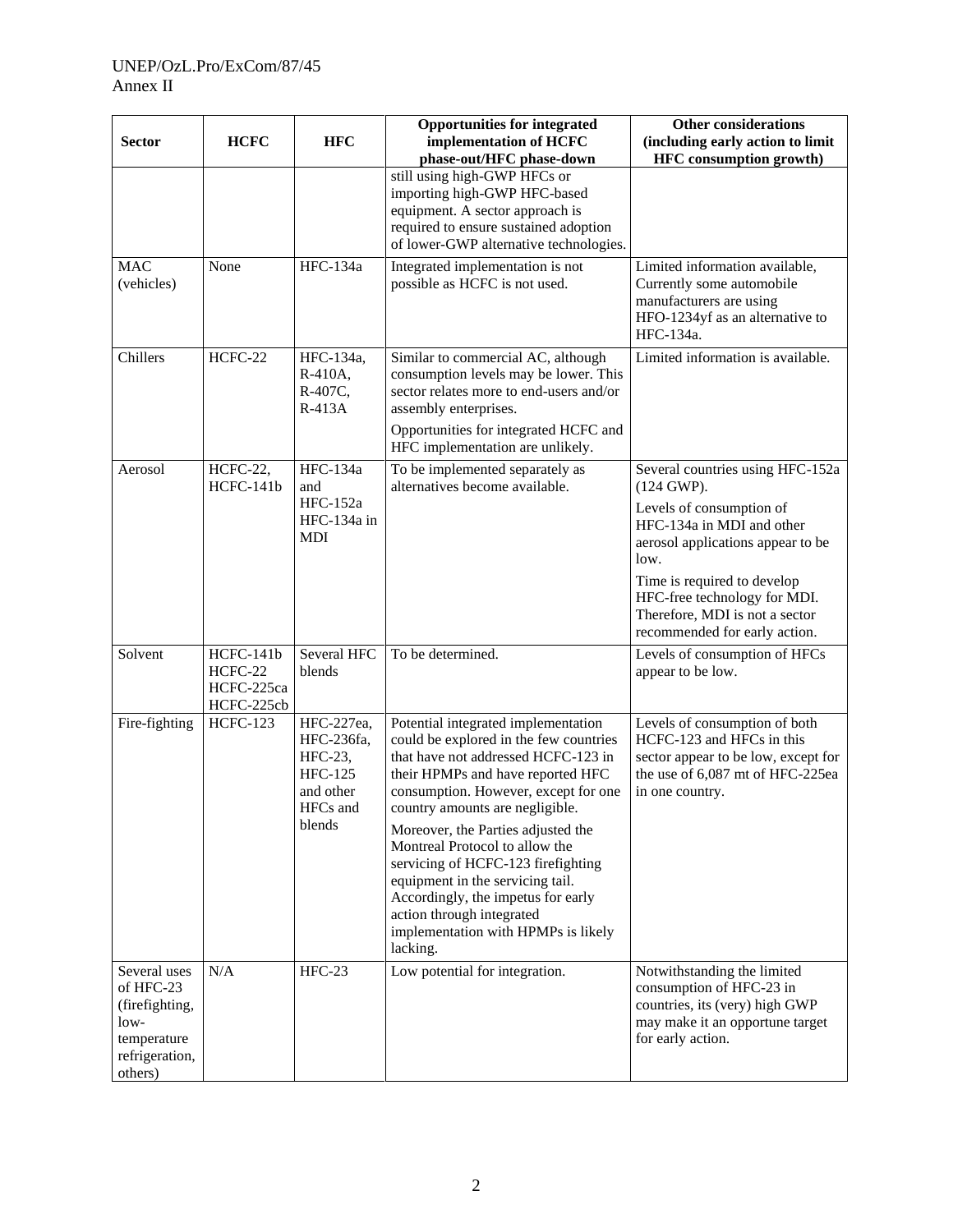# **Annex III**

# **PROPOSED INTEGRATED COMPLIANCE STRATEGY DOCUMENT (to be submitted along with stage I of the HFC phase-down plan for information purposes)**

#### **Government's commitment**

This section includes the Government's statement of commitment to harmonize to the extent possible the phase-out of HCFCs and phase down HFC consumption for the period 2021 to 2030 (2032). It also includes an overview of the approach, sectors identified as priority and specific measures and activities proposed to control increases in HFC consumption, including those resulting from implementation of the HPMP.

## **Integrated activities**

This section identifies the sectors or applications where an integrated implementation of HCFC phase-out and HFC phase-down will be possible to be undertaken. For the refrigeration servicing sector, it includes an overview of the plan to combine ongoing and proposed activities under the HCFC phase out management plan (HPMP) with the proposed HFC phase-down plan.

#### **Parallel activities**

This section identifies the sectors where HFC phase-down could not be integrated with ongoing HCFC phase–out and therefore will need to be implemented separately, whether in parallel to ongoing HCFC phase-out or sequentially after HCFC phase-out.

#### **Schedule of the proposed maximum allowable consumption of HCFC and HFC up to 2030**

The consumption schedules can be presented in the form of a table using as reference the portion of the table showing maximum allowable consumption used in Appendix 2-A of the HPMP Agreements, as presented in Table 1. The HCFC phase-out schedule would be presented in the same manner of lines 1.1 and 1.2 of the already existing Appendix 2-A of the HPMP Agreement (in ODP tonnes). If the last stage of the HPMP has not been approved yet by the Executive Committee, a schedule should be included in the same way it will be proposed in the last stage of the HPMP.

The proposed maximum allowable HFC consumption up to 2030 (2032 for group 2 countries) can be presented in the same format used in lines 1.1 and 1.2 of Appendix 2-A of the HPMP Agreement, but in CO<sub>2</sub>-equivalent tonnes, as shown in Table 1.

| <b>Particulars</b>                                       |  | 2025 | 2026 | 2027 | 2028 | 2029 | 2030 |  |
|----------------------------------------------------------|--|------|------|------|------|------|------|--|
| <b>HCFC</b> phase-out schedule                           |  |      |      |      |      |      |      |  |
| Montreal Protocol reduction schedule of Annex C, Group I |  |      |      |      |      |      |      |  |
| substances (ODP tonnes)                                  |  |      |      |      |      |      |      |  |
| Maximum allowable total consumption of Annex C,          |  |      |      |      |      |      |      |  |
| Group I substances (ODP tonnes)                          |  |      |      |      |      |      |      |  |
| <b>HFC</b> phase-down schedule                           |  |      |      |      |      |      |      |  |
| Montreal Protocol reduction schedule of Annex F, Group I |  |      |      |      |      |      |      |  |
| substances $(CO_2$ -eq.t)                                |  |      |      |      |      |      |      |  |
| Maximum allowable total consumption of Annex F,          |  |      |      |      |      |      |      |  |
| Group I substances $(CO_2$ -eq.t)                        |  |      |      |      |      |      |      |  |

# **Table 1: HCFC phase-out and HFC phase-down consumption schedules up to 2030 (2032)**